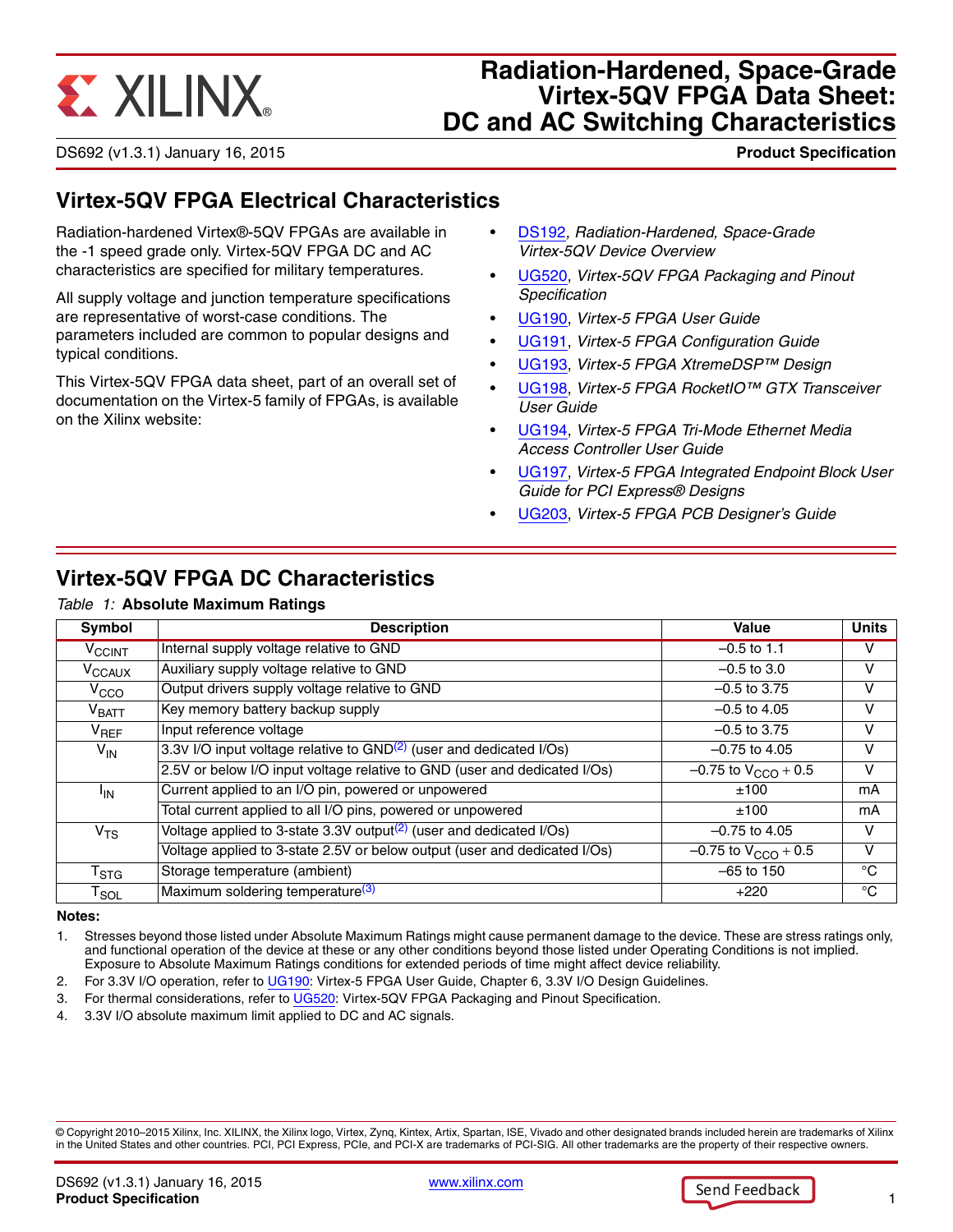| Symbol                  | <b>Description</b>                                                                                      | Min          | Max             | <b>Units</b> |
|-------------------------|---------------------------------------------------------------------------------------------------------|--------------|-----------------|--------------|
| $V_{\rm CCINT}$         | Internal supply voltage relative to GND                                                                 | 0.95         | 1.05            | v            |
| $V_{\text{CCAUX}}$      | Auxiliary supply voltage relative to GND                                                                | 2.375        | 2.625           | v            |
| V <sub>CCO</sub>        | Supply voltage relative to GND                                                                          | 1.14         | 3.45            | v            |
| $V_{IN}$                | 3.3V supply voltage relative to GND                                                                     | $GND - 0.20$ | 3.45            | V            |
|                         | 2.5V and below supply voltage relative to GND                                                           | $GND - 0.20$ | $V_{CCO}$ + 0.2 | v            |
| $I_{IN}$ <sup>(1)</sup> | Maximum current through any pin in a powered or unpowered bank when<br>forward biasing the clamp diode. |              | 10              | mА           |
| $\rm{V}_{BAT}$          | Battery voltage relative to GND                                                                         | 1.0          | 3.6             | $\mathsf{V}$ |
|                         | Operating junction temperature                                                                          | $-55$        | $+125$          | °C           |

#### <span id="page-1-8"></span>*Table 2:* **Recommended Operating Conditions**

**Notes:** 

<span id="page-1-6"></span>1. A total of 100 mA per bank should not be exceeded.

#### <span id="page-1-10"></span>*Table 3:* **DC Characteristics Over Recommended Operating Conditions**

| Symbol                   | <b>Description</b>                                                                       | Min  | Typ <sup>(1)</sup> | Max                      | <b>Units</b> |
|--------------------------|------------------------------------------------------------------------------------------|------|--------------------|--------------------------|--------------|
| <b>V<sub>DRINT</sub></b> | Data retention $V_{CCINT}$ voltage (below which configuration data might be lost)        | 0.75 |                    |                          | v            |
| V <sub>DRI</sub>         | Data retention V <sub>CCAUX</sub> voltage (below which configuration data might be lost) | 2.0  |                    |                          | v            |
| <sup>I</sup> REF         | V <sub>REF</sub> leakage current per pin                                                 |      |                    | 20                       | μA           |
| 4                        | Input or output leakage current per pin (sample-tested)                                  |      |                    | 20                       | μA           |
| $C_{IN}$                 | Input capacitance (sample-tested)                                                        |      |                    | 8                        | pF           |
|                          | Pad pull-up (when selected) @ $V_{IN} = 0V$ , $V_{CCO} = 3.3V$                           | 20   | —                  | 150                      | μA           |
| <b>I</b> RPU             | Pad pull-up (when selected) @ $V_{IN} = 0V$ , $V_{CCO} = 2.5V$                           | 10   |                    | 90                       | μA           |
| <sup>I</sup> RPD         | Pad pull-down (when selected) $\textcircled{v}_{IN} = 2.5V$                              | 5    | —                  | 110                      | μA           |
| I <sub>BATT</sub> (2)    | Battery supply current                                                                   |      | —                  | 150                      | nA           |
| n                        | Temperature diode ideality factor                                                        |      | 1.0002             | $\overline{\phantom{0}}$ | n            |
| r                        | Series resistance                                                                        |      | 5.0                | —                        | Ω            |

**Notes:** 

<span id="page-1-3"></span>1. Typical values are specified at nominal voltage, 25°C.

<span id="page-1-1"></span>2. Maximum value specified for worst-case process at 25°C.

## <span id="page-1-9"></span>**Important Note**

Typical values for quiescent supply current are now specified at nominal voltage, 125°C junction temperatures (T<sub>j</sub>). Xilinx recommends analyzing static power consumption at  $T_i = 125^{\circ}$ C because the majority of designs operate near the high end of the temperature range. Data sheets for older products (e.g., Virtex-4QV devices) still specify typical quiescent supply current at  $T_i = 25^{\circ}$ C. Use the Xilinx Power Estimator (XPE) spreadsheet tool (download at<http://www.xilinx.com/power>) to calculate static power consumption for conditions other than those specified in [Table 4](#page-1-2).

<span id="page-1-2"></span>*Table 4:* **Typical Quiescent Supply Current**

| Symbol         | <b>Description</b>                          | <b>Device</b> | Typica $(1)(2)(3)$  | Units |
|----------------|---------------------------------------------|---------------|---------------------|-------|
| <b>ICCINTO</b> | Quiescent V <sub>CCINT</sub> supply current | XQR5VFX130    | 6344 <sup>(4)</sup> | mA    |
| <b>ICCOQ</b>   | Quiescent $V_{CCO}$ supply current          | XQR5VFX130    |                     | mA    |
| <b>ICCAUXQ</b> | Quiescent V <sub>CCAUX</sub> supply current | XQR5VFX130    | 304                 | mA    |

**Notes:** 

<span id="page-1-0"></span><sup>1.</sup> Typical values are specified at nominal voltage, 125°C junction temperatures  $(T_j)$ .

<span id="page-1-4"></span><sup>2.</sup> Typical values are for blank configured devices with no output current loads, no active input pull-up resistors, all I/O pins are 3-stated and floating.

<span id="page-1-5"></span><sup>3.</sup> If DCI or differential signaling is used, more accurate quiescent current estimates can be obtained by using the Xilinx Power tool.

<span id="page-1-7"></span><sup>4.</sup> Maximum I $_{\rm CCINTQ}$  is 8A, specified at maximum V $_{\rm CCINT}$  and 125°C junction temperature (T<sub>j</sub>).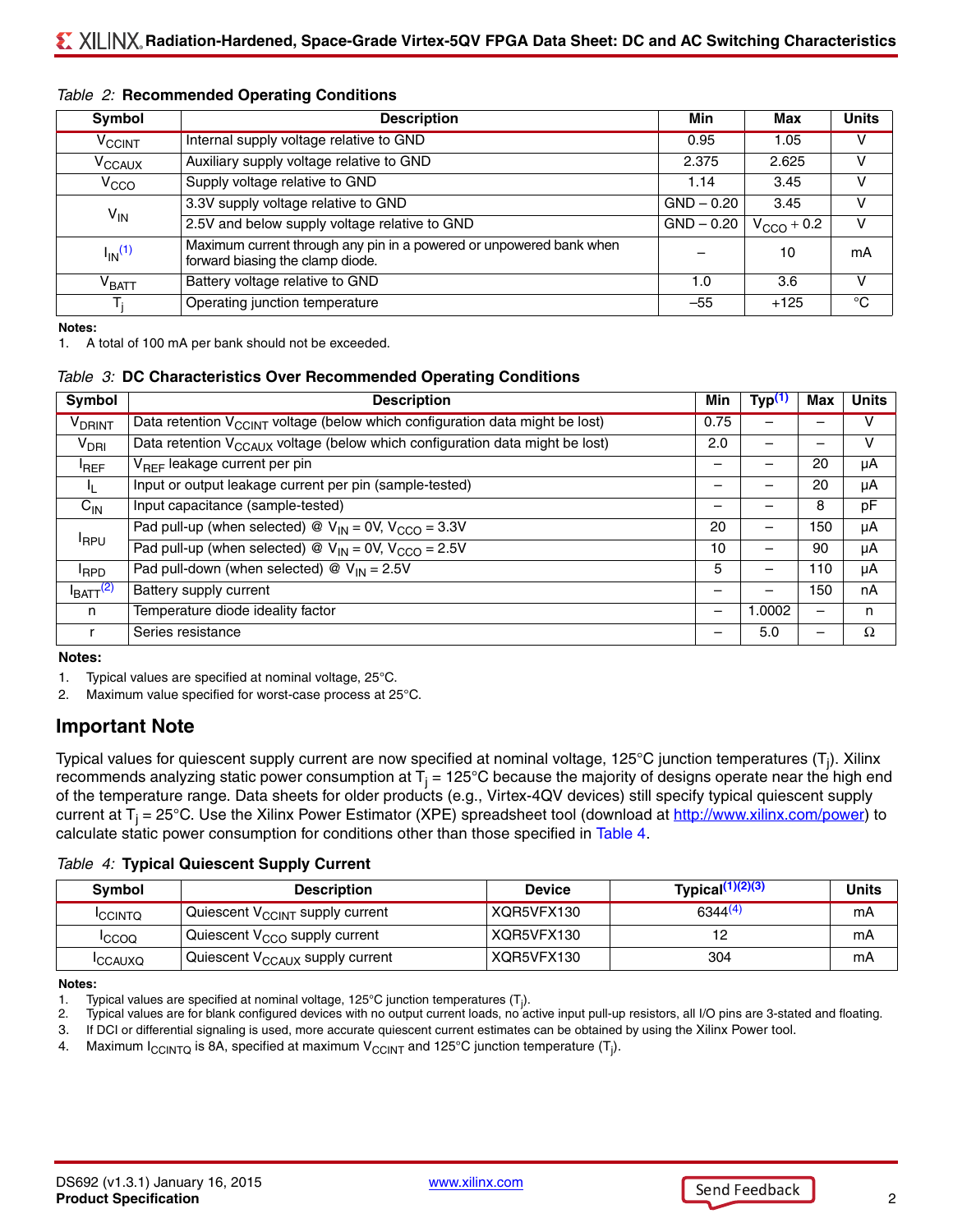## <span id="page-2-1"></span>**Power-On Power Supply Requirements**

Xilinx® FPGAs require a certain amount of supply current during power-on to insure proper device initialization. The actual current consumed depends on the power-on ramp rate of the power supply.

The required power-on sequence is  $V_{CCI\cup T}$ ,  $V_{CCAUX}$ , and  $V_{CCO}$ . The I/O remains 3-stated through power-on if the required power-on sequence is followed. Xilinx does not specify the current or I/O behavior for other power-on sequences.

[Table 5](#page-2-0) shows the minimum current required by the Virtex-5QV device for proper power-on and configuration.

If the current minimums shown in [Table 5](#page-2-0) are met, the device powers on properly after all three supplies have passed through their power-on reset threshold voltages.

The FPGA must be configured after  $V_{\text{CCINT}}$  is applied.

Once initialized and configured, use the Xilinx Power tools to estimate current drain on these supplies.

The required power-down sequence is  $V_{CCO}$ ,  $V_{CCAUX}$ , and  $V_{CCINT}$ .

#### <span id="page-2-0"></span>*Table 5:* **Power-On Current for the Virtex-5QV Device**

| Jevice                | `INTMIN     | <b>AUXMIN</b>                  | `OMIN | .  |
|-----------------------|-------------|--------------------------------|-------|----|
| $\lambda$<br>⊶ו<br>υv | <b>CINT</b> | 40<br>$\lambda$<br>$\sim$<br>ハ | 80    | mА |

#### *Table 6:* **Power Supply Ramp Time**

| Symbol           | <b>Description</b>                            | <b>Ramp Time</b>        | <b>Units</b> |
|------------------|-----------------------------------------------|-------------------------|--------------|
| <b>VCCINT</b>    | Internal supply voltage relative to GND       | $0.20 \text{ to } 50.0$ | ms           |
| V <sub>CCO</sub> | Output drivers supply voltage relative to GND | $0.20$ to $50.0$        | ms           |
| <b>VCCAUX</b>    | Auxiliary supply voltage relative to GND      | $0.20$ to $50.0$        | ms           |

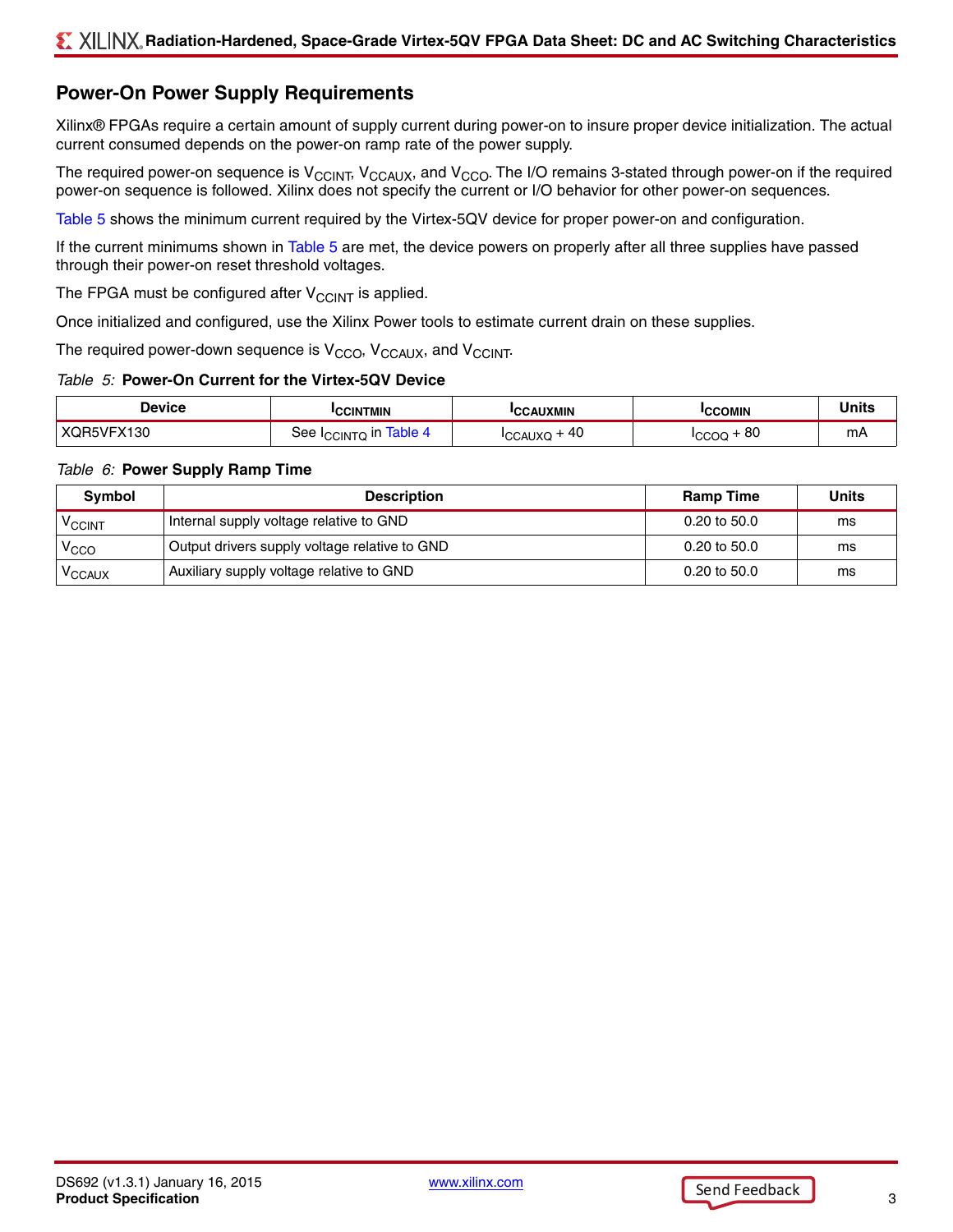## **SelectIO™ DC Input and Output Levels**

Values for  $V_{IL}$  and  $V_{IH}$  are recommended input voltages. Values for  $I_{OL}$  and  $I_{OH}$  are guaranteed over the recommended operating conditions at the  $V_{OL}$  and  $V_{OH}$  test points. Only selected standards are tested. These are chosen to ensure that all standards meet their specifications. The selected standards are tested at a minimum  $V_{CCO}$  with the respective  $V_{OL}$  and V<sub>OH</sub> voltage levels shown. Other standards are sample tested.

| I/O Standard                |        | $\mathbf{V}_{\mathsf{IL}}$              | $V_{IH}$                           |                        | <b>V<sub>OL</sub></b>              | $V_{OH}$               | $I_{OL}$              | <b>I<sub>OH</sub></b> |
|-----------------------------|--------|-----------------------------------------|------------------------------------|------------------------|------------------------------------|------------------------|-----------------------|-----------------------|
|                             | V, Min | V, Max                                  | V, Min                             | V, Max                 | V, Max                             | V, Min                 | mA                    | mA                    |
| <b>LVTTL</b>                | $-0.3$ | 0.8                                     | 2.0                                | 3.45                   | 0.4                                | 2.4                    | Note $(2)$            | Note $(2)$            |
| LVCMOS33,<br>LVDCI33        | $-0.3$ | 0.8                                     | 2.0                                | 3.45                   | 0.4                                | $V_{\text{CCO}} - 0.4$ | Note $(2)$            | Note $(2)$            |
| LVCMOS25,<br>LVDCI25        | $-0.3$ | 0.7                                     | 1.7                                | $V_{\text{CCO}} + 0.3$ | 0.4                                | $V_{CCO}$ – 0.4        | Note $(2)$            | Note $(2)$            |
| LVCMOS18,<br>LVDCI18        | $-0.3$ | 35% V <sub>CCO</sub>                    | 65% V <sub>CCO</sub>               | $V_{CCO}$ + 0.3        | 0.45                               | $V_{CCO} - 0.45$       | Note $(3)$            | Note $(3)$            |
| LVCMOS15,<br>LVDCI15        | $-0.3$ | 35% V <sub>CCO</sub>                    | 65% V <sub>CCO</sub>               | $V_{\text{CCO}} + 0.3$ | 25% V <sub>CCO</sub>               | 75% V <sub>CCO</sub>   | Note $(3)$            | Note $(3)$            |
| LVCMOS12                    | $-0.3$ | 35% V <sub>CCO</sub>                    | $65\%$ $V_{CCO}$                   | $V_{CCO}$ + 0.3        | 25% V <sub>CCO</sub>               | 75% V <sub>CCO</sub>   | Note $\overline{(4)}$ | Note $\overline{(4)}$ |
| PCI33_3 <sup>(5)</sup>      | $-0.2$ | $30\%$ $V_{CCO}$                        | $\overline{60\%}$ V <sub>CCO</sub> | V <sub>CCO</sub>       | $\frac{10}{6}$ V <sub>CCO</sub>    | 90% V <sub>CCO</sub>   | Note $(5)$            | Note $(5)$            |
| PCI66 $3^{(5)}$             | $-0.2$ | $30\%$ $V_{CCO}$                        | $\overline{60\%}$ V <sub>CCO</sub> | V <sub>CCO</sub>       | $\frac{1}{10\%}$ V <sub>CCO</sub>  | 90% V <sub>CCO</sub>   | Note $(5)$            | Note $\overline{(5)}$ |
| $PCI-X(5)$                  | $-0.2$ | 35% V <sub>CCO</sub>                    | $\overline{60\%}$ V <sub>CCO</sub> | V <sub>CCO</sub>       | $\overline{10\%}$ V <sub>CCO</sub> | 90% V <sub>CCO</sub>   | Note $(5)$            | Note $(5)$            |
| <b>GTLP</b>                 | $-0.3$ | $V_{REF}$ – 0.1                         | $V_{REF}$ + 0.1                    |                        | 0.6                                | N/A                    | 36                    | N/A                   |
| <b>GTL</b>                  | $-0.3$ | $V_{REF}$ – 0.05                        | $V_{REF}$ + 0.05                   |                        | 0.4                                | N/A                    | 32                    | N/A                   |
| <b>HSTL I_12</b>            | $-0.3$ | $V_{REF}$ – 0.1                         | $V_{REF}$ + 0.1                    | $V_{CCO}$ + 0.3        | $25%$ $VCCO$                       | $75\%$ $V_{CCO}$       | 6.3                   | 6.3                   |
| HSTL $I^{(6)}$              | $-0.3$ | $V_{REF}$ – 0.1                         | $V_{REF}$ + 0.1                    | $V_{CCO}$ + 0.3        | 0.4                                | $V_{\text{CCO}} - 0.4$ | 8                     | $-8$                  |
| HSTL $II^{(6)}$             | $-0.3$ | $V_{REF}$ – 0.1                         | $V_{REF}$ + 0.1                    | $V_{CCO}$ + 0.3        | 0.4                                | $V_{CCO}$ – 0.4        | 16                    | $-16$                 |
| $HSTL$ $III(6)$             | $-0.3$ | $V_{REF}$ – 0.1                         | $V_{REF}$ + 0.1                    | $V_{CCO}$ + 0.3        | 0.4                                | $V_{CCO}$ – 0.4        | 24                    | $-8$                  |
| HSTL IV <sup>(6)</sup>      | $-0.3$ | $V_{REF}$ – 0.1                         | $V_{REF}$ + 0.1                    | $V_{CCO}$ + 0.3        | 0.4                                | $V_{CCO} - 0.4$        | 48                    | -8                    |
| DIFF HSTL $I^{(6)}$         | $-0.3$ | 50% $V_{\text{CCO}} - 0.1$              | 50% $V_{\text{CCO}} + 0.1$         | $V_{\text{CCO}} + 0.3$ | $\overline{\phantom{0}}$           |                        | $\qquad \qquad -$     |                       |
| DIFF HSTL II <sup>(6)</sup> | $-0.3$ | $\frac{1}{50\%}$ V <sub>CCO</sub> – 0.1 | $50\% V_{CCO} + 0.1$               | $V_{CCO}$ + 0.3        | $\qquad \qquad -$                  |                        |                       |                       |
| SSTL <sub>2</sub> I         | $-0.3$ | $V_{REF}$ – 0.15                        | $V_{REF}$ + 0.15                   | $V_{CCO}$ + 0.3        | $V_{TT} - 0.61$                    | $V_{TT} + 0.61$        | 8.1                   | $-8.1$                |
| SSTL2 II                    | $-0.3$ | $V_{REF}$ - 0.15                        | $V_{REF}$ + 0.15                   | $V_{CCO}$ + 0.3        | $V_{TT} - 0.81$                    | $V_{TT} + 0.81$        | 16.2                  | $-16.2$               |
| DIFF SSTL2 I                | $-0.3$ | 50%<br>$V_{\text{CCO}} - 0.15$          | 50%<br>$V_{\text{CCO}} + 0.15$     | $V_{CCO}$ + 0.3        |                                    |                        |                       |                       |
| DIFF SSTL2 II               | $-0.3$ | 50%<br>$V_{\text{CCO}} - 0.15$          | 50%<br>$V_{\text{CCO}} + 0.15$     | $V_{CCO}$ + 0.3        |                                    |                        |                       |                       |
| <b>SSTL181</b>              | $-0.3$ | $V_{REF} - 0.125$                       | $V_{REF} + 0.125$                  | $V_{\text{CCO}} + 0.3$ | $V_{TT} - 0.47$                    | $V_{TT} + 0.47$        | 6.7                   | $-6.7$                |
| SSTL18 II                   | $-0.3$ | $V_{REF} - 0.125$                       | $V_{REF} + 0.125$                  | $V_{CCO} + 0.3$        | $V_{TT} - 0.60$                    | $V_{TT} + 0.60$        | 13.4                  | $-13.4$               |
| DIFF SSTL18 I               | $-0.3$ | 50%<br>$V_{CCO} - 0.125$                | 50%<br>$V_{\text{CCO}} + 0.125$    | $V_{CCO}$ + 0.3        |                                    |                        |                       |                       |
| DIFF SSTL18 II              | $-0.3$ | 50%<br>$V_{\text{CCO}} - 0.125$         | 50%<br>$V_{\text{CCO}} + 0.125$    | $V_{CCO}$ + 0.3        |                                    |                        |                       |                       |

<span id="page-3-5"></span>

|  | Table 7: SelectIO DC Input and Output Levels |  |  |
|--|----------------------------------------------|--|--|
|  |                                              |  |  |

#### **Notes:**

- 1. Tested according to relevant specifications.
- <span id="page-3-0"></span>2. Using drive strengths of 2, 4, 6, 8, 12, 16, or 24 mA.
- <span id="page-3-1"></span>3. Using drive strengths of 2, 4, 6, 8, 12, or 16 mA.
- <span id="page-3-2"></span>4. Supported drive strengths of 2, 4, 6, or 8 mA.
- <span id="page-3-3"></span>5. For more information on PCI33\_3, PCI66\_3, and PCI-X, refer to **[UG190](http://www.xilinx.com/support/documentation/user_guides/ug190.pdf)**: *Virtex-5 FPGA User Guide, Chapter 6, 3.3V I/O Design Guidelines*.
- <span id="page-3-4"></span>6. Applies to both 1.5V and 1.8V HSTL.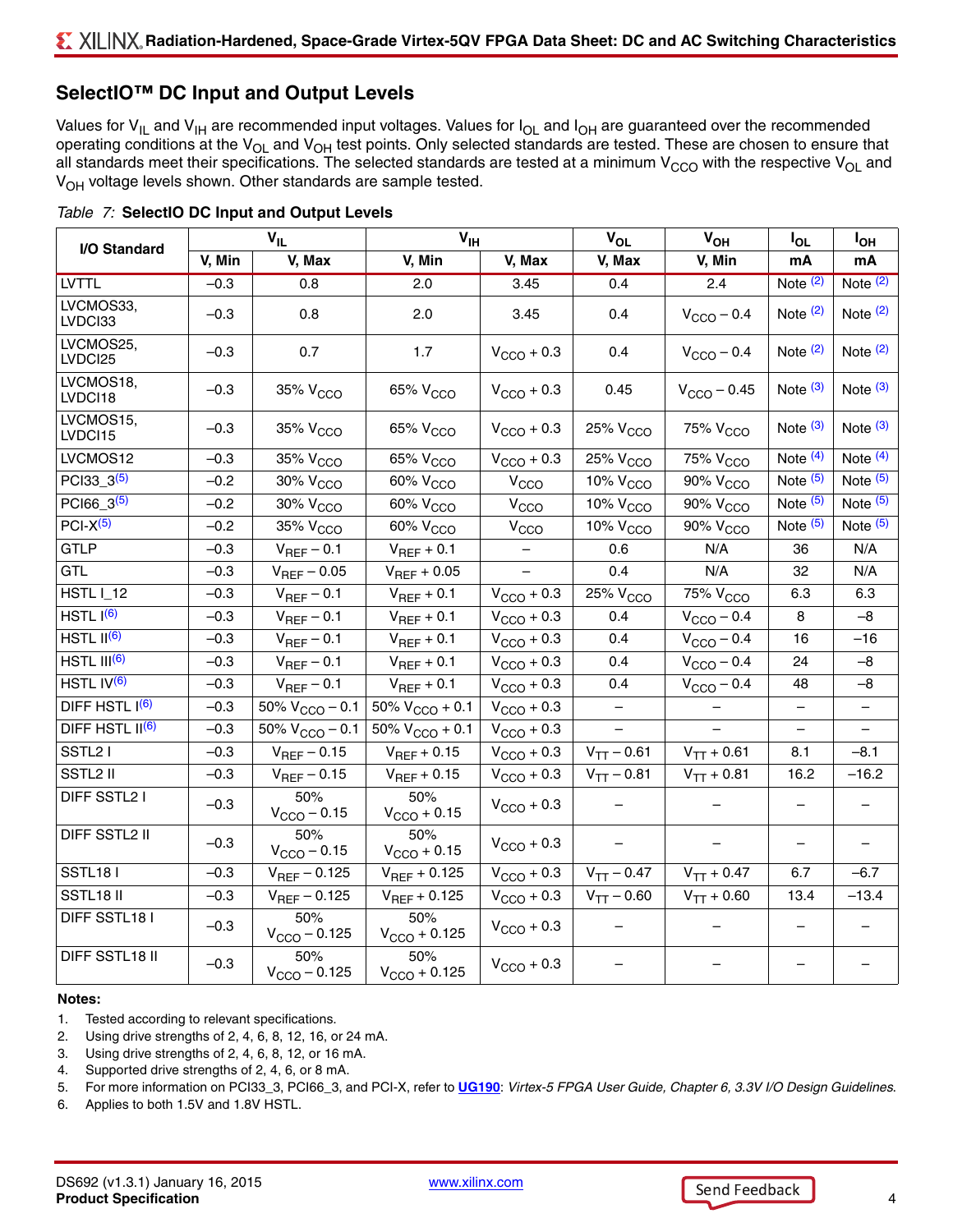## **HT DC Specifications (HT\_25)**

#### <span id="page-4-0"></span>*Table 8:* **HT DC Specifications**

| Symbol                               | <b>DC Parameter</b>                  | <b>Conditions</b>                                        | Min   | Typ                      | Max  | <b>Units</b> |
|--------------------------------------|--------------------------------------|----------------------------------------------------------|-------|--------------------------|------|--------------|
| V <sub>CCO</sub>                     | Supply Voltage                       |                                                          | 2.38  | 2.5                      | 2.63 | v            |
| $V_{OD}$                             | Differential Output Voltage          | $R_T$ = 100 $\Omega$ across Q and Q signals              | 495   | 600                      | 850  | mV           |
| $\Delta$ V <sub>OD</sub>             | Change in V <sub>OD</sub> Magnitude  |                                                          | $-15$ | $\overline{\phantom{m}}$ | 15   | mV           |
| V <sub>OCM</sub>                     | Output Common Mode Voltage           | $R_T$ = 100 $\Omega$ across Q and $\overline{Q}$ signals | 495   | 600                      | 715  | mV           |
| $\Delta$ $\mathsf{V}_{\mathsf{OCM}}$ | Change in V <sub>OCM</sub> Magnitude |                                                          | $-15$ | $\qquad \qquad$          | 15   | mV           |
| $V_{ID}$                             | Input Differential Voltage           |                                                          | 200   | 600                      | 1000 | mV           |
| $\Delta$ V <sub>ID</sub>             | Change in V <sub>ID</sub> Magnitude  |                                                          | $-15$ |                          | 15   | mV           |
| V <sub>ICM</sub>                     | Input Common Mode Voltage            |                                                          | 440   | 600                      | 780  | mV           |
| $\Delta$ V <sub>ICM</sub>            | Change in V <sub>ICM</sub> Magnitude |                                                          | $-15$ | $\overline{\phantom{m}}$ | 15   | mV           |

## **LVDS DC Specifications (LVDS\_25)**

#### <span id="page-4-1"></span>*Table 9:* **LVDS DC Specifications**

| Symbol           | <b>DC Parameter</b>                                                                                      | <b>Conditions</b>                                        | Min   | Typ                      | Max   | <b>Units</b> |
|------------------|----------------------------------------------------------------------------------------------------------|----------------------------------------------------------|-------|--------------------------|-------|--------------|
| V <sub>CCO</sub> | Supply Voltage                                                                                           |                                                          | 2.38  | 2.5                      | 2.63  | v            |
| $V_{OH}$         | Output High Voltage for Q and $\overline{Q}$                                                             | $R_T$ = 100 $\Omega$ across Q and $\overline{Q}$ signals |       |                          | 1.675 | v            |
| $V_{OL}$         | Output Low Voltage for Q and $\overline{Q}$                                                              | $R_T$ = 100 $\Omega$ across Q and $\overline{Q}$ signals | 0.825 | $\overline{\phantom{0}}$ |       | v            |
| VODIFF           | Differential Output Voltage $(Q - \overline{Q})$ ,<br>$Q = High (\overline{Q} - Q), \overline{Q} = High$ | $R_T$ = 100 $\Omega$ across Q and $\overline{Q}$ signals | 247   | 350                      | 600   | mV           |
| V <sub>OCM</sub> | Output Common-Mode Voltage                                                                               | $R_T$ = 100 $\Omega$ across Q and $\overline{Q}$ signals | 1.000 | 1,250                    | 1.500 | ν            |
| <b>VIDIFF</b>    | Differential Input Voltage $(Q - \overline{Q})$ ,<br>$Q = High (\overline{Q} - Q), \overline{Q} = High$  |                                                          | 100   | 350                      | 600   | mV           |
| V <sub>ICM</sub> | Input Common-Mode Voltage                                                                                |                                                          | 0.3   | 1.2                      | 2.2   | v            |

## **Extended LVDS DC Specifications (LVDSEXT\_25)**

### <span id="page-4-2"></span>*Table 10:* **Extended LVDS DC Specifications**

| Symbol           | <b>DC Parameter</b>                                                                                      | <b>Conditions</b>                                        | Min   | Typ                      | Max                      | <b>Units</b> |
|------------------|----------------------------------------------------------------------------------------------------------|----------------------------------------------------------|-------|--------------------------|--------------------------|--------------|
| V <sub>CCO</sub> | Supply Voltage                                                                                           |                                                          | 2.38  | 2.5                      | 2.63                     | v            |
| $V_{OH}$         | Output High Voltage for Q and $\overline{Q}$                                                             | $R_T$ = 100 $\Omega$ across Q and $\overline{Q}$ signals |       | -                        | l.785                    | v            |
| $V_{OL}$         | Output Low Voltage for Q and $\overline{Q}$                                                              | $R_T$ = 100 $\Omega$ across Q and $\overline{Q}$ signals | 0.715 | $\overline{\phantom{0}}$ | $\overline{\phantom{0}}$ | v            |
| VODIFF           | Differential Output Voltage $(Q - \overline{Q})$ ,<br>$Q = High (\overline{Q} - Q), \overline{Q} = High$ | $R_T$ = 100 $\Omega$ across Q and $\overline{Q}$ signals | 350   | -                        | 820                      | mV           |
| V <sub>OCM</sub> | Output Common-Mode Voltage                                                                               | $R_T$ = 100 $\Omega$ across Q and Q signals              | 1.000 | 1.250                    | 1.500                    | v            |
| $V_{IDIFF}$      | Differential Input Voltage $(Q - \overline{Q})$ ,<br>$Q = High (\overline{Q} - Q), \overline{Q} = High$  | Common-mode input voltage $= 1.25V$                      | 100   | $\overline{\phantom{0}}$ | 1000                     | mV           |
| V <sub>ICM</sub> | Input Common-Mode Voltage                                                                                | Differential input voltage = $\pm 350$ mV                | 0.3   | 1.2                      | 2.2                      | v            |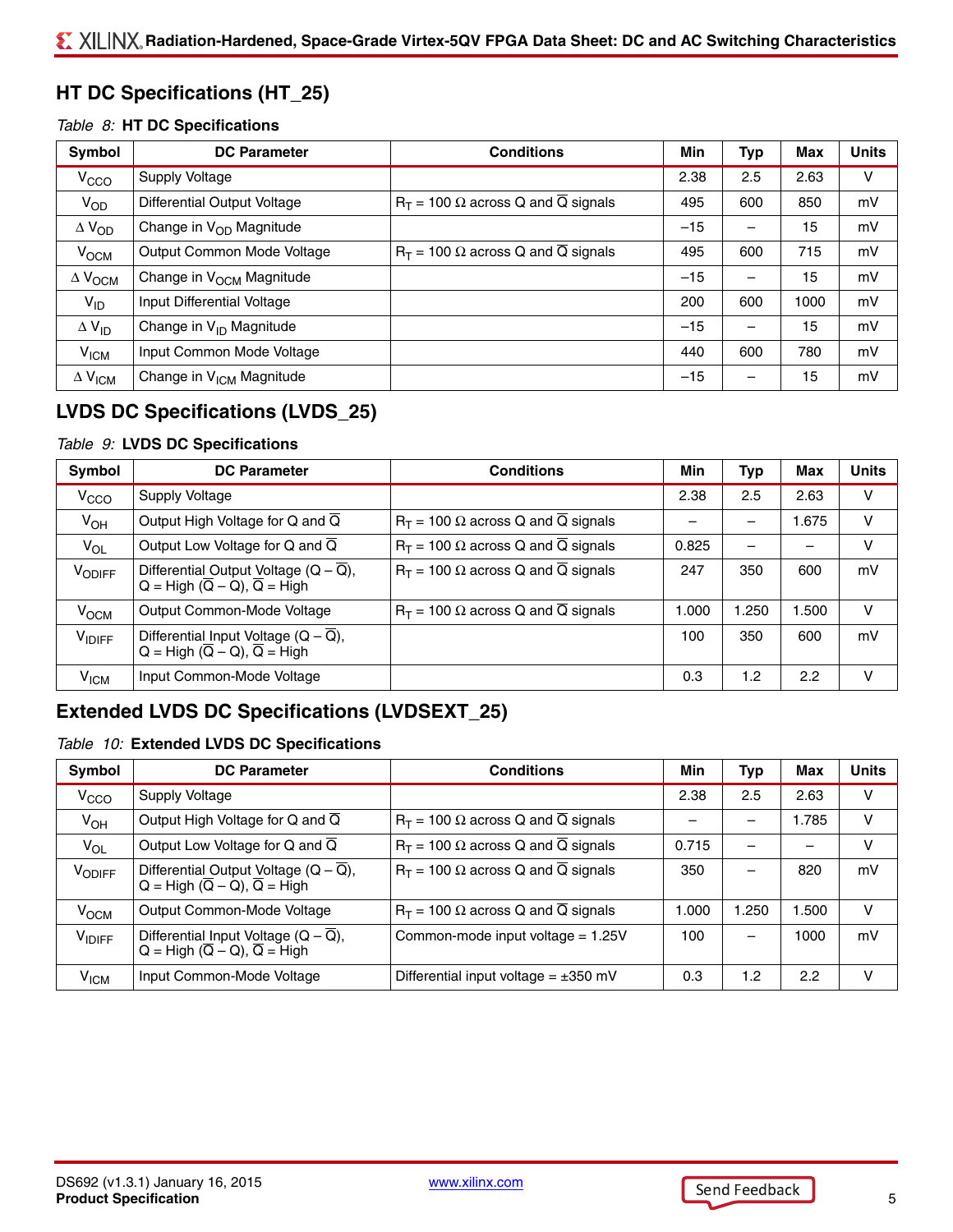## **GTX\_DUAL Tile Specifications**

## **GTX\_DUAL Tile DC Characteristics**

#### *Table 11:* **Absolute Maximum Ratings for GTX\_DUAL Tiles**

| Symbol            | <b>Description</b>                                                                | Value          | <b>Units</b> |
|-------------------|-----------------------------------------------------------------------------------|----------------|--------------|
| <b>MGTAVCCPLL</b> | Analog supply voltage for the GTX_DUAL shared PLL relative to GND                 | $-0.5$ to 1.1  |              |
| MGTAVTTTX         | Analog supply voltage for the GTX_DUAL transmitters relative to GND               | $-0.5$ to 1.32 | v            |
| <b>MGTAVTTRX</b>  | Analog supply voltage for the GTX_DUAL receivers relative to GND                  | $-0.5$ to 1.32 |              |
| <b>MGTAVCC</b>    | Analog supply voltage for the GTX_DUAL common circuits relative to GND            | $-0.5$ to 1.1  |              |
| <b>MGTAVTTRXC</b> | Analog supply voltage for the resistor calibration circuit of the GTX_DUAL column | $-0.5$ to 1.32 |              |

#### **Notes:**

1. Stresses beyond those listed under Absolute Maximum Ratings might cause permanent damage to the device. These are stress ratings only, and functional operation of the device at these or any other conditions beyond those listed under Operating Conditions is not implied. Exposure to Absolute Maximum Ratings conditions for extended periods of time might affect device reliability.

#### *Table 12:* **Recommended Operating Conditions for GTX\_DUAL Tiles[\(1\)](#page-5-0)[\(2\)](#page-5-1)**

| <b>Symbol</b>     | <b>Description</b>                                                                   | Min  | Max  | <b>Units</b> |
|-------------------|--------------------------------------------------------------------------------------|------|------|--------------|
| <b>MGTAVCCPLL</b> | Analog supply voltage for the GTX_DUAL shared PLL relative to GND                    | 0.95 | 1.05 | v            |
| <b>MGTAVTTTX</b>  | Analog supply voltage for the GTX_DUAL transmitters relative to GND                  | 1.14 | 1.26 |              |
| <b>MGTAVTTRX</b>  | Analog supply voltage for the GTX_DUAL receivers relative to GND                     | 1.14 | 1.26 |              |
| <b>MGTAVCC</b>    | Analog supply voltage for the GTX_DUAL common circuits relative to GND               | 0.95 | 1.05 |              |
| MGTAVTTRXC        | Analog supply voltage for the resistor calibration circuit of the GTX_DUAL<br>column | 1.14 | 1.26 |              |

#### **Notes:**

<span id="page-5-0"></span>1. Each voltage listed requires the filter circuit described in [UG198](http://www.xilinx.com/support/documentation/user_guides/ug198.pdf): *Virtex-5 FPGA RocketIO GTX Transceiver User Guide*.

<span id="page-5-1"></span>2. Voltages are specified for the temperature range of T<sub>j</sub> = –55°C to +125°C.

#### <span id="page-5-6"></span>*Table 13:* **DC Characteristics Over Recommended Operating Conditions for GTX\_DUAL Tile[s\(1\)](#page-5-4)**

| Symbol                    | <b>Description</b>                                                  | Type <sup>(4)</sup>      | <b>Units</b> |
|---------------------------|---------------------------------------------------------------------|--------------------------|--------------|
| <b>IMGTAVTTTX</b>         | GTX_DUAL tile transmitter termination supply current <sup>(2)</sup> | 43.3                     | mA           |
| <b>IMGTAVCCPLL</b>        | GTX_DUAL tile shared PLL supply current                             | 38.0                     | mΑ           |
| <b>IMGTAVTTRXC</b>        | GTX_DUAL tile resistor termination calibration supply current       | 0.1                      | mА           |
| <b>IMGTAVTTRX</b>         | GTX_DUAL tile receiver termination supply current <sup>(3)</sup>    | 40.3                     | mΑ           |
| <b>IMGTAVCC</b>           | GTX_DUAL tile internal analog supply current                        | 80.5                     | mΑ           |
| <b>MGTR<sub>RFF</sub></b> | Precision reference resistor for internal calibration termination   | $59.0 \pm 1\%$ tolerance |              |

#### **Notes:**

<span id="page-5-4"></span>1. Typical values are specified at nominal voltage, 25°C, with a 3.2 Gb/s line rate.

<span id="page-5-5"></span>2.  $I_{\rm CC}$  numbers are given per GTX\_DUAL tile with both GTX transceivers operating with default settings.<br>3. AC coupled TX/RX link.

<span id="page-5-2"></span>AC coupled TX/RX link.

<span id="page-5-3"></span>4. Values for currents other than the values specified in this table can be obtained by using the Xilinx Power Estimator (XPE) tool.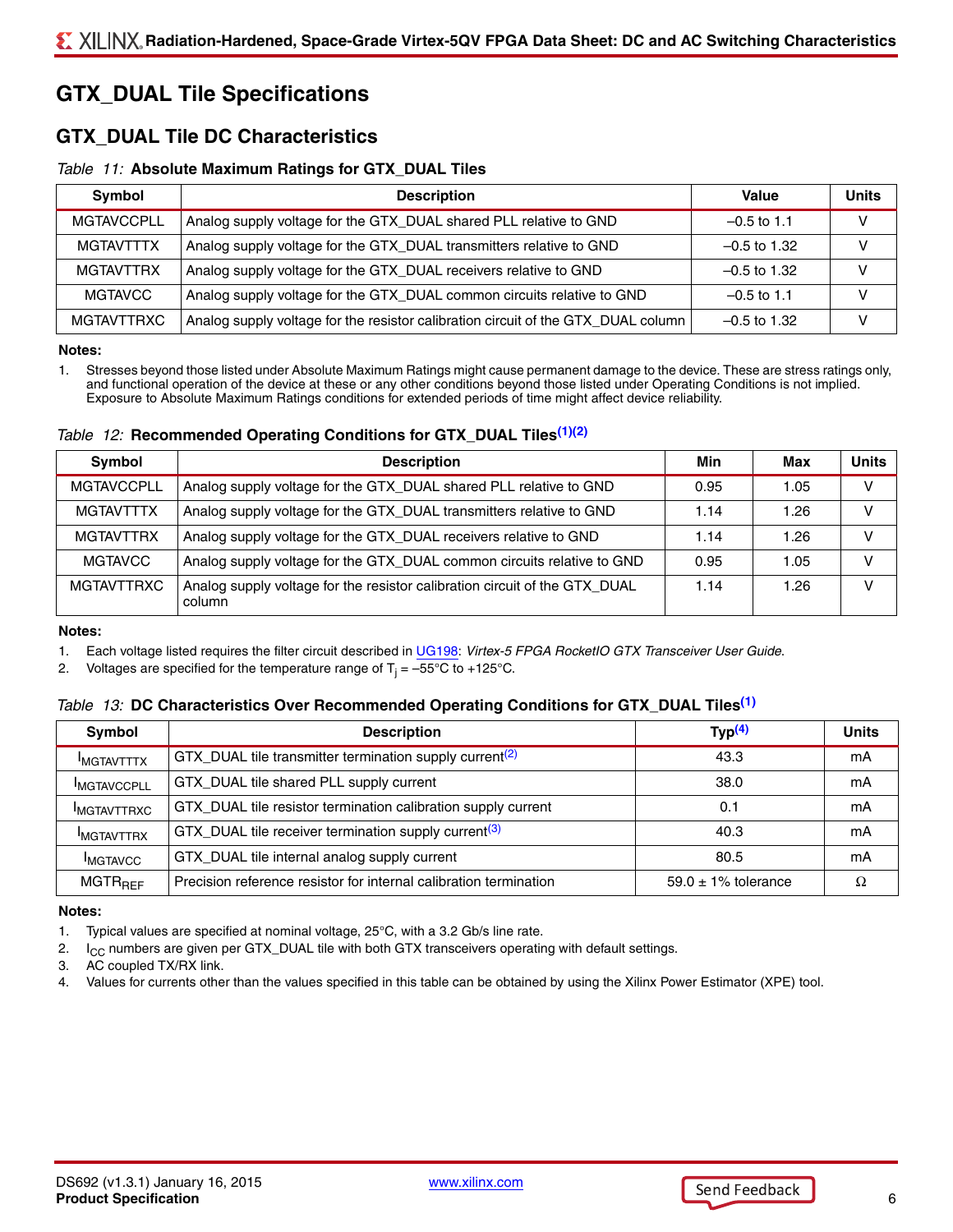| Symbol                | <b>Description</b>                                                               |     | <b>Units</b> |
|-----------------------|----------------------------------------------------------------------------------|-----|--------------|
| <b>AVTTTXQ</b>        | Quiescent MGTAVTTTX (transmitter termination) supply current                     | 8.2 | mA           |
| <sup>I</sup> AVCCPLLQ | Quiescent MGTAVCCPLL (PLL) supply current                                        | 0.8 | mА           |
| <b>AVTTRXQ</b>        | Quiescent MGTAVTTRX (receiver termination) supply current. Includes MGTAVTTRXCQ. | 1.2 | mA           |
| <sup>I</sup> AVCCQ    | Quiescent MGTAVCC (analog) supply current                                        | 9.0 | mА           |

#### <span id="page-6-6"></span>*Table 14:* **GTX\_DUAL Tile Quiescent Supply Current**

#### **Notes:**

- <span id="page-6-4"></span>1. Typical values are specified at nominal voltage, 25°C.
- 2. Device powered and unconfigured.
- <span id="page-6-5"></span>3. Currents for conditions other than values specified in this table can be obtained by using the Xilinx Power Estimator (XPE) tool.
- 4. GTX\_DUAL tile quiescent supply current for an entire device can be calculated by multiplying the values in this table by the number of GTX\_DUAL tiles used.

## **GTX\_DUAL Tile DC Input and Output Levels**

[Table 15](#page-6-2) summarizes the DC output specifications of the GTX\_DUAL tiles in Virtex-5QV FPGAs. [Figure 1](#page-6-3) shows the single-ended output voltage swing. [Figure 2](#page-7-0) shows the peak-to-peak differential output voltage.

Consult [UG198](http://www.xilinx.com/support/documentation/user_guides/ug198.pdf): *Virtex-5 FPGA RocketIO GTX Transceiver User Guide* for further details.

| Symbol                  | <b>DC Parameter</b>                                        | <b>Conditions</b>                    | Min                    | <b>Typ</b>     | Max                                      | <b>Units</b> |
|-------------------------|------------------------------------------------------------|--------------------------------------|------------------------|----------------|------------------------------------------|--------------|
| $DV_{\rm PPIN}$         | Differential peak-to-peak input<br>voltage                 | External AC coupled $\leq 4.25$ Gb/s | 200                    |                | 1800                                     | mV           |
| $V_{IN}$                | Absolute input voltage                                     | DC coupled<br>$MGTAVTTRX = 1.2V$     | $-400$                 |                | <b>MGTAVTTRX</b><br>$+400$ up to<br>1320 | mV           |
| <b>V<sub>CMIN</sub></b> | Common mode input voltage                                  | DC coupled<br>$MGTAVTTRX = 1.2V$     |                        | 800            |                                          | mV           |
| DV <sub>PPOUT</sub>     | Differential peak-to-peak output<br>voltage <sup>(1)</sup> | $TXBUFDIFFCTRL = 111$                |                        |                | 1400                                     | mV           |
| V <sub>SEOUT</sub>      | Single-ended output voltage<br>swing $(1)$                 | $TXBUFDIFFCTRL = 111$                |                        |                | 700                                      | mV           |
| V <sub>CMOUT</sub>      | Common mode output voltage                                 | Equation based<br>$MGTAVTTTX = 1.2V$ | $1200 - DV$ PPOUT $/2$ |                |                                          | mV           |
| $R_{IN}$                | Differential input resistance                              |                                      | 85                     | 100            | 120                                      | $\Omega$     |
| $R_{\text{OUT}}$        | Differential output resistance                             |                                      | 85                     | 100            | 120                                      | $\Omega$     |
| <b>TOSKEW</b>           | Transmitter output skew                                    |                                      |                        | $\overline{2}$ | 8                                        | ps           |
| $C_{EXT}$               | Recommended external AC coupling capacitor <sup>(2)</sup>  |                                      | 75                     | 100            | 200                                      | nF           |

#### <span id="page-6-2"></span>*Table 15:* **GTX\_DUAL Tile DC Specifications**

#### **Notes:**

<span id="page-6-0"></span>1. The output swing and preemphasis levels are programmable using the attributes discussed in [UG198](http://www.xilinx.com/support/documentation/user_guides/ug198.pdf): *Virtex-5 FPGA RocketIO GTX Transceiver User Guide* and can result in values lower than reported in this table.

<span id="page-6-1"></span>2. Values outside of this range can be used as appropriate to conform to specific protocols and standards.

<span id="page-6-3"></span>

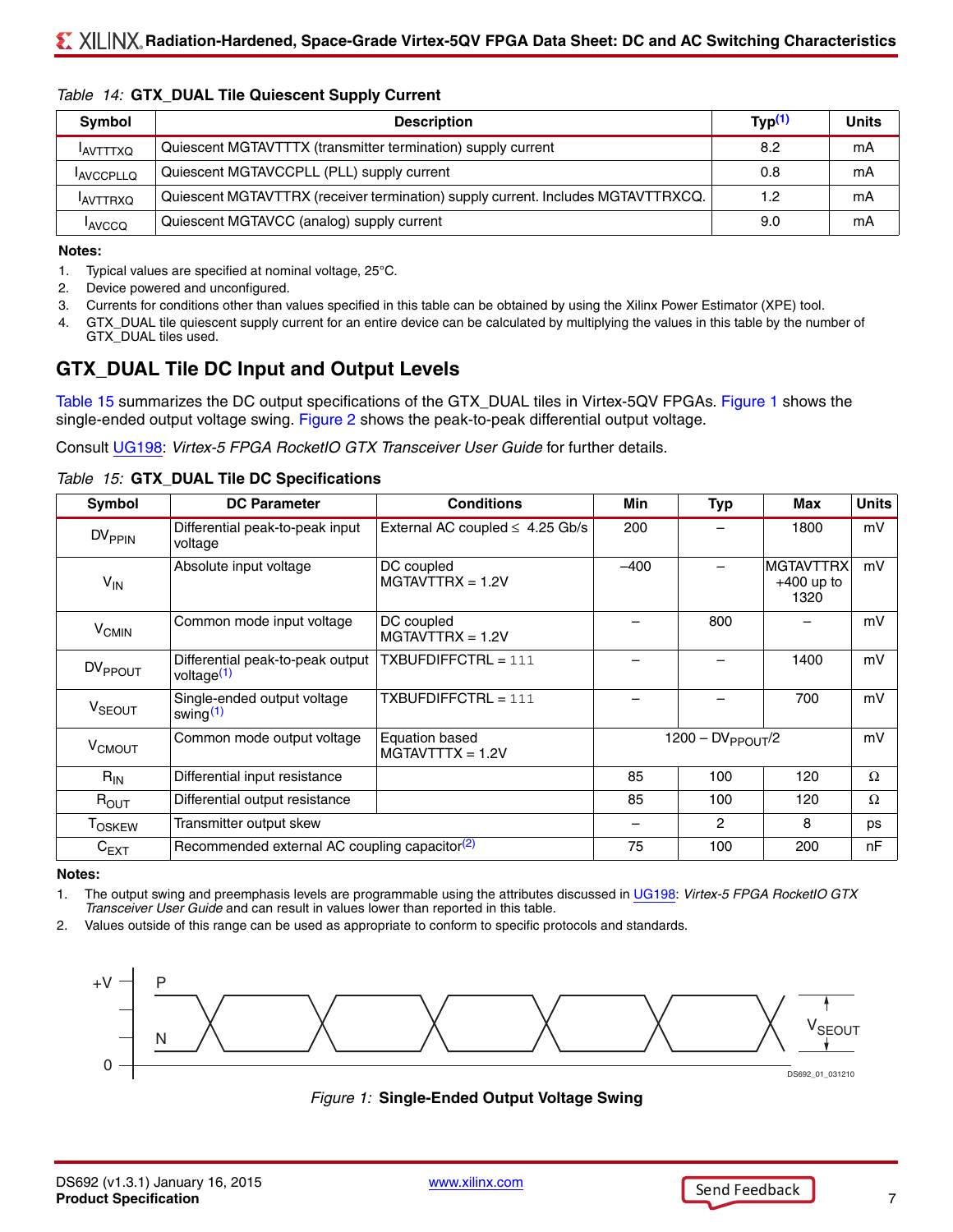

DS692\_02\_031210

*Figure 2:* **Peak-to-Peak Differential Output Voltage**

<span id="page-7-0"></span>[Table 16](#page-7-2) summarizes the DC specifications of the clock input of the GTX\_DUAL tile. [Figure 3](#page-7-3) shows the single-ended input voltage swing. [Figure 4](#page-7-4) shows the peak-to-peak differential clock input voltage swing. Consult [UG198:](http://www.xilinx.com/support/documentation/user_guides/ug198.pdf) *Virtex-5 FPGA RocketIO GTX Transceiver User Guide* for further details.

<span id="page-7-2"></span>*Table 16:* **GTX\_DUAL Tile Clock DC Input Level Specification[\(1\)](#page-7-1)**

| Symbol             | <b>DC Parameter</b>                     |     | Typ | Max  | <b>Units</b> |
|--------------------|-----------------------------------------|-----|-----|------|--------------|
| V <sub>IDIFF</sub> | Differential peak-to-peak input voltage | 210 | 800 | 2000 | mV           |
| $V_{\text{ISE}}$   | Single-ended input voltage              | 105 | 400 | 1000 | mV           |
| $R_{IN}$           | Differential input resistance           |     | 105 | 130  | Ω            |
| $C_{EXT}$          | Required external AC coupling capacitor |     | 100 | -    | nF           |

**Notes:** 

<span id="page-7-1"></span>1.  $V_{MIN} = 0V$  and  $V_{MAX} = 1200$  mV.

<span id="page-7-3"></span>

<span id="page-7-4"></span>*Figure 4:* **Differential Clock Input Voltage Swing Peak-to-Peak**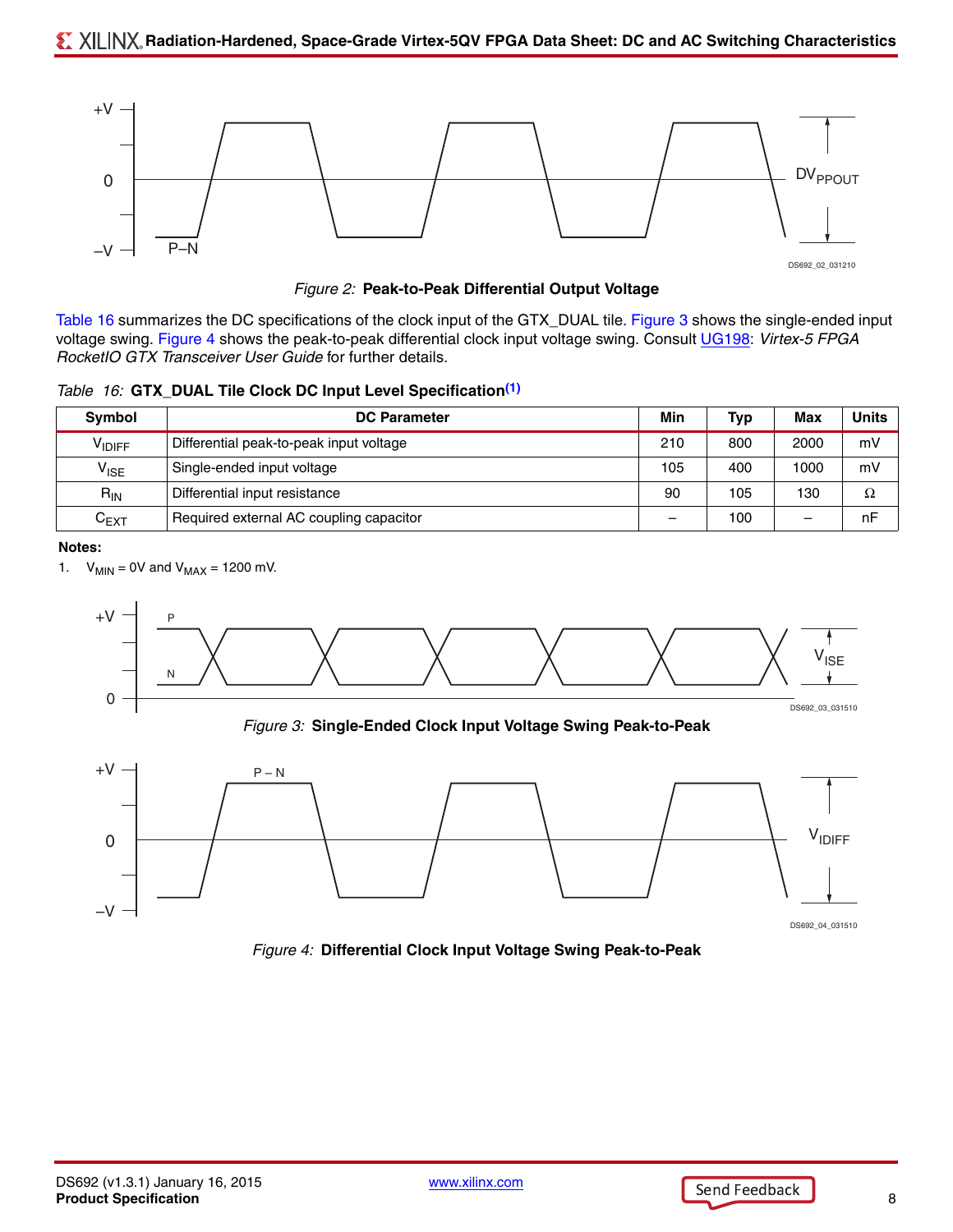## **GTX\_DUAL Tile Switching Characteristics**

Consult [UG198](http://www.xilinx.com/support/documentation/user_guides/ug198.pdf): *Virtex-5 FPGA RocketIO GTX Transceiver User Guide* for further information.

#### *Table 17:* **GTX\_DUAL Tile Performance**

| Symbol               | <b>Description</b>                | <b>Value</b> | Units |
|----------------------|-----------------------------------|--------------|-------|
| <b>GTXMAX</b>        | Maximum GTX transceiver data rate | 4.25         | Gb/s  |
| <b>GPLLMAX</b>       | Maximum PLL frequency             | 3.25         | GHz   |
| <sup>F</sup> GPLLMIN | Minimum PLL frequency             | 1.48         | GHz   |

#### <span id="page-8-3"></span>*Table 18:* **Dynamic Reconfiguration Port (DRP) in the GTX\_DUAL Tile Switching Characteristics**

| Svmbol             | Description                            | Value | <b>Units</b> |
|--------------------|----------------------------------------|-------|--------------|
| <b>L</b> GTXDRPCLK | GTX DCLK (DRP clock) maximum frequency | 150   | MHz          |

#### <span id="page-8-4"></span>*Table 19:* **GTX\_DUAL Tile Reference Clock Switching Characteristics**

| <b>Symbol</b>                 | <b>Description</b>                             | <b>Conditions</b>                                           | Min | Тур    | Max | <b>Units</b> |
|-------------------------------|------------------------------------------------|-------------------------------------------------------------|-----|--------|-----|--------------|
| F <sub>GCLK</sub>             | Reference clock frequency range <sup>(1)</sup> | <b>CLK</b>                                                  | 60  |        | 650 | <b>MHz</b>   |
| $\mathsf{T}_{\mathsf{RCLK}}$  | Reference clock rise time                      | $20\% - 80\%$                                               |     | 200    |     | ps           |
| $\mathsf{T}_{\mathsf{FCLK}}$  | Reference clock fall time                      | $80\% - 20\%$                                               | -   | 200    |     | ps           |
| $\mathsf{T}_{\mathsf{DCREF}}$ | Reference clock duty cycle                     | <b>CLK</b>                                                  | 40  | 50     | 60  | $\%$         |
| $\mathsf{T}_{\mathsf{GJTT}}$  | Reference clock total jitter $(2)(3)$          | At 100 KHz                                                  |     | $-145$ |     | dBc/Hz       |
|                               |                                                | At 1 MHz                                                    | -   | $-150$ |     | dBc/Hz       |
| T <sub>LOCK</sub>             | Clock recovery frequency acquisition time      | Initial PLL lock                                            | -   | 0.25   |     | ms           |
| T <sub>PHASE</sub>            | Clock recovery phase acquisition time          | Lock to data after PLL has<br>locked to the reference clock |     | -      | 200 | μs           |

#### **Notes:**

- <span id="page-8-0"></span>1. GREFCLK can be used for serial bit rates up to 1 Gb/s; however, Jitter Specifications are not guaranteed when using GREFCLK.
- <span id="page-8-1"></span>2. GTX\_DUAL jitter characteristics measured using a clock with specification T<sub>GJTT</sub>. A reference clock with higher phase noise can be used with link margin trade off.
- <span id="page-8-2"></span>3. The selection of the reference clock is application dependent. This parameter describes the quality of the reference clock used during transceiver jitter characterization - see [Table 21](#page-9-0) and [Table 22.](#page-10-0)



*Figure 5:* **Reference Clock Timing Parameters**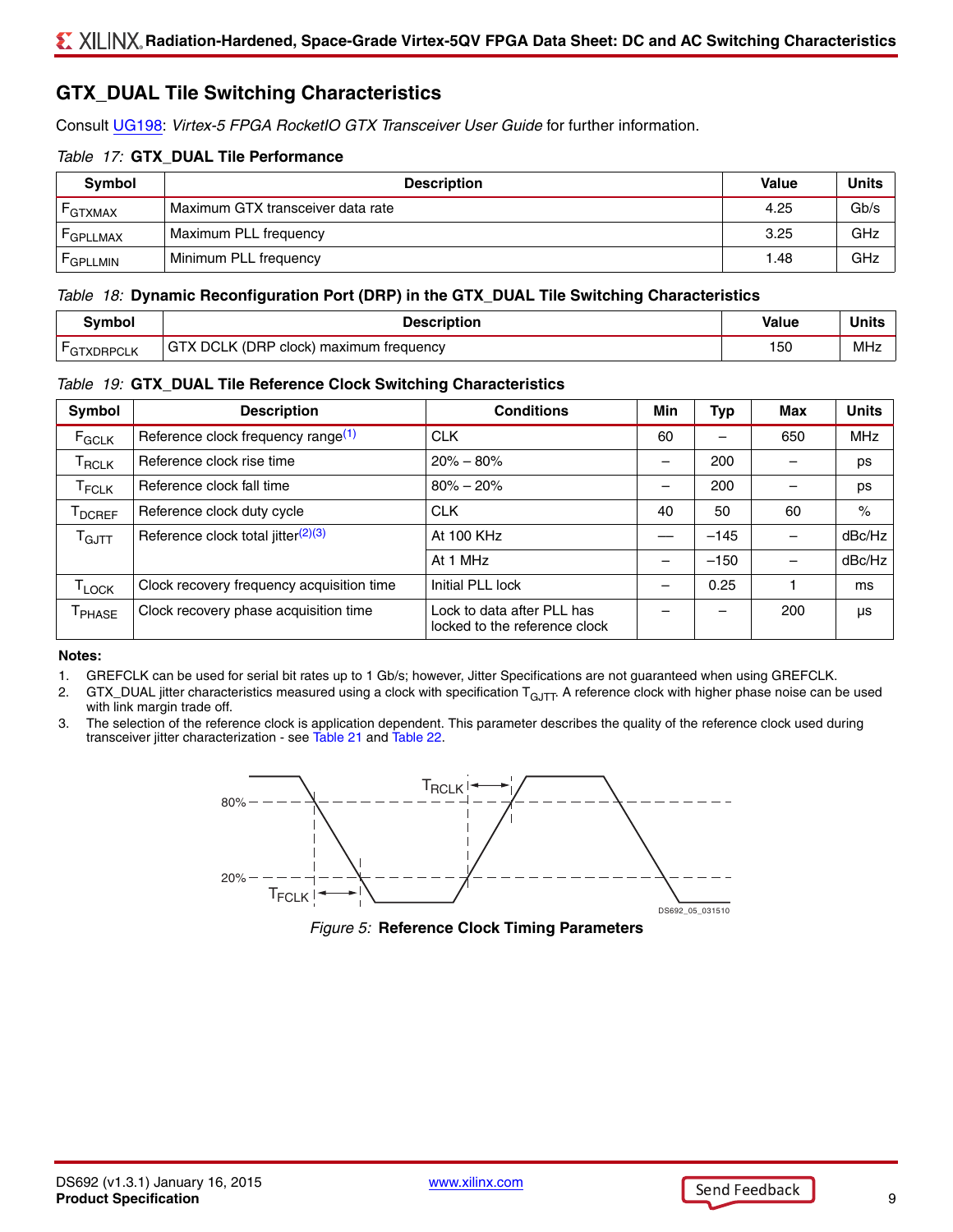| Symbol                     | <b>Description</b>                | <b>Conditions</b>          | Value   | <b>Units</b> |
|----------------------------|-----------------------------------|----------------------------|---------|--------------|
|                            | <b>TXOUTCLK maximum frequency</b> | Internal 20-bit datapath   | 212.5   | MHz          |
| F <sub>TXOUT</sub>         |                                   | Internal 16-bit datapath   | 265.625 | MHz          |
| $F_{\sf RXREC}$            | RXRECCLK maximum frequency        |                            | 265.625 | MHz          |
| $\mathsf{T}_{\mathsf{RX}}$ | RXUSRCLK maximum frequency        |                            | 265.625 | <b>MHz</b>   |
|                            |                                   | 1-byte interface           | 235.625 | <b>MHz</b>   |
| T <sub>RX2</sub>           | RXUSRCLK2 maximum frequency       | 2-byte interface           | 265.625 | <b>MHz</b>   |
|                            |                                   | 4-byte interface           | 132.813 | <b>MHz</b>   |
| $\mathsf{T}_{\mathsf{TX}}$ | <b>TXUSRCLK maximum frequency</b> | 2-byte or 4-byte interface | 265.625 | MHz          |
|                            |                                   | 1-byte interface           | 235.625 | <b>MHz</b>   |
| T <sub>TX2</sub>           | TXUSRCLK2 maximum frequency       | 2-byte interface           | 265.625 | <b>MHz</b>   |
|                            |                                   | 4-byte interface           | 132.813 | <b>MHz</b>   |

#### <span id="page-9-5"></span>*Table 20:* **GTX\_DUAL Tile User Clock Switching Characteristics[\(1\)](#page-9-1)**

#### **Notes:**

<span id="page-9-1"></span>1. Clocking must be implemented as described in [UG198](http://www.xilinx.com/support/documentation/user_guides/ug198.pdf): *Virtex-5 FPGA RocketIO GTX Transceiver User Guide*.

<span id="page-9-0"></span>

|  |  |  |  |  |  |  | Table 21: GTX_DUAL Tile Transmitter Switching Characteristics |
|--|--|--|--|--|--|--|---------------------------------------------------------------|
|--|--|--|--|--|--|--|---------------------------------------------------------------|

| Symbol                  | <b>Description</b>                     | <b>Condition</b> | Min                      | <b>Typ</b>               | <b>Max</b>               | <b>Units</b>            |
|-------------------------|----------------------------------------|------------------|--------------------------|--------------------------|--------------------------|-------------------------|
| F <sub>GTXTX</sub>      | Serial data rate range                 |                  | 0.15                     | $\equiv$                 | F <sub>GTXMAX</sub>      | $\overline{Gb/s}$       |
| $T_{\rm RTX}$           | <b>TX Rise time</b>                    | 20%-80%          | $\overline{\phantom{0}}$ | 120                      |                          | ps                      |
| T <sub>FTX</sub>        | <b>TX Fall time</b>                    | 80%-20%          | $\overline{\phantom{0}}$ | 120                      | $\overline{\phantom{0}}$ | ps                      |
| <b>TLLSKEW</b>          | TX lane-to-lane skew <sup>(1)</sup>    |                  |                          |                          | 350                      | ps                      |
| VTXOOBVDPP              | Electrical idle amplitude              |                  |                          | $\overline{\phantom{0}}$ | 15                       | mV                      |
| <b>TTXOOBTRANSITION</b> | Electrical idle transition time        |                  |                          | $\overline{\phantom{m}}$ | 75                       | ns                      |
| $T_{\rm J6.5}$          | Total Jitter <sup>(2)</sup>            | $6.5$ Gb/s       | $\qquad \qquad -$        | $\overline{\phantom{m}}$ | 0.33                     | UI                      |
| $D_{J6.5}$              | Deterministic Jitter <sup>(2)</sup>    |                  | $\qquad \qquad -$        | $\overline{\phantom{0}}$ | 0.17                     | UI                      |
| T <sub>J5.0</sub>       | Total Jitter <sup>(2)</sup>            | $5.0$ Gb/s       |                          | $\overline{\phantom{0}}$ | 0.33                     | $\overline{\mathsf{U}}$ |
| $D_{J5.0}$              | Deterministic Jitter <sup>(2)</sup>    |                  | $\overline{\phantom{0}}$ | $\equiv$                 | 0.15                     | UI                      |
| $T_{J4.25}$             | Total Jitter <sup>(2)</sup>            | 4.25 Gb/s        | $\overline{\phantom{0}}$ | $\overline{\phantom{0}}$ | 0.33                     | UI                      |
| $D_{J4.25}$             | Deterministic Jitter <sup>(2)</sup>    |                  | $\overline{\phantom{0}}$ | $\overline{\phantom{0}}$ | 0.14                     | UI                      |
| $T_{J3.75}$             | Total Jitter <sup>(2)</sup>            | 3.75 Gb/s        | $\overline{\phantom{m}}$ | $\overline{\phantom{0}}$ | 0.34                     | UI                      |
| $D_{J3.75}$             | Deterministic Jitter <sup>(2)</sup>    |                  | $\qquad \qquad -$        | $\overline{\phantom{m}}$ | 0.16                     | UI                      |
| $T_{J3.2}$              | Total Jitter <sup>(2)</sup>            | $3.2$ Gb/s       |                          | —                        | 0.20                     | UI                      |
| $D_{J3.2}$              | Deterministic Jitter <sup>(2)</sup>    |                  |                          | $\overline{\phantom{0}}$ | 0.10                     | UI                      |
| $T_{J3.2L}$             | Total Jitter <sup>(2)</sup>            | 3.2 $Gb/s^{(3)}$ | $\qquad \qquad -$        | $\overline{\phantom{0}}$ | 0.36                     | UI                      |
| $D_{J3.2L}$             | Deterministic Jitter <sup>(2)</sup>    |                  | $\overline{\phantom{0}}$ |                          | 0.16                     | UI                      |
| $T_{J2.5}$              | Total Jitter <sup>(2)</sup>            | $2.5$ Gb/s       | $\equiv$                 | $\overline{\phantom{0}}$ | 0.20                     | UI                      |
| $D_{J2.5}$              | Deterministic Jitter <sup>(2)</sup>    |                  | $\overline{\phantom{0}}$ | $\overline{\phantom{0}}$ | 0.08                     | UI                      |
| $T_{J1.25}$             | Total Jitter <sup>(2)</sup>            | $1.25$ Gb/s      | $\qquad \qquad -$        | $\overline{\phantom{0}}$ | 0.15                     | UI                      |
| $D_{J1.25}$             | Deterministic Jitter <sup>(2)</sup>    |                  | $\overline{\phantom{0}}$ | $\qquad \qquad -$        | 0.06                     | UI                      |
| T <sub>J750</sub>       | Total Jitter <sup>(2)(4)</sup>         | 750 Mb/s         | $\overline{\phantom{0}}$ |                          | 0.10                     | UI                      |
| $D_{J750}$              | Deterministic Jitter <sup>(2)(4)</sup> |                  | $\overline{\phantom{0}}$ | $\overline{\phantom{0}}$ | 0.03                     | UI                      |
| T <sub>J150</sub>       | Total Jitter <sup>(2)(4)</sup>         | 150 Mb/s         | $\overline{\phantom{0}}$ | $\overline{\phantom{m}}$ | 0.02                     | UI                      |
| $D_{J150}$              | Deterministic Jitter <sup>(2)(4)</sup> |                  |                          | $\overline{\phantom{0}}$ | 0.01                     | UI                      |

#### **Notes:**

<span id="page-9-2"></span>1. Using the same REFCLK input with TXENPMAPHASEALIGN enabled for up to four consecutive GTX\_DUAL sites.

<span id="page-9-3"></span>2. Using PLL\_DIVSEL\_FB = 2, INTDATAWIDTH = 1. These values are NOT intended for protocol specific compliance determinations.

3. PLL frequency at 1.6 GHz and OUTDIV = 1.

<span id="page-9-4"></span>4. GREFCLK can be used for serial data rates up to 1.0 Gb/s, but performance is not guaranteed.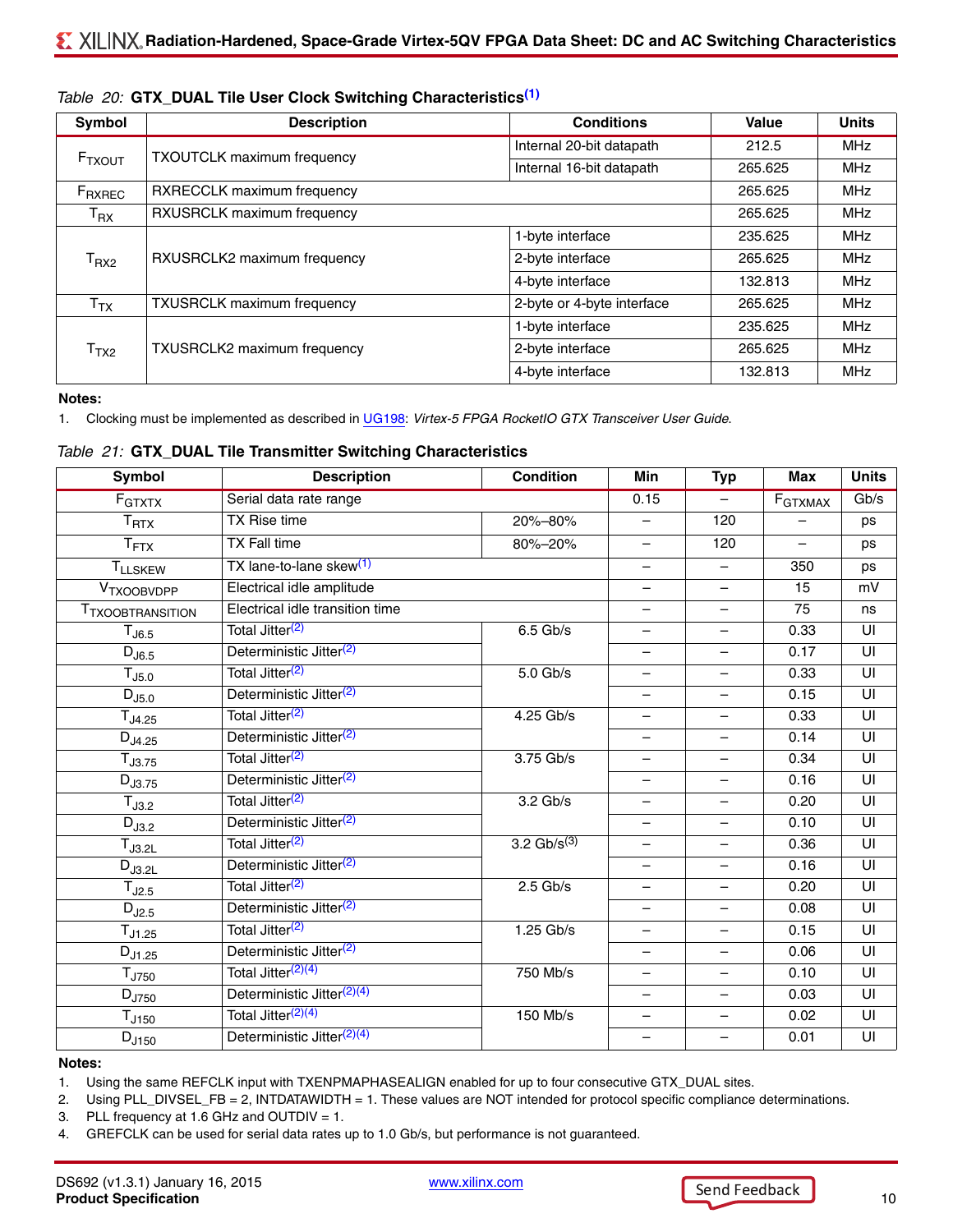| <b>Symbol</b>                      | <b>Description</b>                                               |                                          |                          | <b>Typ</b>               | <b>Max</b>                   | <b>Units</b> |
|------------------------------------|------------------------------------------------------------------|------------------------------------------|--------------------------|--------------------------|------------------------------|--------------|
|                                    | Serial data rate                                                 | RX oversampler not enabled               | 0.75                     | $\overline{\phantom{0}}$ | $\mathsf{F}_{\text{GTXMAX}}$ | Gb/s         |
| F <sub>GTXRX</sub>                 |                                                                  | RX oversampler enabled                   | 0.15                     | $\overline{\phantom{0}}$ | 0.75                         | Gb/s         |
| TRXELECIDLE                        | Time for RXELECIDLE to respond to<br>loss or restoration of data | OOBDETECT_THRESHOLD = 110                |                          | $\overline{\phantom{0}}$ | 75                           | ns           |
| R <sub>XOOBVDPP</sub>              | OOB detect threshold peak-to-peak                                | OOBDETECT_THRESHOLD = 110                | 55                       | $\overline{\phantom{0}}$ | 135                          | mV           |
| $R_{XSST}$                         | Receiver spread-spectrum<br>tracking $(1)$                       | Modulated @ 33 KHz                       | $-5000$                  | $\overline{\phantom{0}}$ | $\mathbf{0}$                 | ppm          |
| $R_{XRL}$                          | Run length (CID)                                                 | Internal AC capacitor bypassed           | $\overline{\phantom{0}}$ | $\overline{\phantom{0}}$ | 512                          | UI           |
|                                    | Data/REFCLK PPM offset                                           | CDR 2 <sup>nd</sup> -order loop disabled | $-200$                   |                          | 200                          | ppm          |
| R <sub>XPPMTOL</sub>               | tolerance <sup>(2)</sup>                                         | CDR 2 <sup>nd</sup> -order loop enabled  | $-2000$                  |                          | 2000                         | ppm          |
| SJ Jitter Tolerance <sup>(3)</sup> |                                                                  |                                          |                          |                          |                              |              |
| $JT_SJ_{6.5}$                      | Sinusoidal Jitter <sup>(4)</sup>                                 | $6.5$ Gb/s                               | 0.44                     | $\overline{\phantom{0}}$ |                              | UI           |
| $JT_SJ_{5.0}$                      | Sinusoidal Jitter <sup>(4)</sup>                                 | $5.0$ Gb/s                               | 0.44                     |                          |                              | UI           |
| $JT_SJ_{4.25}$                     | Sinusoidal Jitter <sup>(4)</sup>                                 | 4.25 Gb/s                                | 0.44                     | $\overline{\phantom{0}}$ |                              | UI           |
| $JT_SJ_{3.75}$                     | Sinusoidal Jitter <sup>(4)</sup>                                 | 3.75 Gb/s                                | 0.44                     | $\overline{\phantom{0}}$ |                              | UI           |
| $JT_SJ_{3.2}$                      | Sinusoidal Jitter <sup>(4)</sup>                                 | 3.2 Gb/s                                 | 0.45                     | $\overline{\phantom{0}}$ |                              | UI           |
| $JT_SJ_{3.2L}$                     | Sinusoidal Jitter <sup>(4)</sup>                                 | 3.2 $Gb/s^{(5)}$                         | 0.45                     | $\overline{\phantom{0}}$ |                              | UI           |
| $JT_SJ_{2.5}$                      | Sinusoidal Jitter <sup>(4)</sup>                                 | $2.5$ Gb/s                               | 0.50                     | $\overline{\phantom{0}}$ |                              | UI           |
| $JT_SJ_{1.25}$                     | Sinusoidal Jitter <sup>(4)</sup>                                 | 1.25 Gb/s                                | 0.50                     | $\overline{\phantom{0}}$ |                              | UI           |
| $JT_SJ_{750}$                      | Sinusoidal Jitter <sup>(4)(6)</sup>                              | 750 Mb/s                                 | 0.57                     |                          |                              | UI           |
| $JT_SJ_{150}$                      | Sinusoidal Jitter <sup>(4)(6)</sup>                              | 150 Mb/s                                 | 0.57                     |                          |                              | UI           |
|                                    | SJ Jitter Tolerance with Stressed Eye <sup>(3)</sup>             |                                          |                          |                          |                              |              |
| $JT_TJSE4.25$                      | Total Jitter with Stressed Eye <sup>(7)</sup>                    | 4.25 Gb/s                                | 0.69                     | $\equiv$                 | $\equiv$                     | UI           |
| $JT_SJSE_{4.25}$                   | Sinusoidal Jitter with Stressed Eye <sup>(7)</sup>               | 4.25 Gb/s                                | 0.1                      |                          |                              | UI           |

<span id="page-10-0"></span>

|  |  |  |  |  |  | Table 22: GTX_DUAL Tile Receiver Switching Characteristics |
|--|--|--|--|--|--|------------------------------------------------------------|
|--|--|--|--|--|--|------------------------------------------------------------|

#### **Notes:**

<span id="page-10-3"></span>1. Using PLL\_RXDIVSEL\_OUT = 1, 2, and 4.

<span id="page-10-1"></span>2. Indicates the maximum offset between the receiver reference clock and the serial data. For example, a reference clock with  $\pm 100$  ppm resolution results in a maximum offset of 200 ppm between the reference clock and the serial data.

<span id="page-10-4"></span>3. All jitter values are based on a Bit Error Ratio of  $1e^{-12}$ .

<span id="page-10-5"></span>4. Using 80 MHz sinusoidal jitter only in the absence of deterministic and random jitter.

<span id="page-10-6"></span>5. PLL frequency at 1.6 GHz and OUTDIV = 1.

<span id="page-10-7"></span>6. GREFCLK can be used for serial data rates up to 1.0 Gb/s, but performance is not guaranteed.

<span id="page-10-2"></span>7. Composite jitter with RX equalizer enabled. DFE disabled.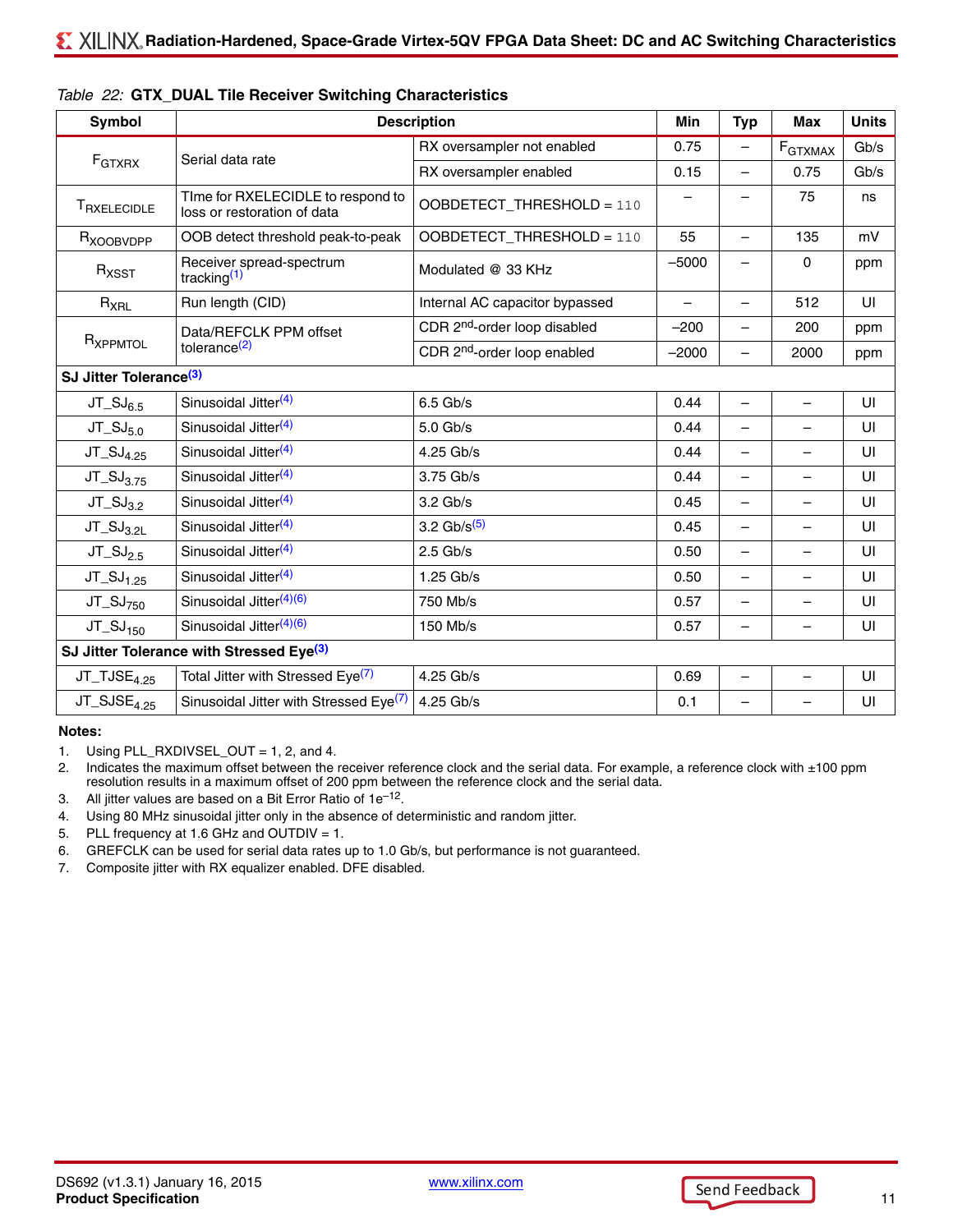## **CRC Block Switching Characteristics**

<span id="page-11-5"></span>*Table 23:* **CRC Block Switching Characteristics**

| 3              | uon                    | /alue                       |     |
|----------------|------------------------|-----------------------------|-----|
| —<br>$r_{CRC}$ | ∼<br>treauency<br>nıım | 270<br>$\epsilon$<br>$\sim$ | MHz |

## **Ethernet MAC Switching Characteristics**

Consult [UG194](http://www.xilinx.com/support/documentation/user_guides/ug194.pdf): *Virtex-5 FPGA Tri-Mode Ethernet Media Access Controller User Guide* for further information.

#### *Table 24:* **Maximum Ethernet MAC Performance**

| <b>Description</b>               | <b>Value</b> | <b>Units</b> |
|----------------------------------|--------------|--------------|
| Ethernet MAC maximum performance | 10/100/1000  | Mb/s         |

## **Performance Characteristics**

This section provides the performance characteristics of some common functions and designs implemented in the Virtex-5QV device. These values are subject to the same guidelines as the Switching Characteristics, page 31. [Table 25](#page-11-0) shows the memory interface performance for the XQR5VFX130-CF1752 device.

#### <span id="page-11-0"></span>*Table 25:* **Memory Interface Performance**

| <b>Description</b>    | <b>Value</b> |
|-----------------------|--------------|
| DDR <sup>(1)</sup>    | 200 MHz      |
| DDR2 <sup>(2)</sup>   | 200 MHz      |
| QDR                   | 250 MHz      |
| $QDR$ $  ^{(3)}$      | 250 MHz      |
| RLDRAM <sup>(4)</sup> | 250 MHz      |

#### **Notes:**

- <span id="page-11-1"></span>1. Performance defined using design implementation described in [XAPP851,](http://www.xilinx.com/support/documentation/application_notes/xapp851.pdf) *DDR SDRAM Controller Using Virtex-5 FPGA Devices*.
- <span id="page-11-2"></span>2. Performance defined using design implementation described in [XAPP858,](http://www.xilinx.com/support/documentation/application_notes/xapp858.pdf) *High-Performance DDR2 SDRAM Interface in Virtex-5 Devices*.
- <span id="page-11-3"></span>3. Performance defined using design implementation described in [XAPP853,](http://www.xilinx.com/support/documentation/application_notes/xapp853.pdf) *QDRII SRAM Interface for Virtex-5 Devices*.
- <span id="page-11-4"></span>4. Performance defined using design implementation described in [XAPP852,](http://www.xilinx.com/support/documentation/application_notes/xapp852.pdf) *RLDRAM II Memory Interface for Virtex-5 Devices*.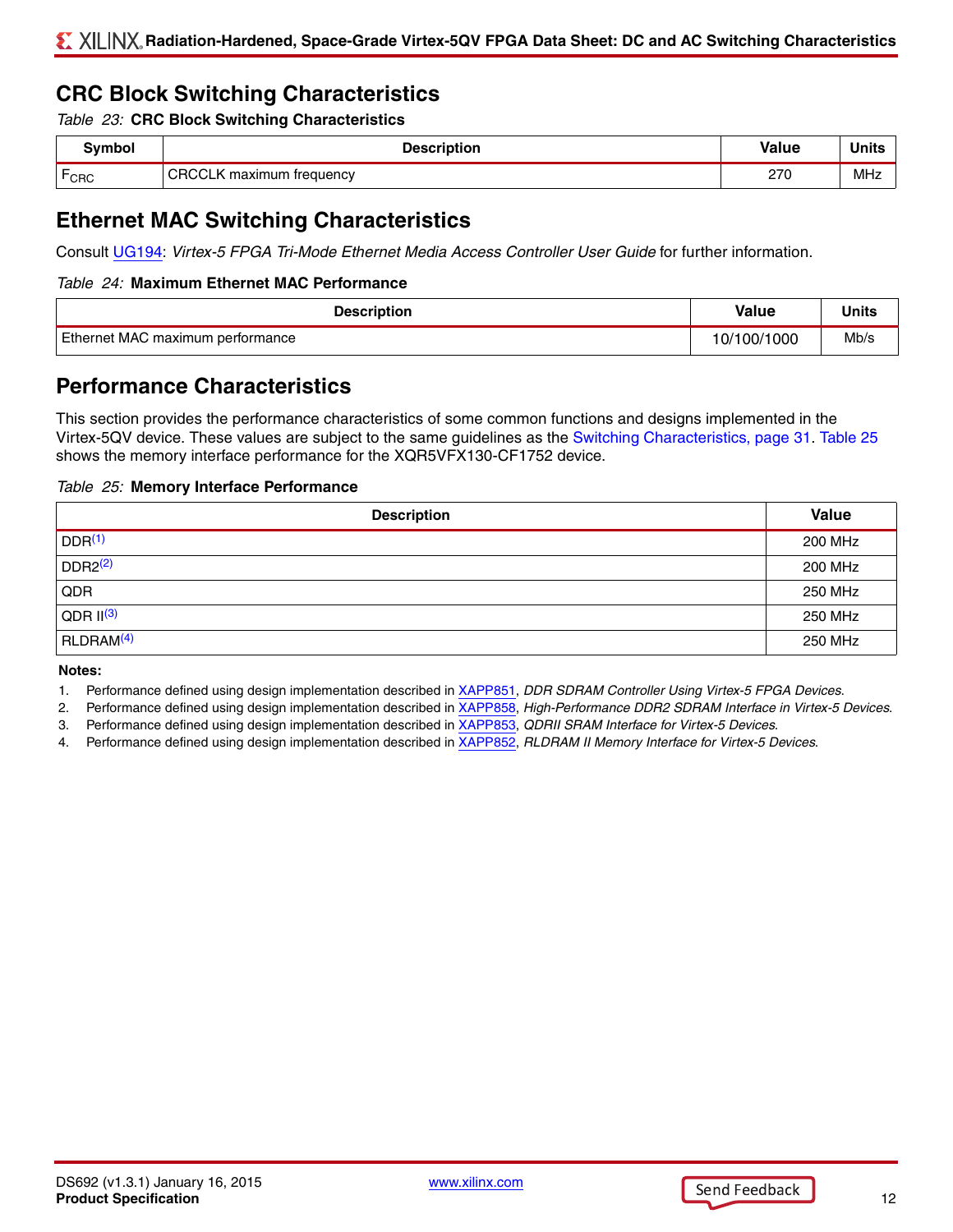## **Switching Characteristics**

All values represented in this data sheet are based on a speed specification version. Switching characteristics are specified on a per-speed-grade basis and can be designated as Advance, Preliminary, or Production. Each designation is defined as follows:

#### **Advance**

These specifications are based on simulations only and are typically available soon after device design specifications are frozen. Although speed grades with this designation are considered relatively stable and conservative, some under-reporting might still occur.

#### **Preliminary**

These specifications are based on complete engineering sample (ES) silicon characterization. Devices and speed grades with this designation are intended to give a better indication of the expected performance of production silicon. The probability of under-reporting delays is greatly reduced as compared to Advance data.

#### **Production**

These specifications are released once enough production silicon of a particular device family member has been characterized to provide full correlation between specifications and devices over numerous production lots. There is no under-reporting of delays, and customers receive formal notification of any subsequent changes. Typically, the slowest speed grades transition to Production before faster speed grades.

All specifications are always representative of worst-case supply voltage and junction temperature conditions.

Since individual family members are produced at different times, the migration from one category to another depends completely on the status of the fabrication process for each device.

[Table 26](#page-12-0) correlates the current status of each Virtex-5QV device on a per speed grade basis.

#### <span id="page-12-0"></span>*Table 26:* **Virtex-5QV Device Speed Grade Designations**

| <b>Device</b> | <b>Speed Grade Designations</b> |             |  |  |  |
|---------------|---------------------------------|-------------|--|--|--|
|               | Advance                         | Preliminary |  |  |  |
| XQR5VFX130    |                                 |             |  |  |  |

## **Testing of Switching Characteristics**

All devices are 100% functionally tested. Internal timing parameters are derived from measuring internal test patterns. Listed below are representative values. For more specific, more precise, and worst-case guaranteed data, use the values reported by the static timing analyzer and back-annotate to the simulation net list. Unless otherwise noted, values apply to the Virtex-5QV device.

## **Production Silicon and ISE Software Status**

In some cases, a particular family member (and speed grade) is released to production before a speed specification is released with the correct label (Advance, Preliminary, Production). Any labeling discrepancies are corrected in subsequent speed specification releases. [Table 27](#page-12-2) lists the production released Virtex-5QV family member, speed grade, and the minimum corresponding supported speed specification version and ISE® software revisions. The ISE software and speed specifications listed are the minimum releases required for production. All subsequent releases of software and speed specifications are valid.

#### <span id="page-12-2"></span>*Table 27:* **Virtex-5QV Device Production Software and Speed Specification Release**

| Device       | <b>Speed Grade Designation</b>                               |  |  |
|--------------|--------------------------------------------------------------|--|--|
|              |                                                              |  |  |
| ' XQR5VFX130 | ISE 13.2 with overlay using speed specification $v1.0^{(1)}$ |  |  |

**Notes:** 

<span id="page-12-1"></span>1. Production timing support for the XQR5VFX130 device requires ISE 13.2 and the XQR overlay with speed specification v1.0. Contact your local FAE for more information.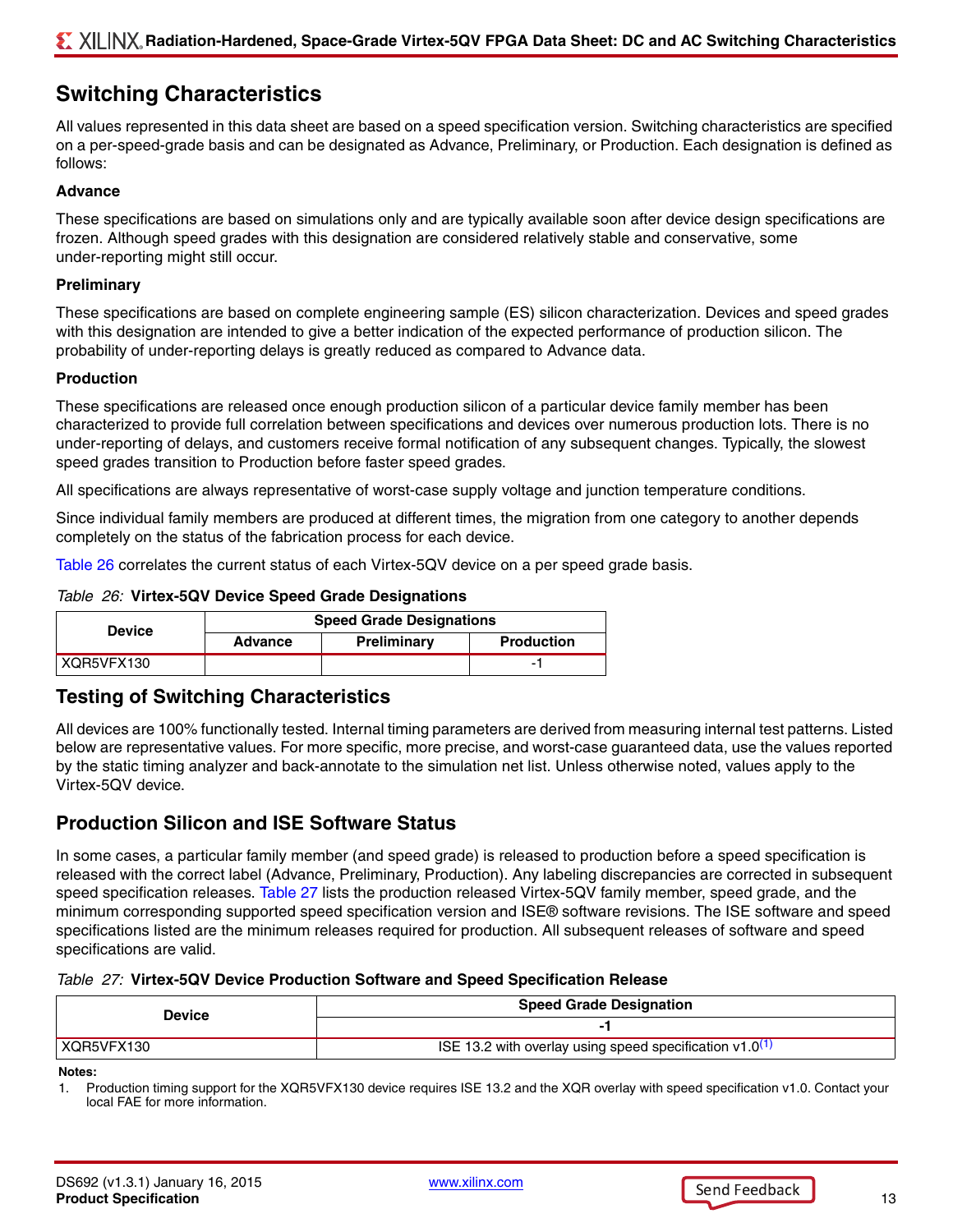## **IOB Pad Input/Output/3-State Switching Characteristics**

[Table 28](#page-13-0) summarizes the values of standard-specific data input delay adjustments, output delays terminating at pads (based on standard) and 3-state delays.

T<sub>IOPI</sub> is described as the delay from IOB pad through the input buffer to the I-pin of an IOB pad. The delay varies depending on the capability of the SelectIO input buffer.

T<sub>IOOP</sub> is described as the delay from the O pin to the IOB pad through the output buffer of an IOB pad. The delay varies depending on the capability of the SelectIO output buffer.

 $T_{\text{IOTP}}$  is described as the delay from the T pin to the IOB pad through the output buffer of an IOB pad, when 3-state is disabled. The delay varies depending on the SelectIO capability of the output buffer.

[Table 29](#page-16-0) summarizes the value of  $T_{\text{IOTPHZ}}$ .  $T_{\text{IOTPHZ}}$  is described as the delay from the T pin to the IOB pad through the output buffer of an IOB pad, when 3-state is enabled (i.e., a high-impedance state).

#### <span id="page-13-0"></span>*Table 28:* **IOB Switching Characteristics**

| I/O Standard             | <b>TIOPI</b> | <b>TIOOP</b> | <b>TIOTP</b> | <b>Units</b> |
|--------------------------|--------------|--------------|--------------|--------------|
| <b>LVDS_25</b>           | 1.19         | 1.85         | 3000         | ns           |
| LVDSEXT_25               | 1.45         | 1.91         | 3000         | ns           |
| $HT_25$                  | 1.19         | 1.88         | 3000         | ns           |
| BLVDS_25                 | 1.19         | 4.58         | 4.58         | ns           |
| RSDS_25 (point to point) | 1.19         | 1.85         | 3000         | ns           |
| ULVDS_25                 | 1.19         | 1.58         | 3000         | ns           |
| PCI33_3                  | 1.11         | 2.66         | 2.66         | ns           |
| PCI66_3                  | 1.11         | 2.66         | 2.66         | ns           |
| PCI-X                    | 1.11         | 2.02         | 2.02         | ns           |
| GTL                      | 1.35         | 2.08         | 2.08         | ns           |
| <b>GTLP</b>              | 1.30         | 2.16         | 2.16         | ns           |
| HSTL_I                   | 1.12         | 2.02         | 2.02         | ns           |
| HSTL_II                  | 1.12         | 2.03         | 2.03         | ns           |
| HSTL_III                 | 1.12         | 2.07         | 2.07         | ns           |
| HSTL_IV                  | 1.12         | 2.05         | 2.05         | ns           |
| $HSTL_l_1_18$            | 1.12         | 2.01         | 2.01         | ns           |
| HSTL_II_18               | 1.12         | 2.03         | 2.03         | ns           |
| HSTL_III_18              | 1.13         | 2.08         | 2.08         | ns           |
| HSTL_IV_18               | 1.13         | 2.03         | 2.03         | ns           |
| SSTL <sub>2_I</sub>      | 1.12         | 2.09         | 2.09         | ns           |
| SSTL2_II                 | 1.12         | 2.00         | 2.00         | ns           |
| LVTTL, Slow, 2 mA        | 1.11         | 5.61         | 5.61         | ns           |
| LVTTL, Slow, 4 mA        | 1.11         | 3.82         | 3.82         | ns           |
| LVTTL, Slow, 6 mA        | 1.11         | 3.69         | 3.69         | ns           |
| LVTTL, Slow, 8 mA        | 1.11         | 2.94         | 2.94         | ns           |
| LVTTL, Slow, 12 mA       | 1.11         | 2.75         | 2.75         | ns           |
| LVTTL, Slow, 16 mA       | 1.11         | 2.65         | 2.65         | ns           |
| LVTTL, Slow, 24 mA       | 1.11         | 2.67         | 2.67         | ns           |
| LVTTL, Fast, 2 mA        | 1.11         | 4.54         | 4.54         | ns           |
| LVTTL, Fast, 4 mA        | 1.11         | 3.25         | 3.25         | ns           |
| LVTTL, Fast, 6 mA        | 1.11         | 2.94         | 2.94         | ns           |
| LVTTL, Fast, 8 mA        | 1.11         | 2.51         | 2.51         | ns           |
| LVTTL, Fast, 12 mA       | 1.11         | 2.32         | 2.32         | ns           |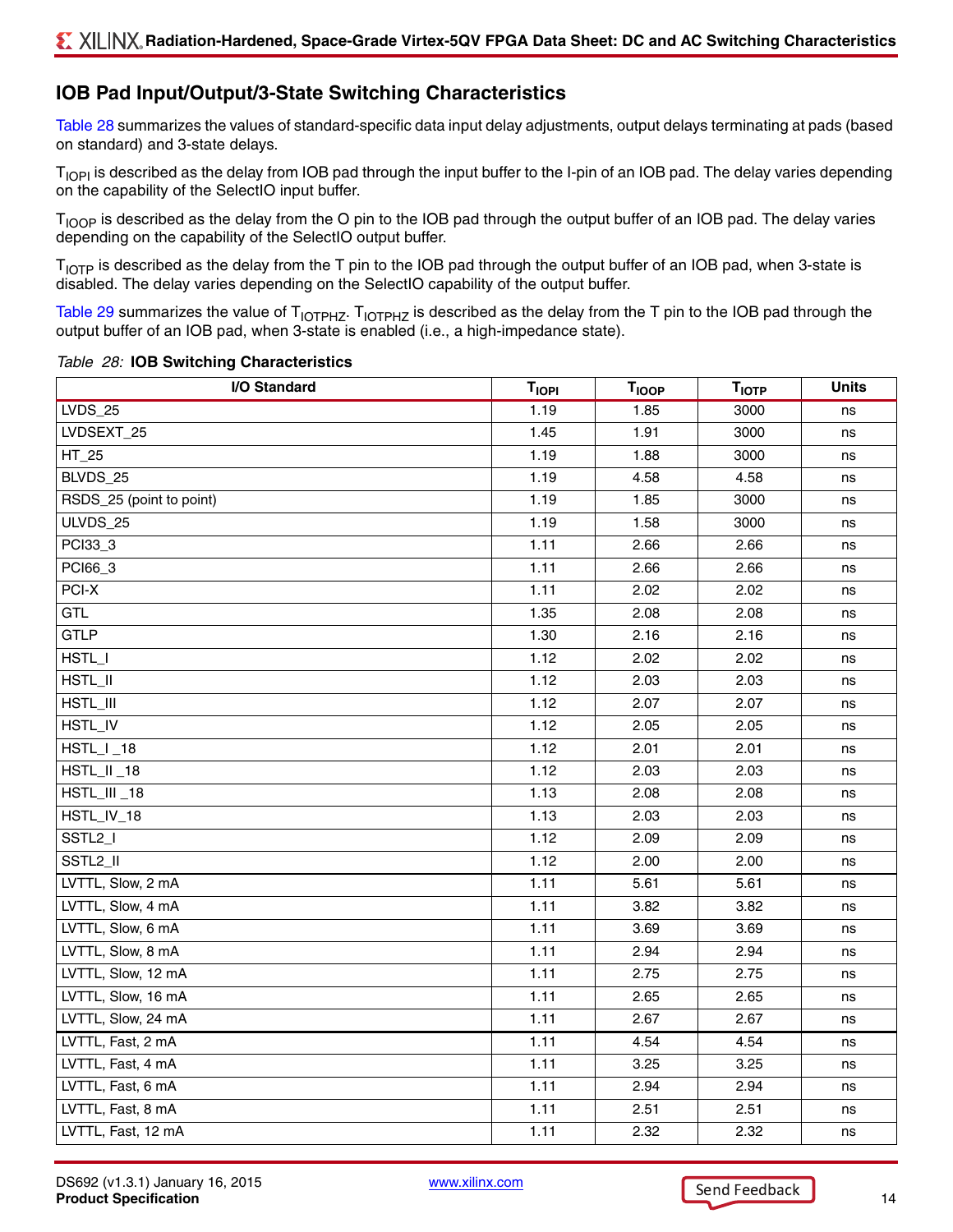| I/O Standard          | <b>TIOPI</b> | <b>T<sub>IOOP</sub></b> | <b>TIOTP</b> | <b>Units</b> |
|-----------------------|--------------|-------------------------|--------------|--------------|
| LVTTL, Fast, 16 mA    | 1.11         | 2.25                    | 2.25         | ns           |
| LVTTL, Fast, 24 mA    | 1.11         | 2.23                    | 2.23         | ns           |
| LVCMOS33, Slow, 2 mA  | 1.11         | 4.98                    | 4.98         | ns           |
| LVCMOS33, Slow, 4 mA  | 1.11         | 3.91                    | 3.91         | ns           |
| LVCMOS33, Slow, 6 mA  | 1.11         | 3.63                    | 3.63         | ns           |
| LVCMOS33, Slow, 8 mA  | 1.11         | 2.93                    | 2.93         | ns           |
| LVCMOS33, Slow, 12 mA | 1.11         | 2.74                    | 2.74         | ns           |
| LVCMOS33, Slow, 16 mA | 1.11         | 2.65                    | 2.65         | ns           |
| LVCMOS33, Slow, 24 mA | 1.11         | 2.66                    | 2.66         | ns           |
| LVCMOS33, Fast, 2 mA  | 1.11         | 4.02                    | 4.02         | ns           |
| LVCMOS33, Fast, 4 mA  | 1.11         | 3.18                    | 3.18         | ns           |
| LVCMOS33, Fast, 6 mA  | 1.11         | 2.90                    | 2.90         | ns           |
| LVCMOS33, Fast, 8 mA  | 1.11         | 2.50                    | 2.50         | ns           |
| LVCMOS33, Fast, 12 mA | 1.11         | 2.32                    | 2.32         | ns           |
| LVCMOS33, Fast, 16 mA | 1.11         | 2.24                    | 2.24         | ns           |
| LVCMOS33, Fast, 24 mA | 1.11         | 2.24                    | 2.24         | ns           |
| LVCMOS25, Slow, 2 mA  | 0.92         | 4.95                    | 4.95         | ns           |
| LVCMOS25, Slow, 4 mA  | 0.92         | 3.30                    | 3.30         | ns           |
| LVCMOS25, Slow, 6 mA  | 0.92         | 3.07                    | 3.07         | ns           |
| LVCMOS25, Slow, 8 mA  | 0.92         | 2.89                    | 2.89         | ns           |
| LVCMOS25, Slow, 12 mA | 0.92         | 2.94                    | 2.94         | ns           |
| LVCMOS25, Slow, 16 mA | 0.92         | 2.58                    | 2.58         | ns           |
| LVCMOS25, Slow, 24 mA | 0.92         | 2.62                    | 2.62         | ns           |
| LVCMOS25, Fast, 2 mA  | 0.92         | 4.28                    | 4.28         | ns           |
| LVCMOS25, Fast, 4 mA  | 0.92         | 2.73                    | 2.73         | ns           |
| LVCMOS25, Fast, 6 mA  | 0.92         | 2.51                    | 2.51         | ns           |
| LVCMOS25, Fast, 8 mA  | 0.92         | 2.37                    | 2.37         | ns           |
| LVCMOS25, Fast, 12 mA | 0.92         | 2.18                    | 2.18         | ns           |
| LVCMOS25, Fast, 16 mA | 0.92         | 2.14                    | 2.14         | ns           |
| LVCMOS25, Fast, 24 mA | 0.92         | 2.09                    | 2.09         | ns           |
| LVCMOS18, Slow, 2 mA  | 1.00         | 5.70                    | 5.70         | ns           |
| LVCMOS18, Slow, 4 mA  | 1.00         | 4.30                    | 4.30         | ns           |
| LVCMOS18, Slow, 6 mA  | 1.00         | 3.33                    | 3.33         | ns           |
| LVCMOS18, Slow, 8 mA  | 1.00         | 3.04                    | 3.04         | ns           |
| LVCMOS18, Slow, 12 mA | 1.00         | 2.77                    | 2.77         | ns           |
| LVCMOS18, Slow, 16 mA | 1.00         | 2.75                    | 2.75         | ns           |
| LVCMOS18, Fast, 2 mA  | 1.00         | 4.65                    | 4.65         | ns           |
| LVCMOS18, Fast, 4 mA  | 1.00         | 3.33                    | 3.33         | ns           |
| LVCMOS18, Fast, 6 mA  | 1.00         | 2.66                    | 2.66         | ns           |
| LVCMOS18, Fast, 8 mA  | 1.00         | 2.40                    | 2.40         | ns           |
| LVCMOS18, Fast, 12 mA | 1.00         | 2.16                    | 2.16         | ns           |
| LVCMOS18, Fast, 16 mA | 1.00         | 2.11                    | 2.11         | ns           |
| LVCMOS15, Slow, 2 mA  | 1.10         | 4.86                    | 4.86         | ns           |
| LVCMOS15, Slow, 4 mA  | 1.10         | 3.19                    | 3.19         | ns           |
| LVCMOS15, Slow, 6 mA  | 1.10         | 2.99                    | 2.99         | ns           |

#### *Table 28:* **IOB Switching Characteristics** *(Cont'd)*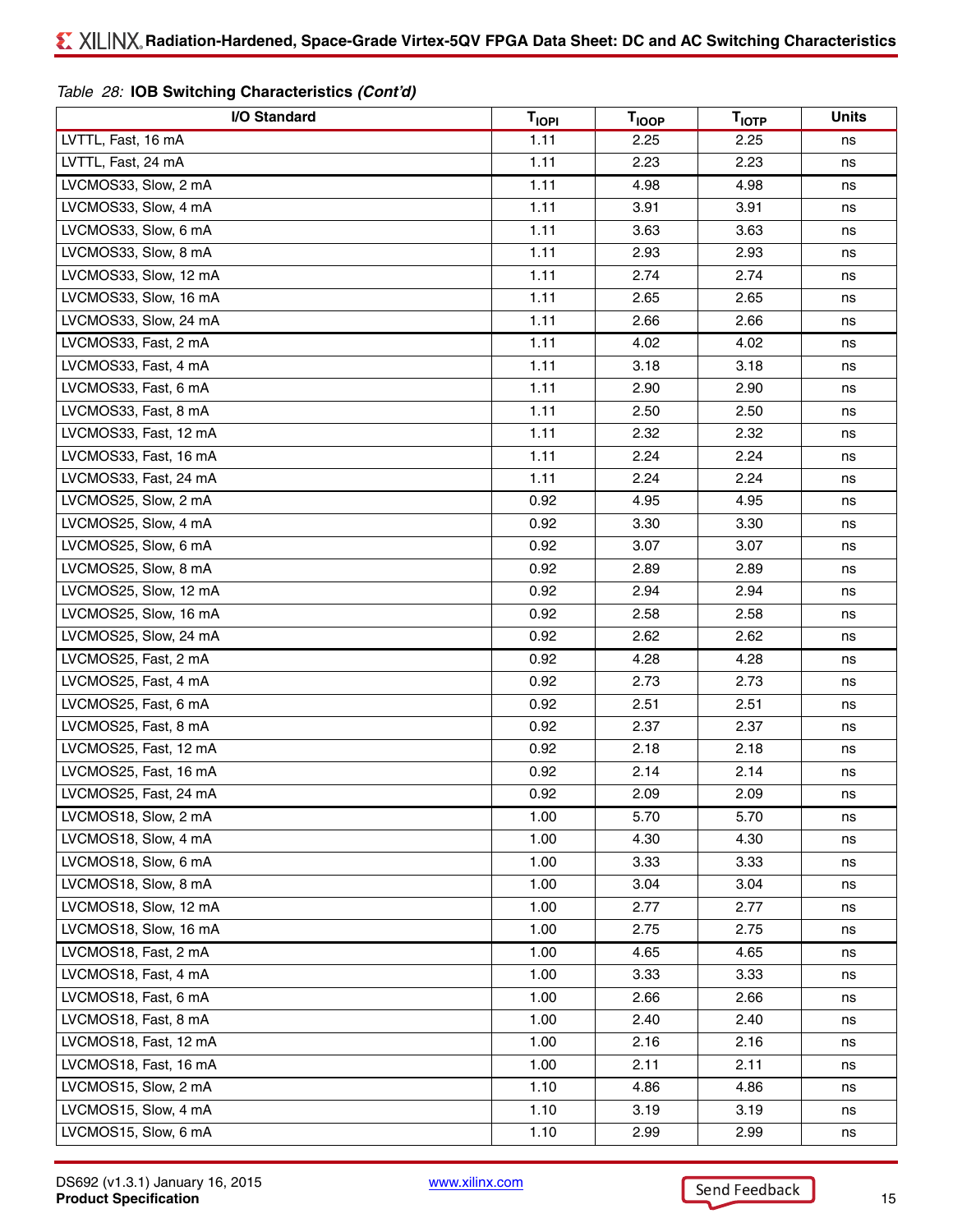| I/O Standard          | <b>TIOPI</b> | <b>T<sub>IOOP</sub></b> | $T_{\text{IOTP}}$ | <b>Units</b> |
|-----------------------|--------------|-------------------------|-------------------|--------------|
| LVCMOS15, Slow, 8 mA  | 1.10         | 2.84                    | 2.84              | ns           |
| LVCMOS15, Slow, 12 mA | 1.10         | 2.68                    | 2.68              | ns           |
| LVCMOS15, Slow, 16 mA | 1.10         | 2.56                    | 2.56              | ns           |
| LVCMOS15, Fast, 2 mA  | 1.10         | 3.90                    | 3.90              | ns           |
| LVCMOS15, Fast, 4 mA  | 1.10         | 2.65                    | 2.65              | ns           |
| LVCMOS15, Fast, 6 mA  | 1.10         | 2.49                    | 2.49              | ns           |
| LVCMOS15, Fast, 8 mA  | 1.10         | 2.38                    | 2.38              | ns           |
| LVCMOS15, Fast, 12 mA | 1.10         | 2.23                    | 2.23              | ns           |
| LVCMOS15, Fast, 16 mA | 1.10         | 2.10                    | 2.10              | ns           |
| LVCMOS12, Slow, 2 mA  | 1.30         | 5.13                    | 5.13              | ns           |
| LVCMOS12, Slow, 4 mA  | 1.30         | 2.98                    | 2.98              | ns           |
| LVCMOS12, Slow, 6 mA  | 1.30         | 2.75                    | 2.75              | ns           |
| LVCMOS12, Slow, 8 mA  | 1.30         | 2.77                    | 2.77              | ns           |
| LVCMOS12, Fast, 2 mA  | 1.30         | 4.34                    | 4.34              | ns           |
| LVCMOS12, Fast, 4 mA  | 1.30         | 2.67                    | 2.67              | ns           |
| LVCMOS12, Fast, 6 mA  | 1.30         | 2.43                    | 2.43              | ns           |
| LVCMOS12, Fast, 8 mA  | 1.30         | 2.25                    | 2.25              | ns           |
| LVDCI_33              | 1.11         | 2.51                    | 2.51              | ns           |
| LVDCI_25              | 0.92         | 2.40                    | 2.40              | ns           |
| LVDCI_18              | 1.00         | 2.89                    | 2.89              | ns           |
| LVDCI_15              | 1.10         | 2.69                    | 2.69              | ns           |
| LVDCI_DV2_25          | 0.92         | 2.16                    | 2.16              | ns           |
| LVDCI_DV2_18          | 1.00         | 2.25                    | 2.25              | ns           |
| LVDCI_DV2_15          | 1.10         | 2.39                    | 2.39              | ns           |
| GTL_DCI               | 1.35         | 2.07                    | 2.07              | ns           |
| GTLP_DCI              | 1.30         | 1.97                    | 1.97              | ns           |
| <b>HSTL_I_12</b>      | 1.12         | 2.07                    | 2.07              | ns           |
| HSTL_I_DCI            | 1.12         | 2.06                    | 2.06              | ns           |
| HSTL_II_DCI           | 1.12         | 1.99                    | 1.99              | ns           |
| HSTL_II_T_DCI         | 1.12         | 2.06                    | 2.06              | ns           |
| HSTL_III_DCI          | 1.12         | 2.18                    | 2.18              | ns           |
| HSTL_IV_DCI           | 1.12         | 1.87                    | 1.87              | ns           |
| HSTL_I_DCI_18         | 1.12         | 1.96                    | 1.96              | ns           |
| HSTL_II_DCI_18        | 1.12         | 1.94                    | 1.94              | ns           |
| HSTL_II_T_DCI_18      | 1.12         | 2.14                    | 2.14              | ns           |
| HSTL_III_DCI_18       | 1.13         | 2.14                    | 2.14              | ns           |
| HSTL_IV_DCI_18        | 1.13         | 1.88                    | 1.88              | ns           |
| DIFF_HSTL_I_18        | 1.19         | 2.49                    | 2.49              | ns           |
| DIFF_HSTL_I_DCI_18    | 1.19         | 2.37                    | 2.37              | ns           |
| DIFF_HSTL_I           | 1.19         | 2.56                    | 2.56              | ns           |
| DIFF_HSTL_I_DCI       | 1.19         | 2.64                    | 2.64              | ns           |
| DIFF_HSTL_II_18       | 1.19         | 2.28                    | 2.28              | ns           |
| DIFF_HSTL_II_DCI_18   | 1.19         | 2.09                    | 2.09              | ns           |
| DIFF_HSTL_II          | 1.19         | 2.40                    | 2.40              | ns           |
| DIFF_HSTL_II_DCI      | 1.19         | 2.42                    | 2.42              | ns           |

#### *Table 28:* **IOB Switching Characteristics** *(Cont'd)*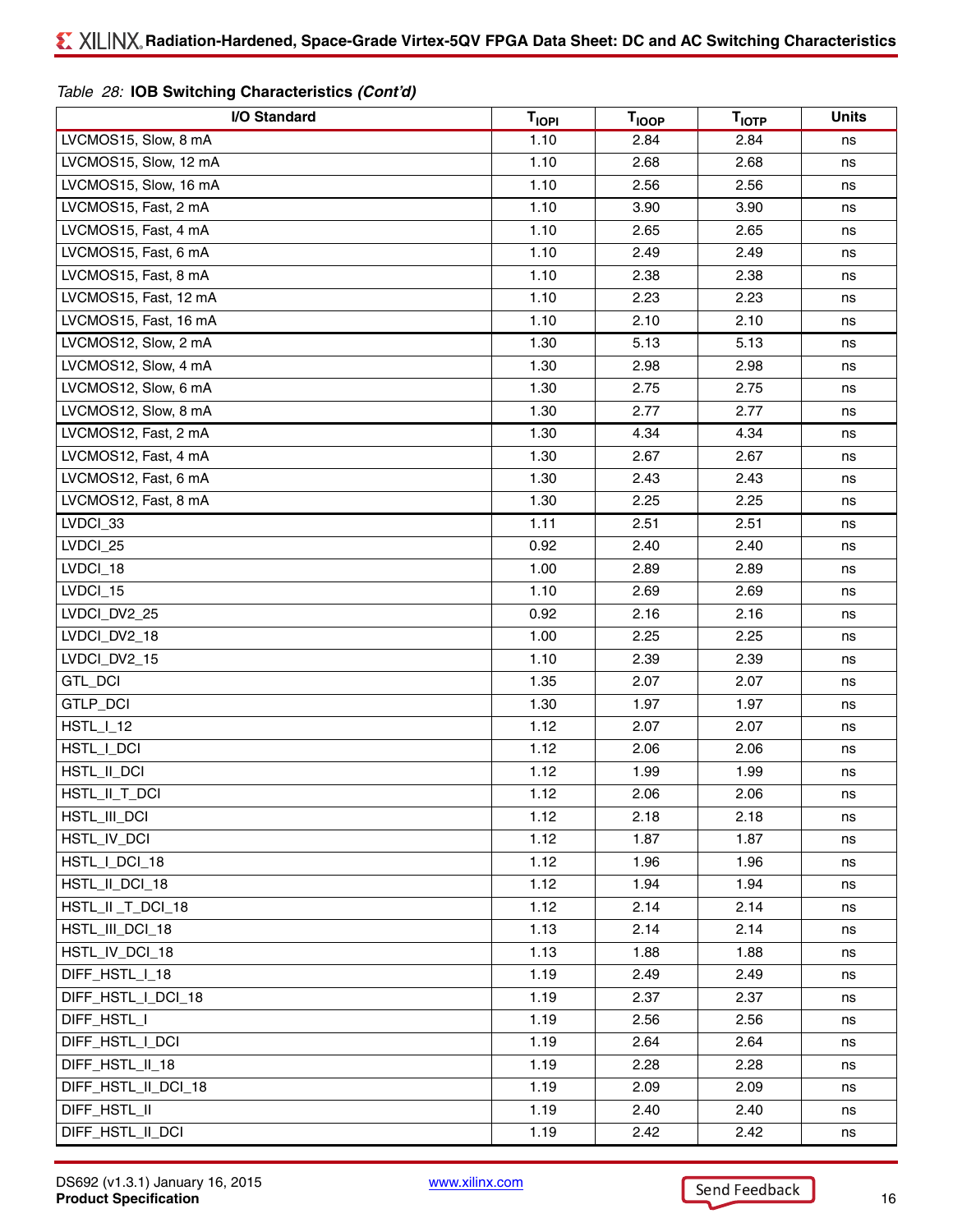| I/O Standard       | <b>TIOPI</b> | <b>T<sub>IOOP</sub></b> | T <sub>IOTP</sub> | <b>Units</b> |
|--------------------|--------------|-------------------------|-------------------|--------------|
| SSTL2_I_DCI        | 1.12         | 2.06                    | 2.06              | ns           |
| SSTL2_II_DCI       | 1.12         | 2.00                    | 2.00              | ns           |
| SSTL2_II_T_DCI     | 1.12         | 2.06                    | 2.06              | ns           |
| SSTL <sub>18</sub> | 1.12         | 2.06                    | 2.06              | ns           |
| SSTL18_II          | 1.12         | 2.00                    | 2.00              | ns           |
| SSTL18_I_DCI       | 1.12         | 2.00                    | 2.00              | ns           |
| SSTL18_II_DCI      | 1.12         | 1.94                    | 1.94              | ns           |
| SSTL18_II_T_DCI    | 1.12         | 2.00                    | 2.00              | ns           |
| DIFF_SSTL2_I       | 1.19         | 3.11                    | 3.11              | ns           |
| DIFF_SSTL2_I_DCI   | 1.19         | 3.13                    | 3.13              | ns           |
| DIFF_SSTL18_I      | 1.19         | 2.76                    | 2.76              | ns           |
| DIFF_SSTL18_I_DCI  | 1.19         | 2.77                    | 2.77              | ns           |
| DIFF_SSTL2_II      | 1.19         | 2.59                    | 2.59              | ns           |
| DIFF_SSTL2_II_DCI  | 1.19         | 2.76                    | 2.76              | ns           |
| DIFF_SSTL18_II     | 1.19         | 2.29                    | 2.29              | ns           |
| DIFF_SSTL18_II_DCI | 1.19         | 2.25                    | 2.25              | ns           |

## *Table 28:* **IOB Switching Characteristics** *(Cont'd)*

## <span id="page-16-0"></span>*Table 29:* **IOB 3-State ON Output Switching Characteristics (T<sub>IOTPHZ</sub>)**

| 3vmbol         | <b>Description</b>          | Value | <b>Units</b> |
|----------------|-----------------------------|-------|--------------|
| --<br>I IOTPHZ | input to Pad high-impedance | 26. ا | ns           |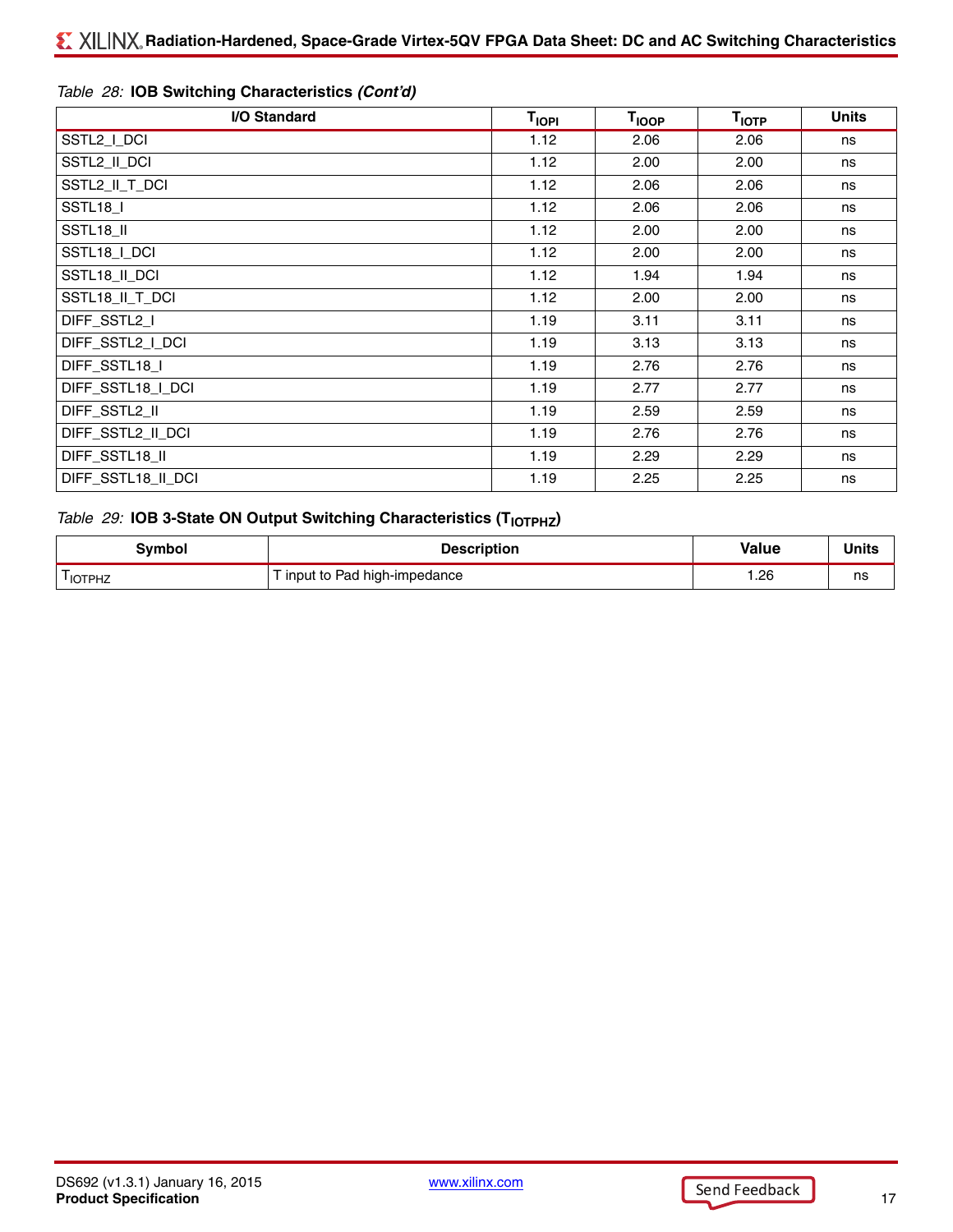## **I/O Standard Adjustment Measurement Methodology**

#### **Input Delay Measurements**

[Table 30](#page-17-6) shows the test setup parameters used for measuring input delay.

#### <span id="page-17-6"></span>*Table 30:* **Input Delay Measurement Methodology**

| <b>Description</b>                                                | I/O Standard Attribute            | $V_L$ (1)(2)                                 | $V_H^{(1)(2)}$                        | $V_{MEAS}^{(1)(3)(5)}$ | $V_{REF}$ (1)(4)(5)      |
|-------------------------------------------------------------------|-----------------------------------|----------------------------------------------|---------------------------------------|------------------------|--------------------------|
| LVTTL (Low-Voltage Transistor-Transistor Logic)                   | <b>LVTTL</b>                      | $\mathbf{0}$                                 | 3.0                                   | 1.4                    |                          |
| LVCMOS (Low-Voltage CMOS), 3.3V                                   | LVCMOS33                          | $\mathbf{0}$                                 | 3.3                                   | 1.65                   |                          |
| LVCMOS, 2.5V                                                      | LVCMOS25                          | $\Omega$                                     | 2.5                                   | 1.25                   | $\qquad \qquad -$        |
| LVCMOS, 1.8V                                                      | LVCMOS18                          | $\mathbf{0}$                                 | 1.8                                   | 0.9                    |                          |
| LVCMOS, 1.5V                                                      | LVCMOS15                          | $\mathbf 0$                                  | 1.5                                   | 0.75                   | $\overline{\phantom{m}}$ |
| PCI (Peripheral Component Interconnect),<br>33 MHz, 3.3V          | PCI33_3                           |                                              | Per PCI™ Specification                |                        |                          |
| PCI, 66 MHz, 3.3V                                                 | PCI66_3                           |                                              | Per PCI Specification                 |                        | $\overline{\phantom{m}}$ |
| PCI-X, 133 MHz, 3.3V                                              | <b>PCIX</b>                       |                                              | Per PCI-X <sup>™</sup> Specification  |                        |                          |
| GTL (Gunning Transceiver Logic)                                   | <b>GTL</b>                        | $V_{\text{RFF}}$ – 0.2                       | $V_{REF}$ + 0.2                       | $V_{REF}$              | 0.80                     |
| <b>GTL Plus</b>                                                   | <b>GTLP</b>                       | $V_{\text{RFF}}$ – 0.2                       | $V_{\text{BFE}} + 0.2$                | $V_{REF}$              | 1.0                      |
| HSTL (High-Speed Transceiver Logic),<br>Class I and II            | HSTL_I, HSTL_II                   | $V_{\text{RFF}}$ – 0.5                       | $V_{REF}$ + 0.5                       | $V_{REF}$              | 0.75                     |
| HSTL, Class III and IV                                            | HSTL_III, HSTL_IV                 | $V_{REF}$ – 0.5                              | $V_{\text{RFF}} + 0.5$                | $V_{REF}$              | 0.90                     |
| HSTL, Class I and II, 1.8V                                        | HSTL 18, HSTL 11 18               | $V_{REF}$ – 0.5                              | $V_{REF}$ + 0.5                       | $V_{REF}$              | 0.90                     |
| HSTL, Class III and IV, 1.8V                                      | <b>HSTL_III_18,</b><br>HSTL IV 18 | $V_{\text{RFF}}$ – 0.5                       | $V_{\text{RFF}} + 0.5$                | $V_{REF}$              | 1.08                     |
| SSTL (Stub Terminated Transceiver Logic),<br>Class I and II, 3.3V | SSTL3_I, SSTL3_II                 | $V_{\text{RFF}}$ – 1.00                      | $V_{BFF} + 1.00$                      | $V_{REF}$              | 1.5                      |
| SSTL, Class I and II, 2.5V                                        | SSTL2_I, SSTL2_II                 | $V_{\text{RFF}}$ – 0.75                      | $V_{REF}$ + 0.75                      | $V_{REF}$              | 1.25                     |
| SSTL, Class I and II, 1.8V                                        | SSTL18_I, SSTL18_II               | $V_{REF}$ – 0.5                              | $V_{REF}$ + 0.5                       | $V_{REF}$              | 0.90                     |
| AGP-2X/AGP (Accelerated Graphics Port)                            | <b>AGP</b>                        | $V_{REF}$ –<br>$(0.2 \times V_{\text{CCO}})$ | $V_{REF}$ +<br>$(0.2 \times V_{CCO})$ | $V_{REF}$              | <b>AGP Spec</b>          |
| LVDS (Low-Voltage Differential Signaling), 2.5V                   | <b>LVDS 25</b>                    | $1.2 - 0.125$                                | $1.2 + 0.125$                         | $0^{(6)}$              |                          |
| LVDSEXT (LVDS Extended Mode), 2.5V                                | LVDSEXT_25                        | $1.2 - 0.125$                                | $1.2 + 0.125$                         | $0^{(6)}$              |                          |
| LDT (HyperTransport), 2.5V                                        | LDT_25                            | $0.6 - 0.125$                                | $0.6 + 0.125$                         | $0^{(6)}$              |                          |

#### **Notes:**

<span id="page-17-0"></span>1. The input delay measurement methodology parameters for LVDCI are the same for LVCMOS standards of the same voltage. Input delay measurement methodology parameters for HSLVDCI are the same as for HSTL\_II standards of the same voltage. Parameters for all other DCI standards are the same for the corresponding non-DCI standards.

<span id="page-17-1"></span>2. Input waveform switches between  $V_1$  and  $V_{H}$ .

<span id="page-17-2"></span>3. Input voltage level from which measurement starts.

<span id="page-17-4"></span>4. Measurements are made at typical, minimum, and maximum V<sub>REF</sub> values. Reported delays reflect worst case of these measurements. V<sub>REF</sub> values listed are typical.

<span id="page-17-3"></span>5. This is an input voltage reference that bears no relation to the  $V_{REF}$  /  $V_{MEAS}$  parameters found in IBIS models and/or noted in [Figure 6.](#page-18-0)<br>6. The value given is the differential input voltage.

<span id="page-17-5"></span>The value given is the differential input voltage.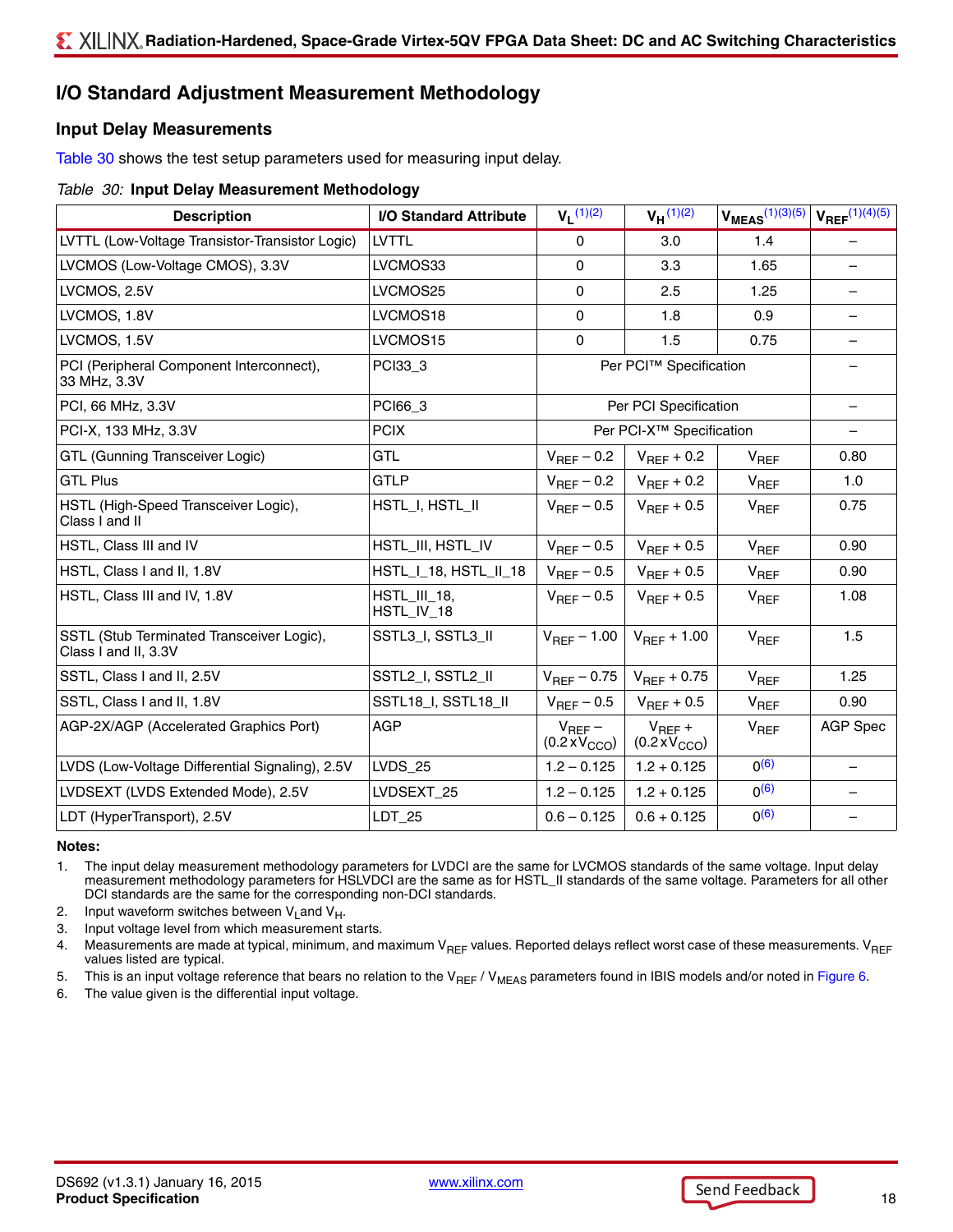### **Output Delay Measurements**

Output delays are measured using a Tektronix P6245 TDS500/600 probe (< 1 pF) across approximately 4 inches of FR4 microstrip trace. Standard termination was used for all testing. The propagation delay of the 4-inch trace is characterized separately and subtracted from the final measurement, and is therefore not included in the generalized test setups shown in [Figure 6](#page-18-0) and [Figure 7.](#page-18-4)



*Figure 6:* **Single-Ended Test Setup**



DS692\_07\_031510

*Figure 7:* **Differential Test Setup**

<span id="page-18-4"></span><span id="page-18-0"></span>Measurements and test conditions are reflected in the IBIS models except where the IBIS format precludes it. Parameters V<sub>REF</sub>, R<sub>REF</sub>, C<sub>REF</sub>, and V<sub>MEAS</sub> fully describe the test conditions for each I/O standard. The most accurate prediction of propagation delay in any given application can be obtained through IBIS simulation, using the following method:

- 1. Simulate the output driver of choice into the generalized test setup, using values from [Table 31.](#page-18-1)
- <span id="page-18-2"></span>2. Record the time to  $V_{MEAS}$ .
- 3. Simulate the output driver of choice into the actual PCB trace and load, using the appropriate IBIS model or capacitance value to represent the load.
- <span id="page-18-3"></span>4. Record the time to  $V_{MEAS}$ .
- 5. Compare the results of steps [2](#page-18-2) and [4](#page-18-3). The increase or decrease in delay yields the actual propagation delay of the PCB trace.

| <b>Description</b>                                 | <b>I/O Standard Attribute</b> | $R_{REF}$<br>(Ω) | $C_{REF}$ <sup>(1</sup><br>(pF) | V <sub>MEAS</sub><br>'V) | $V_{REF}$<br>$(\mathsf{V})$ |
|----------------------------------------------------|-------------------------------|------------------|---------------------------------|--------------------------|-----------------------------|
| LVTTL (Low-Voltage Transistor-Transistor Logic)    | LVTTL (all)                   | 1 M              | 0                               | 1.4                      | 0                           |
| LVCMOS (Low-Voltage CMOS), 3.3V                    | LVCMOS33                      | 1M               | 0                               | 1.65                     | 0                           |
| LVCMOS, 2.5V                                       | LVCMOS25                      | 1M               | 0                               | 1.25                     | 0                           |
| LVCMOS, 1.8V                                       | LVCMOS <sub>18</sub>          | 1M               | $\Omega$                        | 0.9                      | 0                           |
| LVCMOS, 1.5V                                       | LVCMOS <sub>15</sub>          | 1 M              | $\Omega$                        | 0.75                     | 0                           |
| LVCMOS, 1.2V                                       | LVCMOS12                      | 1 M              | $\Omega$                        | 0.6                      | $\Omega$                    |
| PCI (Peripheral Component Interface), 33 MHz, 3.3V | PCI33_3 (rising edge)         | 25               | $10^{(2)}$                      | 0.94                     | 0                           |
|                                                    | PCI33_3 (falling edge)        | 25               | $10^{(2)}$                      | 2.03                     | 3.3                         |

#### <span id="page-18-1"></span>*Table 31:* **Output Delay Measurement Methodology**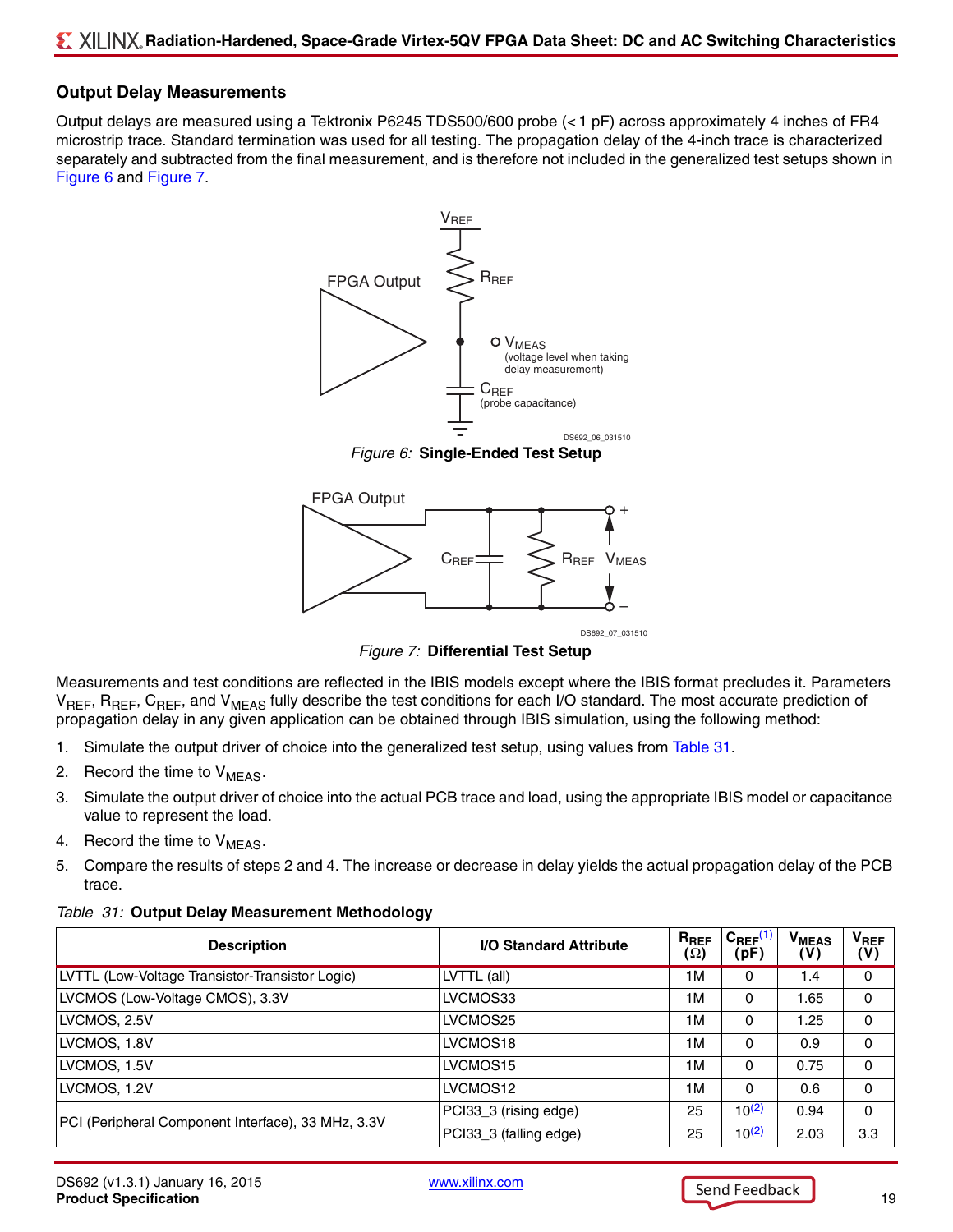| <b>Description</b>                                                                      | I/O Standard Attribute             | $R_{REF}$<br>$(\Omega)$ | $C_{REF}^{(1)}$<br>(pF) | <b>V<sub>MEAS</sub></b><br>(V) | $V_{REF}$<br>(V) |
|-----------------------------------------------------------------------------------------|------------------------------------|-------------------------|-------------------------|--------------------------------|------------------|
|                                                                                         | PCI66_3 (rising edge)              | 25                      | $10^{(2)}$              | 0.94                           | $\Omega$         |
| PCI, 66 MHz, 3.3V                                                                       | PCI66_3 (falling edge)             | 25                      | $10^{(2)}$              | 2.03                           | 3.3              |
|                                                                                         | PCIX (rising edge)                 | 25                      | $10^{(3)}$              | 0.94                           |                  |
| PCI-X, 133 MHz, 3.3V                                                                    | PCIX (falling edge)                | 25                      | $10^{(3)}$              | 2.03                           | 3.3              |
| GTL (Gunning Transceiver Logic)                                                         | <b>GTL</b>                         | 25                      | 0                       | 0.8                            | 1.2              |
| <b>GTL Plus</b>                                                                         | <b>GTLP</b>                        | 25                      | 0                       | 1.0                            | 1.5              |
| HSTL (High-Speed Transceiver Logic), Class I                                            | HSTL_I                             | 50                      | 0                       | $V_{REF}$                      | 0.75             |
| HSTL, Class II                                                                          | HSTL_II                            | 25                      | $\mathbf 0$             | $V_{REF}$                      | 0.75             |
| HSTL, Class III                                                                         | HSTL_III                           | 50                      | 0                       | 0.9                            | 1.5              |
| HSTL, Class IV                                                                          | HSTL_IV                            | 25                      | 0                       | 0.9                            | 1.5              |
| HSTL, Class I, 1.8V                                                                     | HSTL_I_18                          | 50                      | 0                       | V <sub>REF</sub>               | 0.9              |
| HSTL, Class II, 1.8V                                                                    | HSTL_II_18                         | 25                      | 0                       | $V_{REF}$                      | 0.9              |
| HSTL, Class III, 1.8V                                                                   | HSTL_III_18                        | 50                      | 0                       | 1.1                            | 1.8              |
| HSTL, Class IV, 1.8V                                                                    | HSTL_IV_18                         | 25                      | 0                       | 1.1                            | 1.8              |
| SSTL (Stub Series Terminated Logic), Class I, 1.8V                                      | SSTL18_I                           | 50                      | 0                       | $V_{REF}$                      | 0.9              |
| SSTL, Class II, 1.8V                                                                    | SSTL18_II                          | 25                      | 0                       | $V_{REF}$                      | 0.9              |
| SSTL, Class I, 2.5V                                                                     | SSTL <sub>2_I</sub>                | 50                      | $\mathsf 0$             | $V_{REF}$                      | 1.25             |
| SSTL, Class II, 2.5V                                                                    | SSTL2_II                           | 25                      | 0                       | $V_{REF}$                      | 1.25             |
| LVDS (Low-Voltage Differential Signaling), 2.5V                                         | <b>LVDS_25</b>                     | 100                     | 0                       | $0^{(4)}$                      | 1.2              |
| LVDSEXT (LVDS Extended Mode), 2.5V                                                      | <b>LVDS_25</b>                     | 100                     | $\Omega$                | O(4)                           | 1.2              |
| BLVDS (Bus LVDS), 2.5V                                                                  | BLVDS_25                           | 100                     | 0                       | O(4)                           | $\mathbf 0$      |
| LDT (HyperTransport), 2.5V                                                              | LDT_25                             | 100                     | 0                       | O(4)                           | 0.6              |
| LVDCI/HSLVDCI<br>(Low-Voltage Digitally Controlled Impedance), 3.3V                     | LVDCI_33, HSLVDCI_33               | 1M                      | 0                       | 1.65                           | 0                |
| LVDCI/HSLVDCI, 2.5V                                                                     | LVDCI_25, HSLVDCI_25               | 1M                      | $\mathbf 0$             | 1.25                           | $\mathbf 0$      |
| LVDCI/HSLVDCI, 1.8V                                                                     | LVDCI_18, HSLVDCI_18               | 1M                      | 0                       | 0.9                            | 0                |
| LVDCI/HSLVDCI, 1.5V                                                                     | LVDCI_15, HSLVDCI_15               | 1M                      | 0                       | 0.75                           | $\mathbf{0}$     |
| HSTL (High-Speed Transceiver Logic), Class I and II, with DCI   HSTL_I_DCI, HSTL_II_DCI |                                    | 50                      | 0                       | $V_{REF}$                      | 0.75             |
| HSTL, Class III and IV, with DCI                                                        | HSTL_III_DCI, HSTL_IV_DCI          | 50                      | 0                       | 0.9                            | 1.5              |
| HSTL, Class I and II, 1.8V, with DCI                                                    | HSTL_I_DCI_18, HSTL_II_DCI_18      | 50                      | 0                       | $\mathsf{V}_{\mathsf{REF}}$    | 0.9              |
| HSTL, Class III and IV, 1.8V, with DCI                                                  | HSTL_III_DCI_18,<br>HSTL_IV_DCI_18 | 50                      | 0                       | 1.1                            | 1.8              |
| SSTL (Stub Series Terminated Logic), Class I and II, 1.8V,<br>with DCI                  | SSTL18_I_DCI, SSTL18_II_DCI        | 50                      | 0                       | $V_{REF}$                      | 0.9              |
| SSTL, Class I and II, 2.5V, with DCI                                                    | SSTL2   DCI, SSTL2   DCI           | 50                      | 0                       | $V_{REF}$                      | 1.25             |
| GTL (Gunning Transceiver Logic) with DCI                                                | GTL_DCI                            | 50                      | 0                       | 0.8                            | 1.2              |
| <b>GTL Plus with DCI</b>                                                                | GTLP_DCI                           | 50                      | 0                       | 1.0                            | 1.5              |

#### *Table 31:* **Output Delay Measurement Methodology** *(Cont'd)*

#### **Notes:**

- <span id="page-19-0"></span>1.  $C_{REF}$  is the capacitance of the probe, nominally 0 pF.<br>2. Per PCI specifications.
- <span id="page-19-1"></span>Per PCI specifications.
- <span id="page-19-2"></span>3. Per PCI-X specifications.
- <span id="page-19-3"></span>4. The value given is the differential input voltage.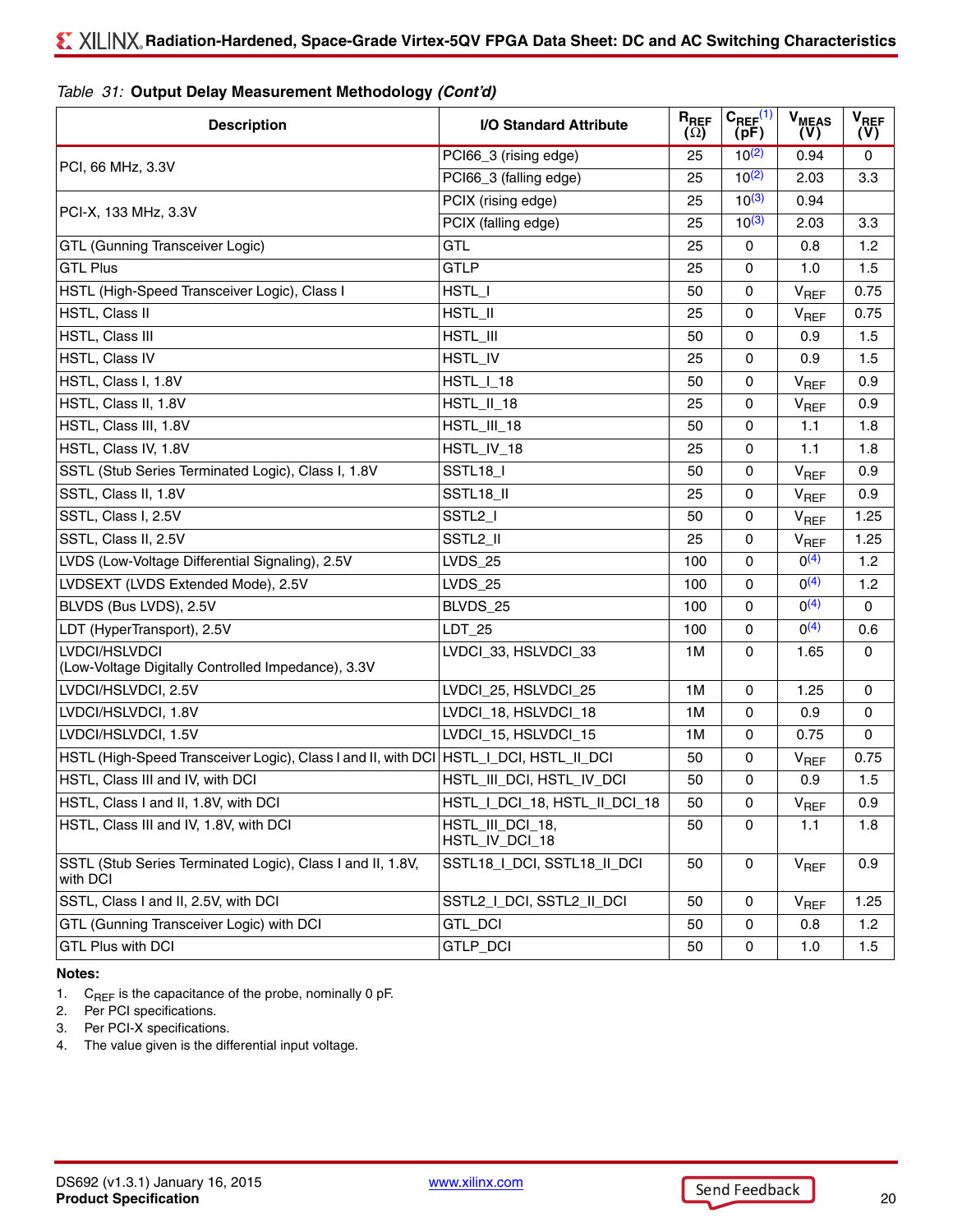## **Input/Output Logic Switching Characteristics**

#### *Table 32:* **ILOGIC Switching Characteristics**

| Symbol                                   | <b>Description</b>                                                       | <b>Value</b> | <b>Units</b> |
|------------------------------------------|--------------------------------------------------------------------------|--------------|--------------|
| Setup/Hold                               |                                                                          |              |              |
| TICE1CK TICKCE1                          | CE1 pin Setup/Hold with respect to CLK                                   | $0.66/-0.26$ | ns           |
| T <sub>ISRCK</sub> /T <sub>ICKSR</sub>   | SR/REV pin Setup/Hold with respect to CLK                                | $1.37/-0.22$ | ns           |
| T <sub>IDOCK</sub> /T <sub>IOCKD</sub>   | D pin Setup/Hold with respect to CLK without Delay                       | $0.44/-0.12$ | ns           |
| T <sub>IDOCKD</sub> /T <sub>IOCKDD</sub> | DDLY pin Setup/Hold with respect to CLK (using<br><b>IODELAY</b> )       | $0.40/-0.08$ | ns           |
| <b>Combinatorial</b>                     |                                                                          |              |              |
| $T_{\text{IDI}}$                         | D pin to O pin propagation delay, no Delay                               | 0.33         | ns           |
| T <sub>IDID</sub>                        | DDLY pin to O pin propagation delay (using IODELAY)                      | 0.29         | ns           |
| <b>Sequential Delays</b>                 |                                                                          |              |              |
| T <sub>IDLO</sub>                        | D pin to Q1 pin using flip-flop as a latch without Delay                 | 0.65         | ns           |
| TIDLOD                                   | DDLY pin to Q1 pin using flip-flop as a latch (using<br><b>IODELAY</b> ) | 0.61         | ns           |
| T <sub>ICKQ</sub>                        | CLK to Q outputs                                                         | 0.67         | ns           |
| $\mathsf{T}_{\mathsf{RQ}}$               | SR/REV pin to OQ/TQ out                                                  | 1.72         | ns           |
| T <sub>GSRQ</sub>                        | Global Set/Reset to Q outputs                                            | 11.32        | ns           |
| <b>Set/Reset</b>                         |                                                                          |              |              |
| <b>T</b> <sub>RPW</sub>                  | Minimum Pulse Width, SR/REV inputs                                       | 1.35         | ns, Min      |

#### *Table 33:* **OLOGIC Switching Characteristics**

| Symbol                                 | <b>Description</b>                        | Value        | <b>Units</b> |
|----------------------------------------|-------------------------------------------|--------------|--------------|
| Setup/Hold                             |                                           |              |              |
| TODCK <sup>T</sup> OCKD                | D1/D2 pins Setup/Hold with respect to CLK | $0.49/-0.11$ | ns           |
| TOOCECK/TOCKOCE                        | OCE pin Setup/Hold with respect to CLK    | $0.25/-0.00$ | ns           |
| T <sub>OSRCK</sub> /T <sub>OCKSR</sub> | SR/REV pin Setup/Hold with respect to CLK | $1.30/-0.13$ | ns           |
| TOTCK <sup>T</sup> OCKT                | T1/T2 pins Setup/Hold with respect to CLK | $0.46/-0.18$ | ns           |
| TOTCECK <sup>T</sup> OCKTCE            | TCE pin Setup/Hold with respect to CLK    | $0.32/-0.01$ | ns           |
| Combinatorial                          |                                           |              |              |
| $T_{DOQ}$                              | D1 to OQ out or T1 to TQ out              | 0.93         | ns           |
| <b>Sequential Delays</b>               |                                           |              |              |
| <b>Т</b> оско                          | CLK to OQ/TQ out                          | 0.70         | ns           |
| $T_{\text{RQ}}$                        | SR/REV pin to OQ/TQ out                   | 2.54         | ns           |
| $T_{\tiny{\text{GS}RQ}}$               | Global Set/Reset to Q outputs             | 11.32        | ns           |
| <b>Set/Reset</b>                       |                                           |              |              |
| <b>T</b> <sub>RPW</sub>                | Minimum Pulse Width, SR/REV inputs        | 1.40         | ns, Min      |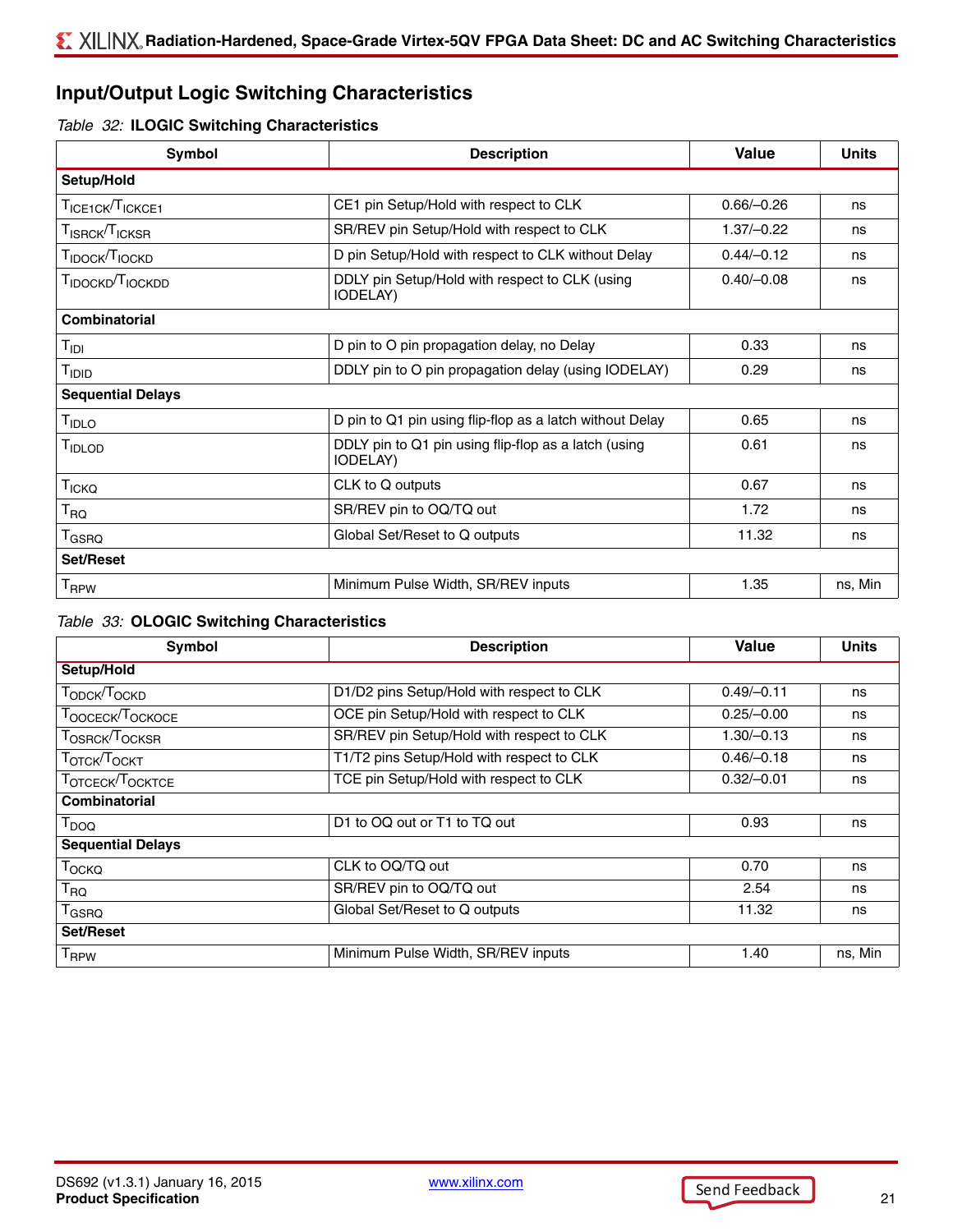## **Input Serializer/Deserializer Switching Characteristics**

#### *Table 34:* **ISERDES Switching Characteristics**

| <b>Symbol</b>                                                    | <b>Description</b>                                               | <b>Value</b> | <b>Units</b> |
|------------------------------------------------------------------|------------------------------------------------------------------|--------------|--------------|
| <b>Setup/Hold for Control Lines</b>                              |                                                                  |              |              |
| TISCCK_BITSLIP TISCKC_BITSLIP                                    | BITSLIP pin Setup/Hold with respect to CLKDIV                    | 0.14/0.00    | ns           |
| TISCCK_CE / TISCKC CE <sup>(2)</sup>                             | CE pin Setup/Hold with respect to CLK (for CE1)                  | $0.66/-0.26$ | ns           |
| TISCCK CE2 / TISCKC CE2 <sup>(2)</sup>                           | CE pin Setup/Hold with respect to CLKDIV (for CE2)               | 0.06/0.17    | ns           |
| <b>Setup/Hold for Data Lines</b>                                 |                                                                  |              |              |
| T <sub>ISDCK</sub> <sub>D</sub> /T <sub>ISCKD</sub> <sub>D</sub> | D pin Setup/Hold with respect to CLK                             | $0.44/-0.12$ | ns           |
| TISDCK_DDLY TISCKD_DDLY                                          | DDLY pin Setup/Hold with respect to CLK (using IODELAY)          | $0.40/-0.08$ | ns           |
| TISDCK_DDR TISCKD_DDR                                            | D pin Setup/Hold with respect to CLK at DDR mode                 | $0.44/-0.12$ | ns           |
| TISDCK_DDLY_DDR <sup>/T</sup> ISCKD_DDLY_DDR                     | D pin Setup/Hold with respect to CLK at DDR mode (using IODELAY) | $0.40/-0.8$  | ns           |
| <b>Sequential Delays</b>                                         |                                                                  |              |              |
| $T_{ISCKO_Q}$                                                    | CLKDIV to out at Q pin                                           | 0.67         | ns           |
| <b>Propagation Delays</b>                                        |                                                                  |              |              |
| T <sub>ISDO_DO</sub>                                             | D input to DO output pin                                         | 0.29         | ns           |

#### **Notes:**

1. Recorded at 0 tap value.

<span id="page-21-0"></span>2. T<sub>ISCCK\_CE2</sub> and T<sub>ISCKC\_CE2</sub> are reported as T<sub>ISCCK\_CE</sub>/T<sub>ISCKC\_CE</sub> in TRACE report.

## **Output Serializer/Deserializer Switching Characteristics**

## *Table 35:* **OSERDES Switching Characteristics**

| Symbol                                         | <b>Description</b>                            | <b>Value</b> | <b>Units</b> |
|------------------------------------------------|-----------------------------------------------|--------------|--------------|
| Setup/Hold                                     |                                               |              |              |
| T <sub>OSDCK</sub> _D <sup>/T</sup> OSCKD_D    | D input Setup/Hold with respect to CLKDIV     | $0.33/-0.02$ | ns           |
| T <sub>OSDCK_T</sub> /T <sub>OSCKD_T</sub> (1) | T input Setup/Hold with respect to CLK        | $0.46/-0.18$ | ns           |
| TOSDCK T2 <sup>T</sup> OSCKD T2 <sup>(1)</sup> | T input Setup/Hold with respect to CLKDIV     | $0.32/-0.03$ | ns           |
| TOSCCK_OCE <sup>/T</sup> OSCKC_OCE             | OCE input Setup/Hold with respect to CLK      | 0.25/0.00    | ns           |
| T <sub>OSCCK_S</sub>                           | SR (Reset) input Setup with respect to CLKDIV | 0.78         | ns           |
| TOSCCK_TCE <sup>/T</sup> OSCKC_TCE             | TCE input Setup/Hold with respect to CLK      | $0.32/-0.01$ | ns           |
| <b>Sequential Delays</b>                       |                                               |              |              |
| T <sub>OSCKO_OQ</sub>                          | Clock to out from CLK to OQ                   | 0.68         | ns           |
| T <sub>OSCKO_TQ</sub>                          | Clock to out from CLK to TQ                   | 0.70         | ns           |
| Combinatorial                                  |                                               |              |              |
| T <sub>OSDO</sub> _TTQ                         | T input to TQ Out                             | 0.93         | ns           |
| Tosco_oq                                       | Asynchronous Reset to OQ                      | 2.45         | ns           |
| T <sub>OSCO_TQ</sub>                           | Asynchronous Reset to TQ                      | 2.54         | ns           |

#### **Notes:**

<span id="page-21-1"></span>1.  $T_{\text{OSDCK\_T2}}$  and  $T_{\text{OSCKD\_T2}}$  are reported as  $T_{\text{OSDCK\_T}}/T_{\text{OSCKD\_T}}$  in TRACE report.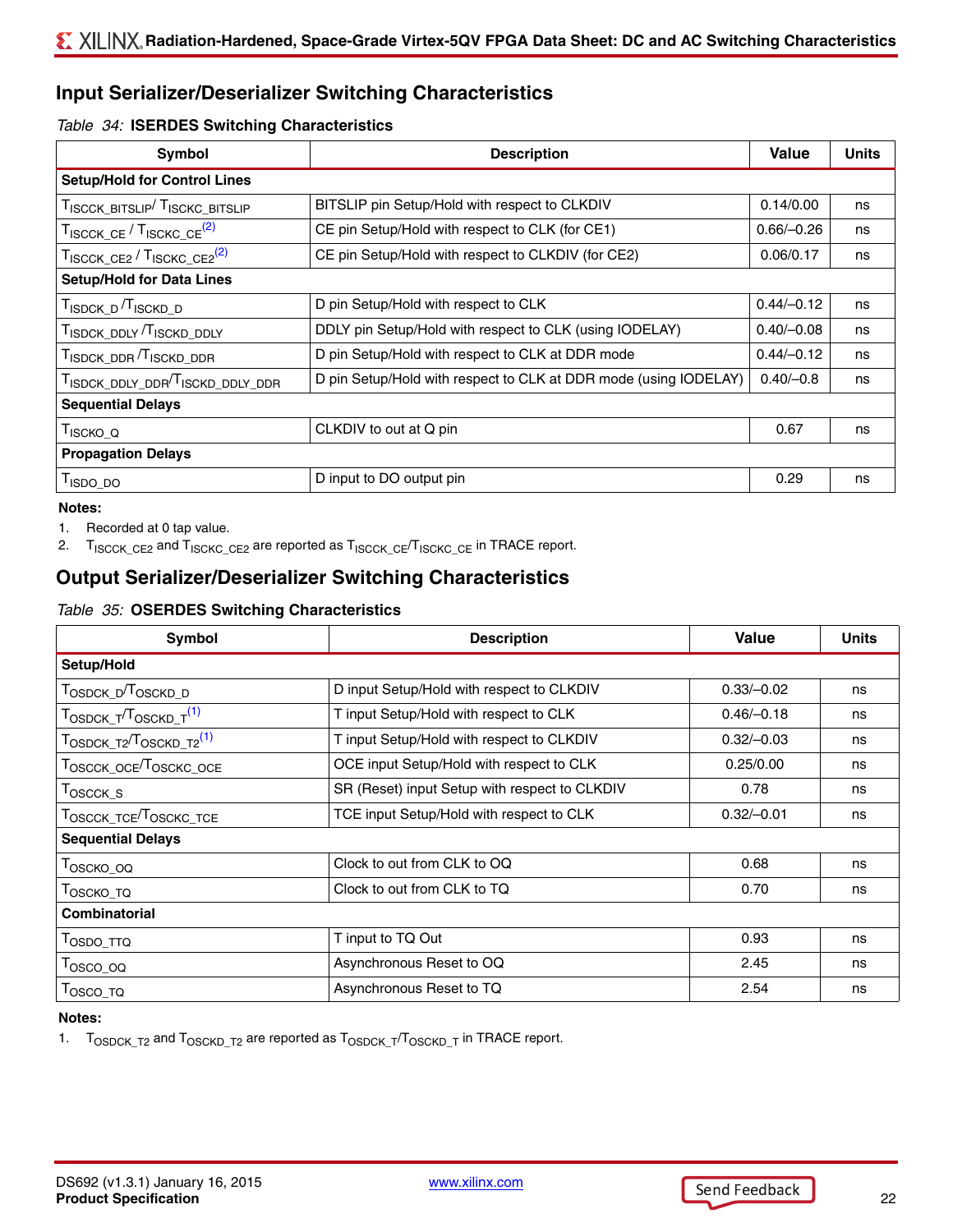## **Input/Output Delay Switching Characteristics**

#### <span id="page-22-4"></span>*Table 36:* **Input/Output Delay Switching Characteristics**

| Symbol                              | <b>Description</b>                                                                  | Value                                 | <b>Units</b> |
|-------------------------------------|-------------------------------------------------------------------------------------|---------------------------------------|--------------|
| I IDELAYPAT_JIT                     | Pattern dependent period jitter in delay chain for clock<br>pattern                 | 0                                     | ps           |
|                                     | Pattern dependent period jitter in delay chain for random<br>data pattern (PRBS 23) | ±5                                    | ps           |
| I IDELAYRESOLUTION                  | <b>IODELAY Chain Delay Resolution</b> <sup>(1)</sup>                                | 1/(64 x $F_{BFF}$ x 1e <sup>6</sup> ) | ps           |
| I IDELAYCTRLCO_RDY                  | Reset to Ready for IDELAYCTRL                                                       | 3.00                                  | μs           |
| FIDELAYCTRL_REF                     | <b>REFCLK</b> frequency                                                             | 200.00                                | <b>MHz</b>   |
| IDELAYCTRL_REF_PRECISION            | <b>REFCLK</b> precision                                                             | ±10                                   | <b>MHz</b>   |
| TIDELAYCTRL_RPW                     | Minimum Reset pulse width                                                           | 50.00                                 | ns           |
| TIODELAY_CLK_MAX                    | Maximum frequency of CLK input to IODELAY                                           | 250                                   | <b>MHz</b>   |
| TIODCCK_CE / TIODCKC_CE             | CE pin Setup/Hold with respect to CK                                                | $0.47/-0.06$                          | ns           |
| TIODCK_INC TIODCKC_INC              | INC pin Setup/Hold with respect to CK                                               | 0.27/0.07                             | ns           |
| TIODCK_RST <sup>/T</sup> IODCKC_RST | RST pin Setup/Hold with respect to CK                                               | $0.37/-0.12$                          | ns           |

#### **Notes:**

<span id="page-22-0"></span>1. Average tap delay at 200 MHz = 78 ps.

## **CLB Switching Characteristics**

#### <span id="page-22-3"></span>*Table 37:* **CLB Switching Characteristics**

|                                                                               |                                                               | SET Filter <sup>(2)(3)</sup> |              | <b>Units</b> |
|-------------------------------------------------------------------------------|---------------------------------------------------------------|------------------------------|--------------|--------------|
| Symbol                                                                        | <b>Description</b>                                            | On                           | Off          |              |
| <b>Combinatorial Delays</b>                                                   |                                                               |                              |              |              |
| ${\mathsf T}_{\mathsf{BYP}}$                                                  | CIN input to COUT output                                      | $\overline{\phantom{m}}$     | 0.11         | ns, Max      |
| $\mathsf{T}_{\mathsf{CINA}}$                                                  | CIN input to AMUX output                                      |                              | 0.34         | ns, Max      |
| $\mathsf{T}_{\mathsf{CINB}}$                                                  | CIN input to BMUX output                                      |                              | 0.37         | ns, Max      |
| $T_{CINC}$                                                                    | CIN input to CMUX output                                      |                              | 0.39         | ns, Max      |
| $\mathsf{T}_{\mathsf{CIND}}$                                                  | CIN input to DMUX output                                      | $\overline{\phantom{m}}$     | 0.44         | ns, Max      |
| <b>Sequential Delays</b>                                                      |                                                               |                              |              |              |
| $\mathsf{T}_{\mathsf{CKO}}$                                                   | Clock to AQ - DQ outputs                                      |                              | 0.66         | ns, Max      |
|                                                                               | Setup and Hold Times of CLB Flip-Flops Before/After Clock CLK |                              |              |              |
| $\mathsf{T}_{\mathsf{DICK}}\!/\!\mathsf{T}_{\mathsf{CKDI}}$                   | $A - D$ input to CLK on $A - D$ flip-flops                    | 2.80/0.41                    | 0.70/0.41    | ns, Min      |
| $\mathsf{T}_{\mathsf{RCK}}$                                                   | DX input to CLK when used as REV                              | 2.68                         | 0.58         | ns, Min      |
| $\tau_{\sf CECK}/\tau_{\sf CKCE}$                                             | CE input to CLK on $A - D$ flip-flops                         | $3.11/-0.45$                 | $1.01/-0.45$ | ns, Min      |
| $T_{\footnotesize{\textnormal{SRCK}}}$ $T_{\footnotesize{\textnormal{CKSR}}}$ | SR input to CLK on $A - D$ flip-flops                         | $2.77/-0.03$                 | $0.67/-0.03$ | ns, Min      |
| T <sub>CINCK</sub> /T <sub>CKCIN</sub>                                        | CIN input to CLK on $A - D$ flip-flops                        | 2.47/0.35                    | 0.37/0.35    | ns, Min      |
| <b>Set/Reset</b>                                                              |                                                               |                              |              |              |
| <b>T</b> <sub>SRMIN</sub>                                                     | SR input minimum pulse width                                  | -                            | 0.80         | ns, Min      |
| $\mathsf{T}_{\mathsf{RQ}}$                                                    | Delay from SR or REV input to AQ - DQ flip-flops              |                              | 0.70         | ns, Max      |
| T <sub>CEO</sub>                                                              | Delay from CE input to AQ - DQ flip-flops                     | -                            | 1.61         | ns, Max      |
| F <sub>TOG</sub>                                                              | Toggle frequency (for export control)                         |                              | 1098         | MHz          |

#### **Notes:**

1. A Zero "0" Hold Time listing indicates no hold time or a negative hold time. Negative values cannot be guaranteed "best-case", but if a "0" is listed, there is no positive hold time.

<span id="page-22-2"></span>2. For more information on SET filters, refer to [DS192](http://www.xilinx.com/support/documentation/data_sheets/ds192_V5QV_Device_Overview.pdf): *Radiation-Hardened, Space-Grade Virtex-5QV Device Overview*.

<span id="page-22-1"></span>3. See XMP120: *Quick Start Guide for Virtex-5QV FPGAs* for testing limitations of redundant (fault tolerant) circuits in an XQR5VFX130 device. Contact your local Xilinx [sales representative](http://www.xilinx.com/company/contact/index.htm) to obtain a copy of XMP120.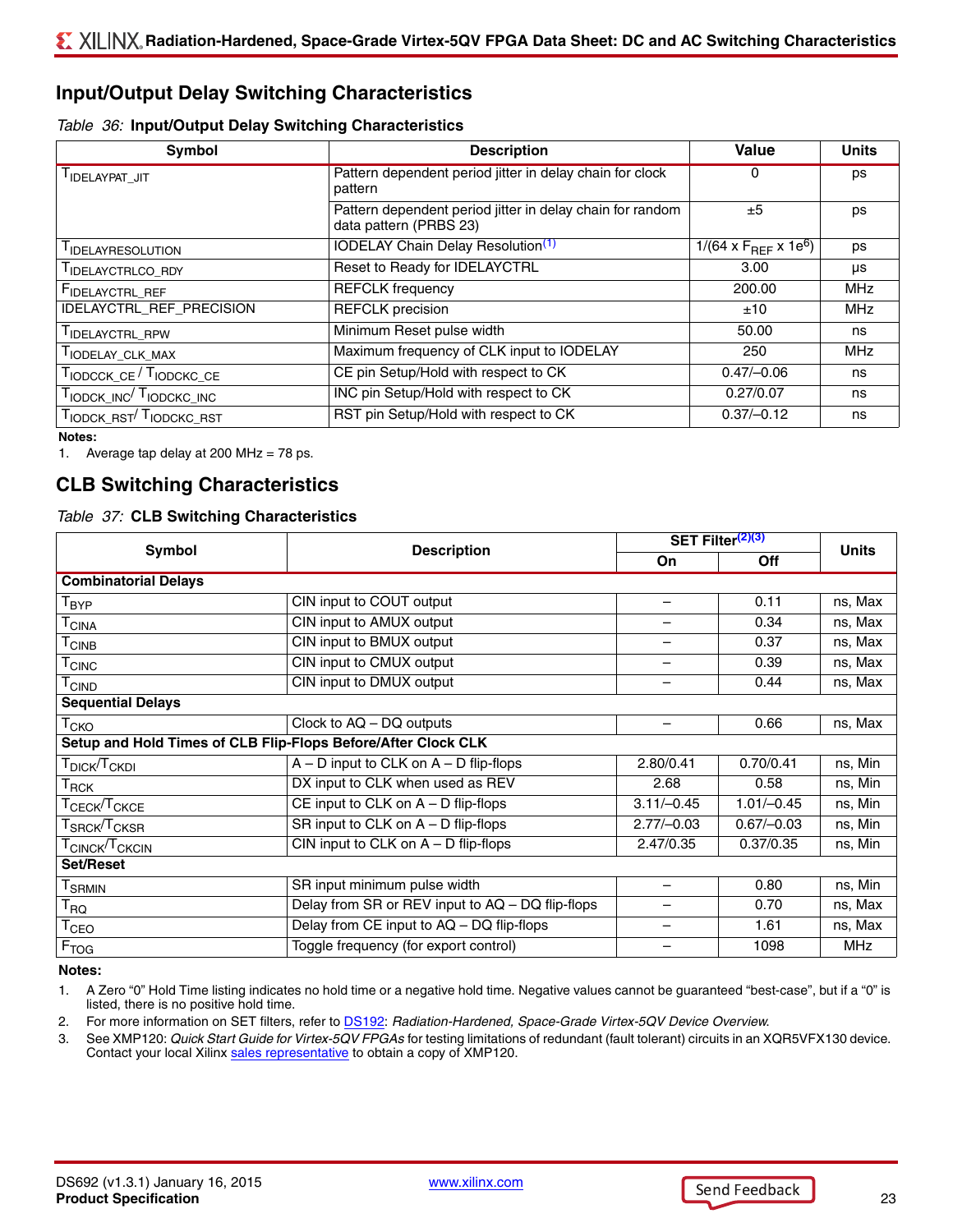## **CLB Distributed RAM Switching Characteristics (SLICEM Only)**

#### *Table 38:* **CLB Distributed RAM Switching Characteristics**

| Symbol                                                      | <b>Description</b>           | <b>Value</b> | <b>Units</b> |
|-------------------------------------------------------------|------------------------------|--------------|--------------|
| <b>Sequential Delays</b>                                    |                              |              |              |
| $T_{\text{SHCKO}}^{(2)}$                                    | Clock to $A - B$ outputs     | 1.99         | ns, Max      |
| <sup>Т</sup> ѕнско_1                                        | Clock to AMUX - BMUX outputs | 2.16         | ns, Max      |
| Setup and Hold Times Before/After Clock CLK                 |                              |              |              |
| ${\mathsf T}_{\mathsf{DS}}\!/{\mathsf T}_{\mathsf{DH}}$     | $A - D$ inputs to $CLK$      | 1.35/0.25    | ns, Min      |
| $T_{AS}/T_{AH}$                                             | Address An inputs to clock   | 0.54/0.26    | ns, Min      |
| $\mathsf{T}_{\mathsf{WS}}\!/\mathsf{T}_{\mathsf{WH}}$       | WE input to clock            | $0.46/-0.03$ | ns, Min      |
| $\mathsf{T}_{\mathsf{CECK}}$ / $\mathsf{T}_{\mathsf{CKCE}}$ | CE input to CLK              | $0.51/-0.07$ | ns, Min      |
| <b>Clock CLK</b>                                            |                              |              |              |
| $T_{MPW}$                                                   | Minimum pulse width          | 1.34         | ns, Min      |
| $\mathsf{T}_{\mathsf{MCP}}$                                 | Minimum clock period         | 2.67         | ns, Min      |

#### **Notes:**

1. A Zero "0" Hold Time listing indicates no hold time or a negative hold time. Negative values cannot be guaranteed "best-case", but if a "0" is listed, there is no positive hold time.

<span id="page-23-0"></span>2. T<sub>SHCKO</sub> also represents the CLK to XMUX output. Refer to TRACE report for the CLK to XMUX path.

## **CLB Shift Register Switching Characteristics (SLICEM Only)**

#### *Table 39:* **CLB Shift Register Switching Characteristics**

| Symbol                                      | <b>Description</b>                  | Value        | <b>Units</b> |
|---------------------------------------------|-------------------------------------|--------------|--------------|
| <b>Sequential Delays</b>                    |                                     |              |              |
| $T_{\text{REG}}$                            | Clock to $A - D$ outputs            | 2.58         | ns, Max      |
| REG_MUX                                     | Clock to AMUX - DMUX output         | 2.74         | ns, Max      |
| REG_M31                                     | Clock to DMUX output via M31 output | 2.01         | ns, Max      |
| Setup and Hold Times Before/After Clock CLK |                                     |              |              |
| $T_{WS}/T_{WH}$                             | WE input                            | $0.29/-0.03$ | ns, Min      |
| T <sub>CECK</sub> /T <sub>CKCE</sub>        | CE input to CLK                     | $0.33/-0.07$ | ns, Min      |
| $T_{DS}/T_{DH}$                             | $A - D$ inputs to CLK               | 0.84/0.10    | ns, Min      |
| <b>Clock CLK</b>                            |                                     |              |              |
| <b>T<sub>MPW</sub></b>                      | Minimum pulse width                 | 1.31         | ns, Min      |

**Notes:** 

1. A Zero "0" Hold Time listing indicates no hold time or a negative hold time. Negative values cannot be guaranteed "best-case", but if a "0" is listed, there is no positive hold time.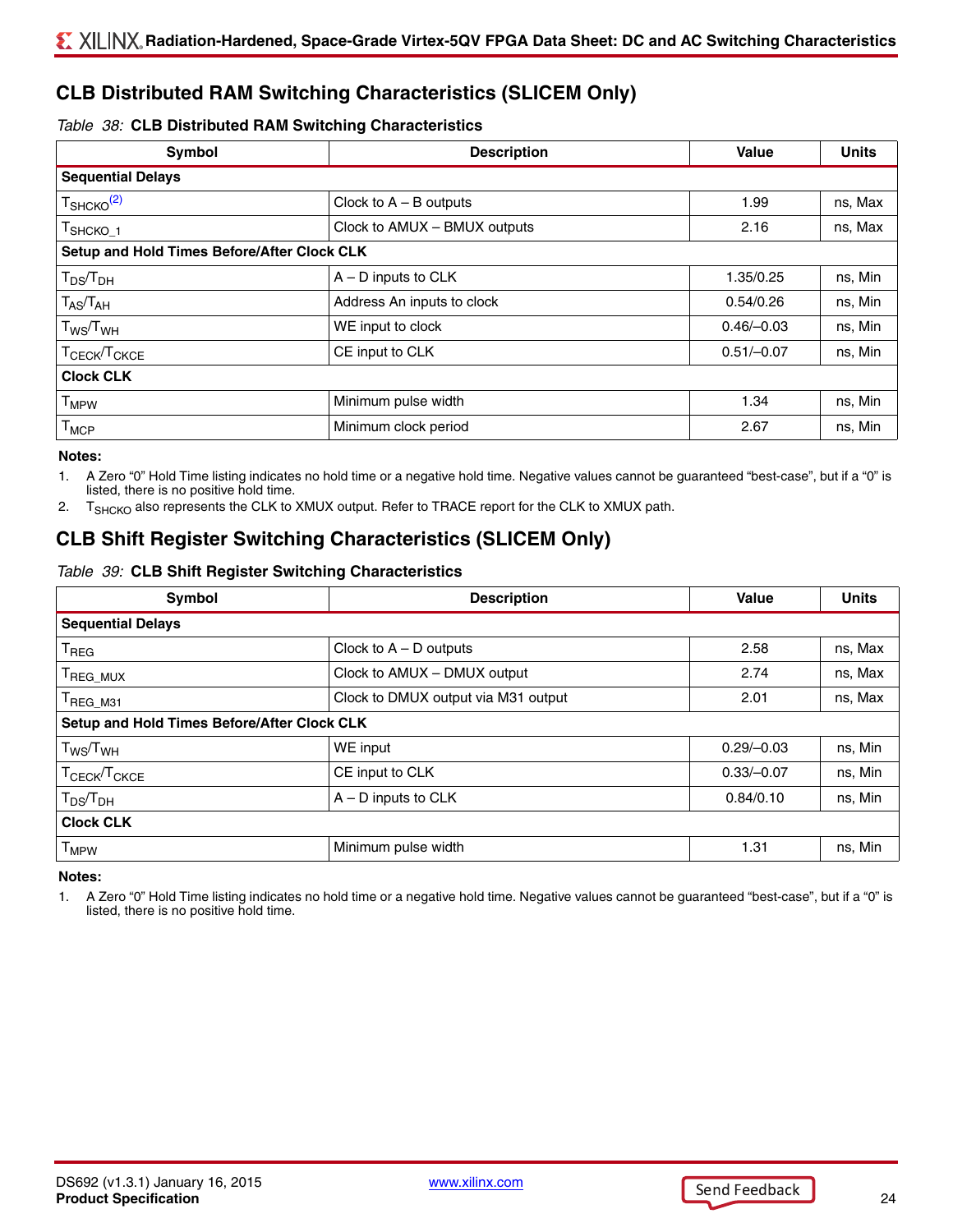## **Block RAM and FIFO Switching Characteristics**

#### <span id="page-24-11"></span>*Table 40:* **Block RAM and FIFO Switching Characteristics**

| <b>Symbol</b>                                                                           | <b>Description</b>                                                             | Value     | <b>Units</b> |
|-----------------------------------------------------------------------------------------|--------------------------------------------------------------------------------|-----------|--------------|
| <b>Block RAM and FIFO Clock to Out Delays</b>                                           |                                                                                |           |              |
| T <sub>RCKO</sub> <sub>DO</sub> and T <sub>RCKO</sub> <sub>DOR</sub> <sup>(1)</sup>     | Clock CLK to DOUT output (without output register) $(2)(3)$                    | 2.46      | ns, Max      |
|                                                                                         | Clock CLK to DOUT output (with output register) <sup>(4)(5)</sup>              | 0.92      | ns, Max      |
|                                                                                         | Clock CLK to DOUT output with ECC (without output register) <sup>(2)(3)</sup>  | 4.04      | ns, Max      |
|                                                                                         | Clock CLK to DOUT output with ECC (with output register) $(4)(5)$              | 1.04      | ns, Max      |
|                                                                                         | Clock CLK to DOUT output with Cascade (without output register) <sup>(2)</sup> | 3.30      | ns, Max      |
|                                                                                         | Clock CLK to DOUT output with Cascade (with output register) $(4)$             | 1.46      | ns, Max      |
| T <sub>RCKO</sub> _FLAGS                                                                | Clock CLK to FIFO flags outputs <sup>(6)</sup>                                 | 1.15      | ns, Max      |
| T <sub>RCKO</sub> _POINTERS                                                             | Clock CLK to FIFO pointer outputs <sup>(7)</sup>                               | 1.66      | ns, Max      |
| $\mathsf{T}_{\mathsf{RCKO\_ECCR}}$                                                      | Clock CLK to BITERR (with output register)                                     | 1.04      | ns, Max      |
| T <sub>RCKO</sub> _ECC                                                                  | Clock CLK to BITERR (without output register)                                  | 3.82      | ns, Max      |
|                                                                                         | Clock CLK to ECCPARITY in standard ECC mode                                    | 1.95      | ns, Max      |
|                                                                                         | Clock CLK to ECCPARITY in ECC encode only mode                                 | 1.18      | ns, Max      |
| Setup and Hold Times Before/After Clock CLK                                             |                                                                                |           |              |
| $\mathsf{T}_{\mathsf{RCCK}\_\mathsf{ADDR}}\!/\mathsf{T}_{\mathsf{RCKC}\_\mathsf{ADDR}}$ | ADDR inputs <sup>(8)</sup>                                                     | 0.54/0.40 | ns, Min      |
| T <sub>RDCK_DI</sub> /T <sub>RCKD_DI</sub>                                              | $DIN$ inputs $(9)$                                                             | 0.39/0.32 | ns, Min      |
| $\tau_{\rm RDCK\_DI\_ECC}/\tau_{\rm RCKD\_DI\_ECC}$                                     | DIN inputs with ECC in standard mode <sup>(9)</sup>                            | 0.47/0.41 | ns, Min      |
|                                                                                         | DIN inputs with ECC encode only <sup>(9)</sup>                                 | 0.86/0.41 | ns, Min      |
| TRCCK_EN <sup>T</sup> RCKC_EN                                                           | Block RAM Enable (EN) input                                                    | 0.47/0.15 | ns, Min      |
| $\tau_{\text{RCCK\_REGCE}}$ $\tau_{\text{RCKC\_REGCE}}$                                 | CE input of output register                                                    | 0.20/0.31 | ns, Min      |
| $T_{\rm{RCCK\_SSR}}/T_{\rm{RCKC\_SSR}}$                                                 | Synchronous Set/ Reset (SSR) input                                             | 0.30/0.31 | ns, Min      |
| $T_{\rm{RCCK\_WE}}/T_{\rm{RCKC\_WE}}$                                                   | Write Enable (WE) input                                                        | 0.70/0.20 | ns, Min      |
| $\tau_{\text{RCCK\_WREN}}/\tau_{\text{RCKC\_WREN}}$                                     | WREN/RDEN FIFO inputs <sup>(10)</sup>                                          | 0.54/0.45 | ns, Min      |
| <b>Reset Delays</b>                                                                     |                                                                                |           |              |
| $\mathsf{T}_{\mathsf{RCO}}$ flags                                                       | Reset RST to FIFO Flags/Pointers <sup>(11)</sup>                               | 1.66      | ns, Max      |
| <b>Maximum Frequency</b>                                                                |                                                                                |           |              |
| $F_{MAX}$                                                                               | Block RAM in all modes                                                         | 360       | <b>MHz</b>   |
| F <sub>MAX_CASCADE</sub>                                                                | Block RAM in Cascade mode                                                      | 320       | <b>MHz</b>   |
| F <sub>MAX_FIFO</sub>                                                                   | FIFO in all modes                                                              | 360       | <b>MHz</b>   |
| $F_{MAX\_ECC}$                                                                          | Block RAM in ECC mode                                                          | 260       | <b>MHz</b>   |
| F <sub>MAX_WRITEBACK</sub>                                                              | Block RAM in ECC mode with writeback enabled                                   | 130       | <b>MHz</b>   |

#### <span id="page-24-12"></span>**Notes:**

<span id="page-24-0"></span>1. TRACE will report all of these parameters as  $T_{RCKO\_DO}$ .

<span id="page-24-1"></span>2. T<sub>RCKO\_DOR</sub> includes T<sub>RCKO\_DOW</sub>, T<sub>RCKO\_DOPR</sub>, and T<sub>RCKO\_DOPW</sub> as well as the B port equivalent timing parameters.

- <span id="page-24-2"></span>3. These parameters also apply to synchronous FIFO with DO\_REG = 0.
- <span id="page-24-3"></span>4. T<sub>RCKO\_DO</sub> includes T<sub>RCKO\_DOP</sub> as well as the B port equivalent timing parameters.
- <span id="page-24-4"></span>5. These parameters also apply to multirate (asynchronous) and synchronous FIFO with DO\_REG = 1.
- <span id="page-24-5"></span>6. TRCKO\_FLAGS includes these parameters: TRCKO\_AEMPTY, TRCKO\_AFULL, TRCKO\_EMPTY, TRCKO\_FULL, TRCKO\_RDERR, TRCKO\_WRERR.
- <span id="page-24-6"></span>7. T<sub>RCKO\_POINTERS</sub> includes both T<sub>RCKO\_RDCOUNT</sub> and T<sub>RCKO\_WRCOUNT</sub>.
- <span id="page-24-10"></span>8. The ADDR setup and hold must be met when EN is asserted even though WE is deasserted. Otherwise, block RAM data corruption is possible.
- <span id="page-24-7"></span>9. T<sub>RCKO</sub> D<sub>I</sub> includes both A and B inputs as well as the parity inputs of A and B.
- <span id="page-24-8"></span>10. These parameters also apply to RDEN.
- <span id="page-24-9"></span>11. T<sub>RCO\_FLAGS</sub> includes these flags: AEMPTY, AFULL, EMPTY, FULL, RDERR, WRERR, RDCOUNT, and WRCOUNT.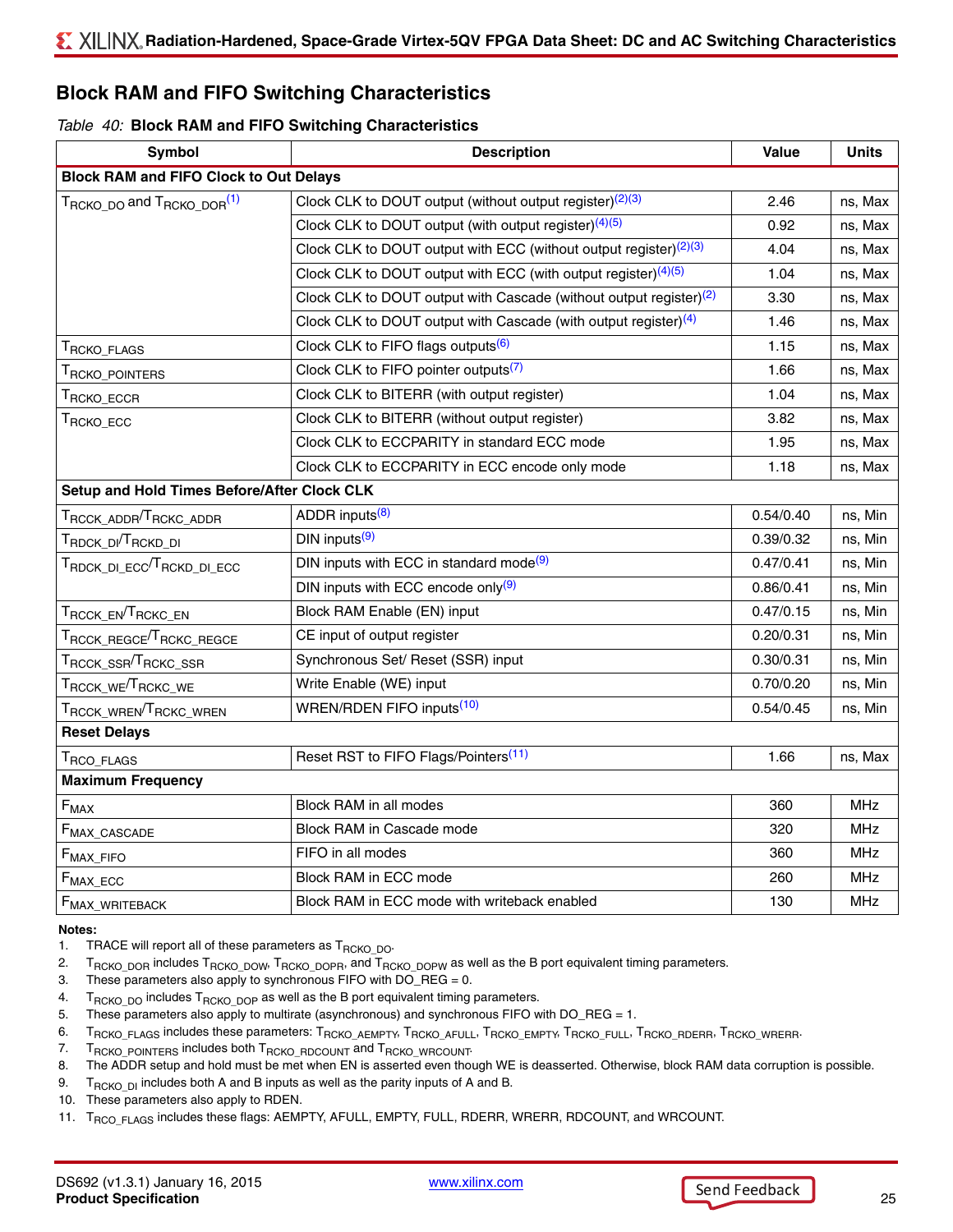## **DSP48E Switching Characteristics**

#### *Table 41:* **DSP48E Switching Characteristics**

| Symbol                                                                                    | <b>Description</b>                                                                | <b>Value</b> | <b>Units</b> |
|-------------------------------------------------------------------------------------------|-----------------------------------------------------------------------------------|--------------|--------------|
| Setup and Hold Times of Data/Control Pins to the Input Register Clock                     |                                                                                   |              |              |
| TDSPDCK_{AA, BB, ACINA, BCINB}/<br>TDSPCKD_{AA, BB, ACINA, BCINB}                         | {A, B, ACIN, BCIN} input to {A, B} register CLK                                   | 0.29/0.34    | ns           |
| TDSPDCK_CC/TDSPCKD_CC                                                                     | C input to C register CLK                                                         | 0.23/0.42    | ns           |
| Setup and Hold Times of Data Pins to the Pipeline Register Clock                          |                                                                                   |              |              |
| TDSPDCK_{AM, BM, ACINM, BCINM}/<br>TDSPCKD {AM, BM, ACINM, BCINM}                         | {A, B, ACIN, BCIN} input to M register CLK                                        | 1.91/0.19    | ns           |
| Setup and Hold Times of Data/Control Pins to the Output Register Clock                    |                                                                                   |              |              |
| TDSPDCK_{AP, BP, ACINP, BCINP}_M/<br>TDSPCKD_{AP, BP, ACINP, BCINP}_M                     | {A, B, ACIN, BCIN} input to P register CLK using<br>multiplier                    | $3.64/-0.30$ | ns           |
| TDSPDCK_{AP, BP, ACINP, BCINP}_NM/<br>TDSPCKD_{AP, BP, ACINP, BCINP}_NM                   | {A, B, ACIN, BCIN} input to P register CLK not using<br>multiplier                | $2.05/-0.10$ | ns           |
| TDSPDCK_CP/TDSPCKD_CP                                                                     | C input to P register CLK                                                         | $1.91/-0.13$ | ns           |
| TDSPDCK_{PCINP, CRYCINP, MULTSIGNINP}/<br>TDSPCKD_{PCINP, CRYCINP, MULTSIGNINP}           | {PCIN, CARRYCASCIN, MULTSIGNIN} input to<br>P register CLK                        | 1.46/0.11    | ns           |
| Setup and Hold Times of the CE Pins                                                       |                                                                                   |              |              |
| TDSPCCK_{CEA1A, CEA2A, CEB1B, CEB2B}/<br>TDSPCKC_{CEA1A, CEA2A, CEB1A, CEB2B}             | {CEA1, CEA2A, CEB1B, CEB2B} input to {A, B}<br>register CLK                       | 0.37/0.34    | ns           |
| TDSPCCK_CECC/TDSPCKC_CECC                                                                 | CEC input to C register CLK                                                       | 0.29/0.31    | ns           |
| TDSPCCK_CEMM/TDSPCKC_CEMM                                                                 | CEM input to M register CLK                                                       | 0.40/0.29    | ns           |
| TDSPCCK_CEPP/TDSPCKC_CEPP                                                                 | CEP input to P register CLK                                                       | 0.82/0.01    | ns           |
| Setup and Hold Times of the RST Pins                                                      |                                                                                   |              |              |
| TDSPCCK_{RSTAA, RSTBB}/<br>TDSPCKC_{RSTAA, RSTBB}                                         | {RSTA, RSTB} input to {A, B} register CLK                                         | 0.37/0.34    | ns           |
| TDSPCCK_RSTCC/TDSPCKC_RSTCC                                                               | RSTC input to C register CLK                                                      | 0.29/0.31    | ns           |
| TDSPCCK_RSTMM/TDSPCKC_RSTMM                                                               | RSTM input to M register CLK                                                      | 0.40/0.29    | ns           |
| TDSPCCK_RSTPP/TDSPCKC_RSTPP                                                               | RSTP input to P register CLK                                                      | 0.82/0.01    | ns           |
| <b>Combinatorial Delays from Input Pins to Output Pins</b>                                |                                                                                   |              |              |
| TDSPDO_{AP, ACRYOUT, BP, BCRYOUT}_M                                                       | {A, B} input to {P, CARRYOUT} output using multiplier                             | 4.30         | ns           |
| TDSPDO_{AP, ACRYOUT, BP, BCRYOUT}_NM                                                      | {A, B} input to {P, CARRYOUT} output not using<br>multiplier                      | 2.49         | ns           |
| TDSPDO_{CP, CCRYOUT, CRYINP, CRYINCRYOUT}                                                 | {C, CARRYIN} input to {P, CARRYOUT} output                                        | 2.33         | ns           |
| <b>Combinatorial Delays from Input Pins to Cascading Output Pins</b>                      |                                                                                   |              |              |
| TDSPDO_{AACOUT, BBCOUT}                                                                   | ${A, B}$ input to<br>{ACOUT, BCOUT} output                                        | 1.46         | ns           |
| TDSPDO_{APCOUT, ACRYCOUT, AMULTSIGNOUT,<br>BPCOUT, BCRYCOUT, BMULTSIGNOUT}_M              | {A, B} input to {PCOUT, CARRYCASCOUT,<br>MULTSIGNOUT} output using multiplier     | 4.30         | ns           |
| TDSPDO_{APCOUT, ACRYCOUT, AMULTSIGNOUT,<br>BPCOUT, BCRYCOUT, BMULTSIGNOUT}_NM             | {A, B} input to {PCOUT, CARRYCASCOUT,<br>MULTSIGNOUT} output not using multiplier | 2.71         | ns           |
| TDSPDO_{CPCOUT, CCRYCOUT, CMULTSIGNOUT,<br>CRYINPCOUT, CRYINCRYCOUT,<br>CRYINMULTSIGNOUT} | {C, CARRYIN} input to {PCOUT, CARRYCASCOUT,<br>MULTSIGNOUT} output                | 2.55         | ns           |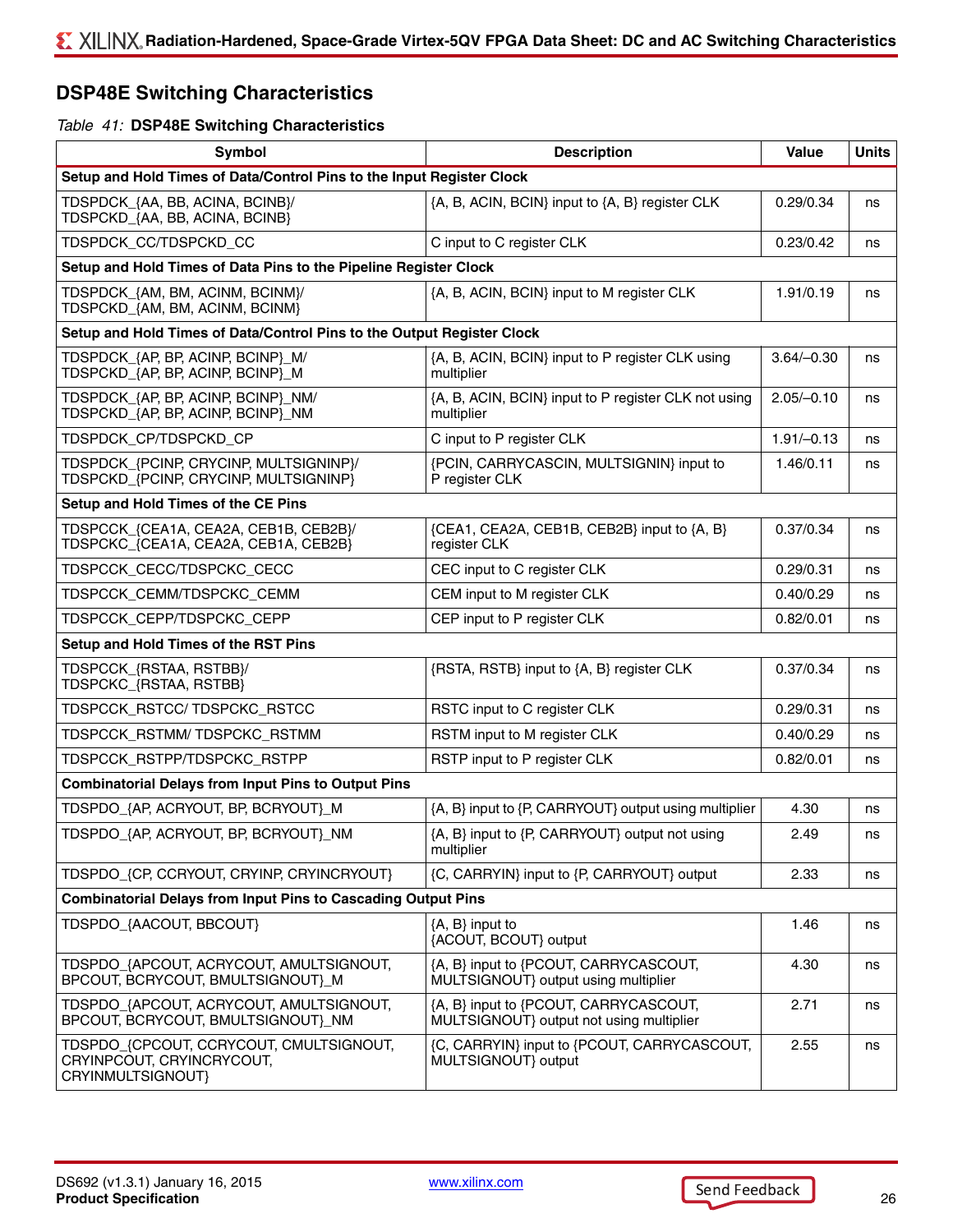| Table 41: DSP48E Switching Characteristics (Cont'd) |  |
|-----------------------------------------------------|--|
|-----------------------------------------------------|--|

| Symbol                                                                                                                                                                 | <b>Description</b>                                                                       | Value  | <b>Units</b> |
|------------------------------------------------------------------------------------------------------------------------------------------------------------------------|------------------------------------------------------------------------------------------|--------|--------------|
| <b>Combinatorial Delays from Cascading Input Pins to All Output Pins</b>                                                                                               |                                                                                          |        |              |
| TDSPDO_{ACINP, ACINCRYOUT, BCINP,<br>BCINCRYOUT} M                                                                                                                     | {ACIN, BCIN} input to {P, CARRYOUT} output using<br>multiplier                           | 4.30   | ns           |
| TDSPDO_{ACINP, ACINCRYOUT, BCINP,<br>BCINCRYOUT}_NM                                                                                                                    | {ACIN, BCIN} input to {P, CARRYOUT} output not<br>using multiplier                       | 2.49   | ns           |
| TDSPDO_{ACINACOUT, BCINBCOUT}                                                                                                                                          | {ACIN, BCIN} input to {ACOUT, BCOUT} output                                              | 1.46   | ns           |
| TDSPDO_{ACINPCOUT, ACINCRYCOUT,<br>ACINMULTSIGNOUT, BCINPCOUT, BCINCRYCOUT,<br>BCINMULTSIGNOUT}_M                                                                      | {ACIN, BCIN} input to {PCOUT, CARRYCASCOUT,<br>MULTSIGNOUT} output using multiplier      | 4.30   | ns           |
| TDSPDO_{ACINPCOUT, ACINCRYCOUT,<br>ACINMULTSIGNOUT, BCINPCOUT, BCINCRYCOUT,<br>BCINMULTSIGNOUT}_NM                                                                     | {ACIN, BCIN} input to {PCOUT, CARRYCASCOUT,<br>MULTSIGNOUT} output not using multiplier  | 2.71   | ns           |
| TDSPDO_{PCINP, CRYCINP, MULTSIGNINP,<br>PCINCRYOUT, CRYCINCRYOUT, MULTSIGNINCRYOUT}                                                                                    | {PCIN, CARRYCASCIN, MULTSIGNIN} input to {P,<br>CARRYOUT} output                         | 2.04   | ns           |
| TDSPDO_{PCINPCOUT, CRYCINPCOUT,<br>MULTSIGNINPCOUT, PCINCRYCOUT,<br>CRYCINCRYCOUT, MULTSIGNINCRYCOUT,<br>PCINMULTSIGNOUT, CRYCINMULTSIGNOUT,<br>MULTSIGNINMULTSIGNOUT} | {PCIN, CARRYCASCIN, MULTSIGNIN} input to<br>{PCOUT, CARRYCASCOUT, MULTSIGNOUT}<br>output | 2.26   | ns           |
| Clock to Outs from Output Register Clock to Output Pins                                                                                                                |                                                                                          |        |              |
| TDSPCKO_{PP, CRYOUTP}                                                                                                                                                  | CLK (PREG) to {P, CARRYOUT} output                                                       | 0.63   | ns           |
| TDSPCKO_{CRYCOUTP, PCOUTP, MULTSIGNOUTP}                                                                                                                               | CLK (PREG) to {CARRYCASCOUT, PCOUT,<br>MULTSIGNOUT} output                               | 0.69   | ns           |
| <b>Clock to Outs from Pipeline Register Clock to Output Pins</b>                                                                                                       |                                                                                          |        |              |
| TDSPCKO_{PM, CRYOUTM}                                                                                                                                                  | CLK (MREG) to {P, CARRYOUT} output                                                       | 2.76   | ns           |
| TDSPCKO_{PCOUTM, CRYCOUTM, MULTSIGNOUTM}                                                                                                                               | CLK (MREG) to {PCOUT, CARRYCASCOUT,<br>MULTSIGNOUT} output                               | 2.98   | ns           |
| Clock to Outs from Input Register Clock to Output Pins                                                                                                                 |                                                                                          |        |              |
| TDSPCKO_{PA, CRYOUTA, PB, CRYOUTB}_M                                                                                                                                   | CLK (AREG, BREG) to {P, CARRYOUT} output using<br>multiplier                             | 4.73   | ns           |
| TDSPCKO_{PA, CRYOUTA, PB, CRYOUTB}_NM                                                                                                                                  | CLK (AREG, BREG) to {P, CARRYOUT} output not<br>using multiplier                         | 2.94   | ns           |
| TDSPCKO_{PC, CRYOUTC}                                                                                                                                                  | CLK (CREG) to {P, CARRYOUT} output                                                       | 2.93   | ns           |
| Clock to Outs from Input Register Clock to Cascading Output Pins                                                                                                       |                                                                                          |        |              |
| TDSPCKO_{ACOUTA, BCOUTB}                                                                                                                                               | CLK (AREG, BREG) to {ACOUT, BCOUT}                                                       | 0.88   | ns           |
| TDSPCKO_{PCOUTA, CRYCOUTA, MULTSIGNOUTA,<br>PCOUTB, CRYCOUTB, MULTSIGNOUTB}_M                                                                                          | CLK (AREG, BREG) to {PCOUT, CARRYCASCOUT,<br>MULTSIGNOUT} output using multiplier        | 4.73   | ns           |
| TDSPCKO_{PCOUTA, CRYCOUTA, MULTSIGNOUTA,<br>PCOUTB, CRYCOUTB, MULTSIGNOUTB}_NM                                                                                         | CLK (AREG, BREG) to {PCOUT, CARRYCASCOUT,<br>MULTSIGNOUT} output not using multiplier    | 3.16   | ns           |
| TDSPCKO_{PCOUTC, CRYCOUTC, MULTSIGNOUTC}                                                                                                                               | CLK (CREG) to {PCOUT, CARRYCASCOUT,<br>MULTSIGNOUT} output                               | 3.15   | ns           |
| <b>Maximum Frequency</b>                                                                                                                                               |                                                                                          |        |              |
| $F_{MAX}$                                                                                                                                                              | With all registers used                                                                  | 360.00 | MHz          |
| $F_{MAX\_PATHET}$                                                                                                                                                      | With pattern detector                                                                    | 328.00 | MHz          |
| F <sub>MAX_MULT_NOMREG</sub>                                                                                                                                           | Two register multiply without MREG                                                       | 220.00 | MHz          |
| FMAX_MULT_NOMREG_PATDET                                                                                                                                                | Two register multiply without MREG with pattern<br>detect                                | 203.20 | MHz          |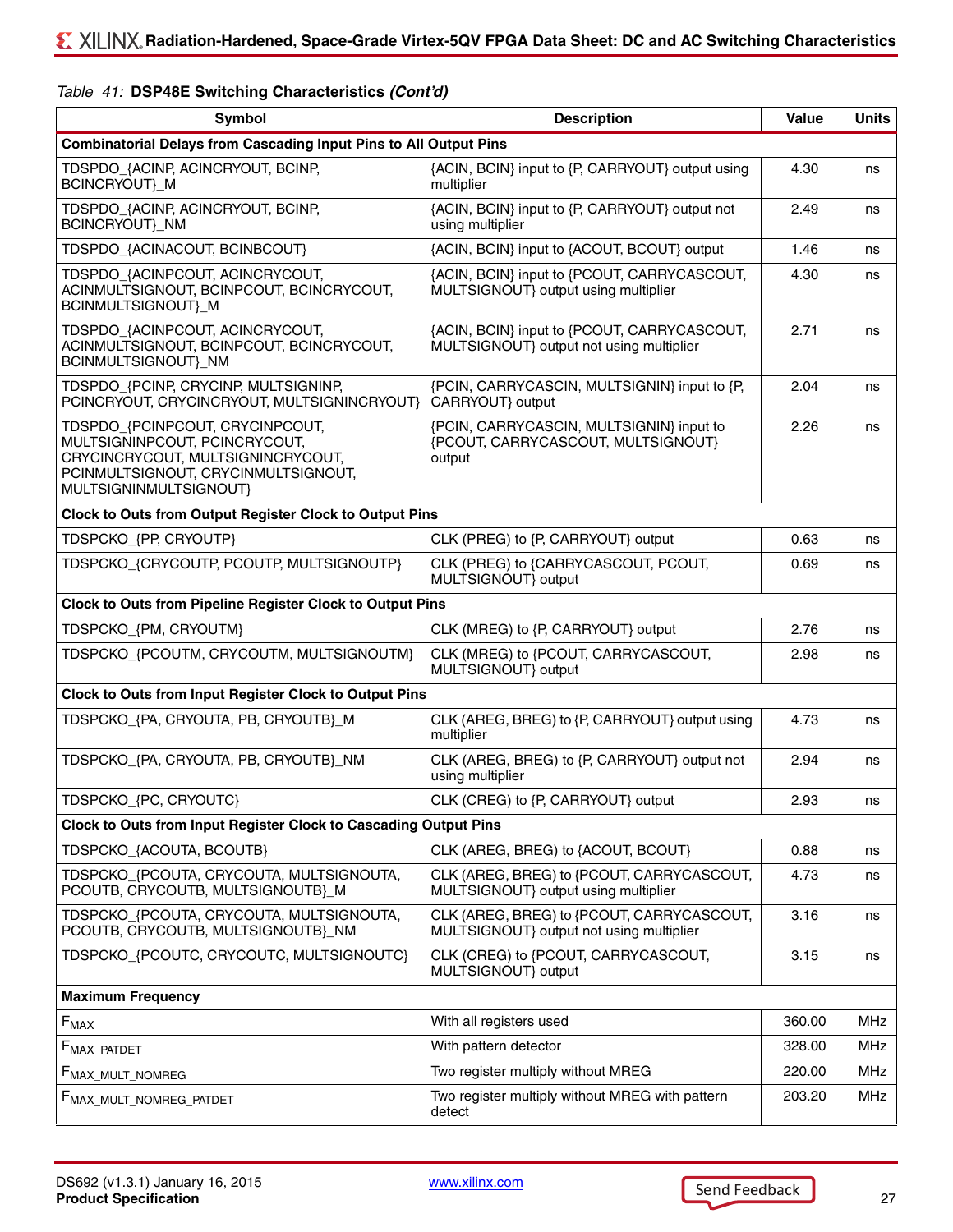## **Configuration Switching Characteristics**

#### <span id="page-27-0"></span>*Table 42:* **Configuration Switching Characteristics**

| Symbol                                                                    | <b>Description</b>                                                               | Value    | <b>Units</b>       |
|---------------------------------------------------------------------------|----------------------------------------------------------------------------------|----------|--------------------|
| <b>Power-up Timing Characteristics</b>                                    |                                                                                  |          |                    |
| $T_{PL}$                                                                  | Program latency                                                                  | 5        | ms, Max            |
| $T_{\mathsf{POR}}$                                                        | Power-on reset (minimum/maximum)                                                 | 10/55    | ms, Min/Max        |
| $T_{ICCK}$                                                                | CCLK (output) delay                                                              | 300      | ns, Min            |
| T <sub>PROGRAM</sub>                                                      | Program pulse width                                                              | 250      | ns, Min            |
| Master/Slave Serial Mode Programming Switching <sup>(1)</sup>             |                                                                                  |          |                    |
| Т $_{\rm DCGK}$ /Т $_{\rm CCKD}$                                          | DIN setup/hold, slave mode                                                       | 4.0/0.0  | ns, Min            |
| ${\sf T}_{\sf DSCCK}/{\sf T}_{\sf SCCKD}$                                 | DIN setup/hold, master mode                                                      | 4.0/0.0  | ns, Min            |
| $T_{\rm CCO}$                                                             | <b>DOUT</b>                                                                      | 7.5      | ns, Max            |
| $F_{MCCK}$                                                                | Maximum frequency, master mode with respect to<br>nominal CCLK                   | 100      | MHz, Max           |
| F <sub>MCCKTOL</sub>                                                      | Frequency tolerance, master mode with respect to<br>nominal CCLK                 | ±50      | $\%$               |
| <b>F<sub>MSCCK</sub></b>                                                  | Slave mode external CCLK                                                         | 100      | <b>MHz</b>         |
| SelectMAP Mode Programming Switching <sup>(1)</sup>                       |                                                                                  |          |                    |
| ${\sf T}_{\sf SMDCCK}/{\sf T}_{\sf SMCCKD}$                               | SelectMAP data setup/hold                                                        | 4.0/0.0  | ns, Min            |
| $\tau_{\scriptsize\textsf{SMCSCCK}}$ $\tau_{\scriptsize\textsf{SMCCKCS}}$ | CS_B setup/hold                                                                  | 4.5/0.0  | ns, Min            |
| $T_{\rm SMCCKW}/T_{\rm SMWCCK}$                                           | RDWR_B setup/hold                                                                | 11.0/0.0 | ns, Min            |
| $\mathsf{T}_{\mathsf{SMCKCSO}}$                                           | CSO_B clock to out (330 $\Omega$ pull-up resistor required)                      | 10       | ns, Max            |
| $\mathsf{T}_{\mathsf{SMCO}}$                                              | CCLK to DATA out in readback                                                     | 9.0      | ns, Max            |
| $\mathsf{T}_{\mathsf{SMCKBY}}$                                            | CCLK to BUSY out in readback                                                     | 7.5      | ns, Max            |
| F <sub>SMCCK</sub>                                                        | Maximum frequency, master mode with respect to<br>nominal CCLK                   | 100      | MHz, Max           |
| $F_{RBCCK}$                                                               | Maximum Readback frequency with respect to<br>nominal CCLK                       | 40       | MHz, Max           |
| FMCCKTOL                                                                  | Frequency tolerance, master mode with respect to<br>nominal CCLK                 | ±50      | $\%$               |
| <b>Boundary-Scan Port Timing Specifications</b>                           |                                                                                  |          |                    |
| <b>TTAPTCK</b>                                                            | TMS and TDI setup time before TCK                                                | 1.5      | ns, Min            |
| $T_{TCKTAP}$                                                              | TMS and TDI hold time after TCK                                                  | 3.0      | ns, Min            |
| $\textcolor{black}{\mathsf{T}}$ тсктро                                    | TCK falling edge to TDO output valid                                             | 6        | ns, Max            |
| $F_{TCK}$                                                                 | Maximum configuration TCK clock frequency                                        | 66       | MHz, Max           |
| $F_{TCKB}$                                                                | Maximum Boundary-Scan TCK clock frequency                                        | 66       | MHz, Max           |
| <b>BPI Master Flash Mode Programming Switching</b>                        |                                                                                  |          |                    |
| T <sub>BPICCO</sub> <sup>(4)</sup>                                        | ADDR[25:0], RS[1:0], FCS_B, FOE_B, FWE_B<br>outputs valid after CCLK rising edge | 10       | ns                 |
| ${\sf T}_{\sf BPIDCC}/{\sf T}_{\sf BPICCD}$                               | Setup/Hold on D[15:0] data input pins                                            | 3.0/0.5  | ns                 |
| T <sub>initaddr</sub>                                                     | Minimum period of initial ADDR[25:0] address<br>cycles                           | 3.0      | <b>CCLK</b> cycles |
| SPI Master Flash Mode Programming Switching                               |                                                                                  |          |                    |
| ${\sf T}_{\sf SPIDCC}/{\sf T}_{\sf SPIDCCD}$                              | DIN setup/hold before/after the rising CCLK edge                                 | 4.0/0.0  | ns                 |
| $\mathsf{T}_{\mathsf{SPICCM}}$                                            | MOSI clock to out                                                                | 10       | ns                 |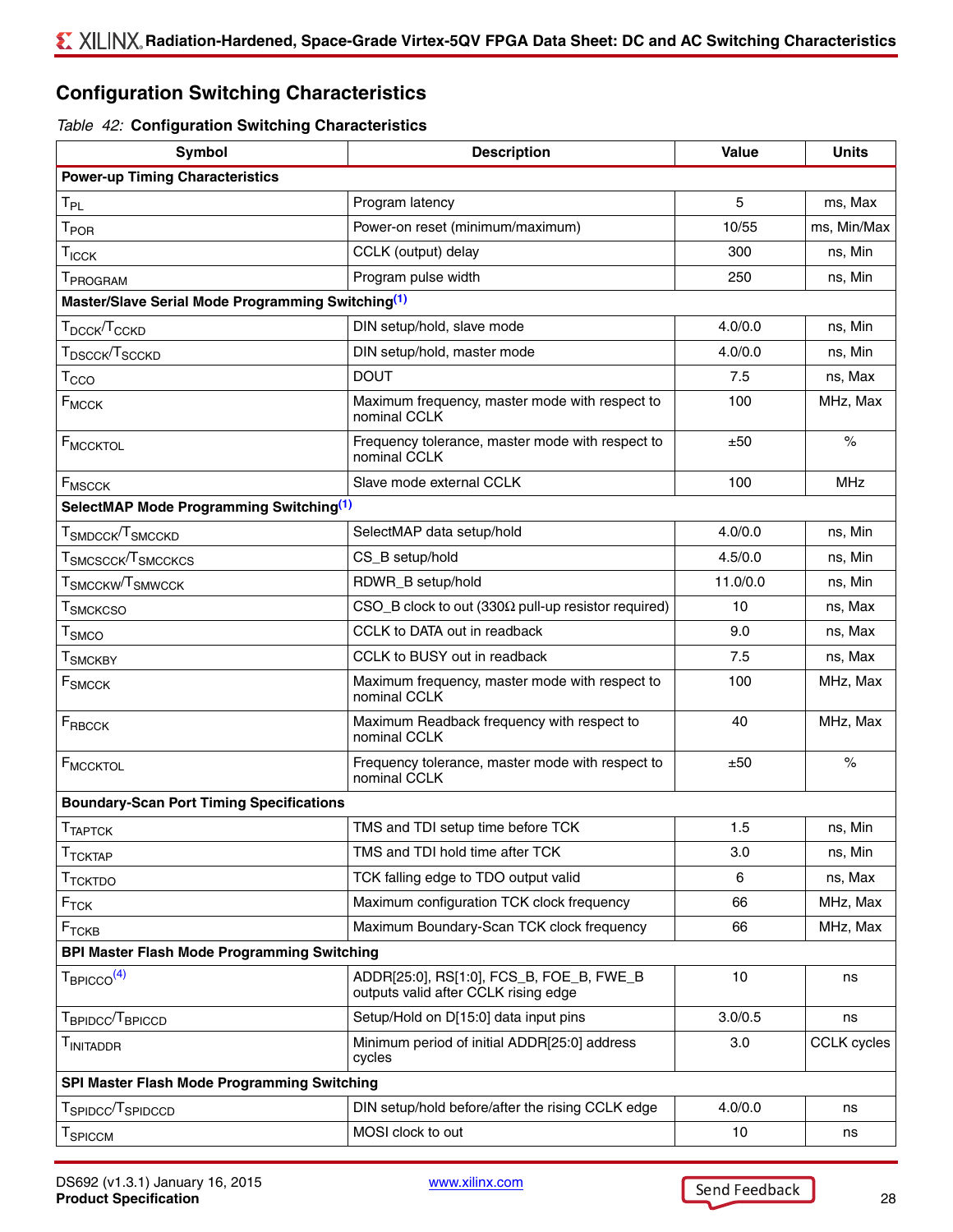#### *Table 42:* **Configuration Switching Characteristics** *(Cont'd)*

| Symbol                                                                   | <b>Description</b>                           | Value    | <b>Units</b> |
|--------------------------------------------------------------------------|----------------------------------------------|----------|--------------|
| T <sub>SPICCFC</sub>                                                     | FCS_B clock to out                           | 10       | ns           |
| T <sub>FSINIT</sub> /T <sub>FSINITH</sub>                                | FS[2:0] to INIT_B rising edge setup and hold | 2        | μs           |
| <b>CCLK Output (Master Modes)</b>                                        |                                              |          |              |
| T <sub>MCCKL</sub>                                                       | Master CCLK clock minimum low time           | 40/60    | %, Min/Max   |
| T <sub>MCCKH</sub>                                                       | Master CCLK clock minimum high time          | 40/60    | %, Min/Max   |
| <b>CCLK Input (Slave Modes)</b>                                          |                                              |          |              |
| $T_{\text{SCCKL}}$                                                       | Slave CCLK clock minimum low time            | 2.0      | ns, Min      |
| T <sub>SCCKH</sub>                                                       | Slave CCLK clock minimum high time           | 2.0      | ns, Min      |
| Dynamic Reconfiguration Port (DRP) for DCM and PLL Before and After DCLK |                                              |          |              |
| $F_{DCK}$                                                                | Maximum frequency for DCLK                   | 320      | <b>MHz</b>   |
| T <sub>DMCCK</sub> _DADDR <sup>/T</sup> DMCKC_DADDR                      | DADDR setup/hold                             | 1.75/0.0 | ns           |
| T <sub>DMCCK_DI</sub> /T <sub>DMCKC_DI</sub>                             | DI setup/hold                                | 1.75/0.0 | ns           |
| T <sub>DMCCK</sub> _DEN <sup>T</sup> DMCKC_DEN                           | DEN setup/hold time                          | 1.75/0.0 | ns           |
| T <sub>DMCCK</sub> _DWE <sup>/T</sup> DMCKC_DWE                          | DWE setup/hold time                          | 1.75/0.0 | ns           |
| <b>I</b> DMCKO_DO                                                        | CLK to out of $DO(3)$                        | 1.46     | ns           |
| T <sub>DMCKO</sub> DRDY <sup>/T</sup> DMCKCO DRDY                        | CLK to out of DRDY                           | 1.46     | ns           |

**Notes:** 

<span id="page-28-0"></span>1. Maximum frequency and setup/hold timing parameters are for 3.3V and 2.5V configuration voltages.

2. To support longer delays in configuration, use the design solutions described in *Virtex-5 FPGA User Guide*.

<span id="page-28-2"></span>3. DO will hold until the next DRP operation.

<span id="page-28-1"></span>4. Only during configuration, the last edge is determined by a weak pull-up/pull-down resistor in the I/O.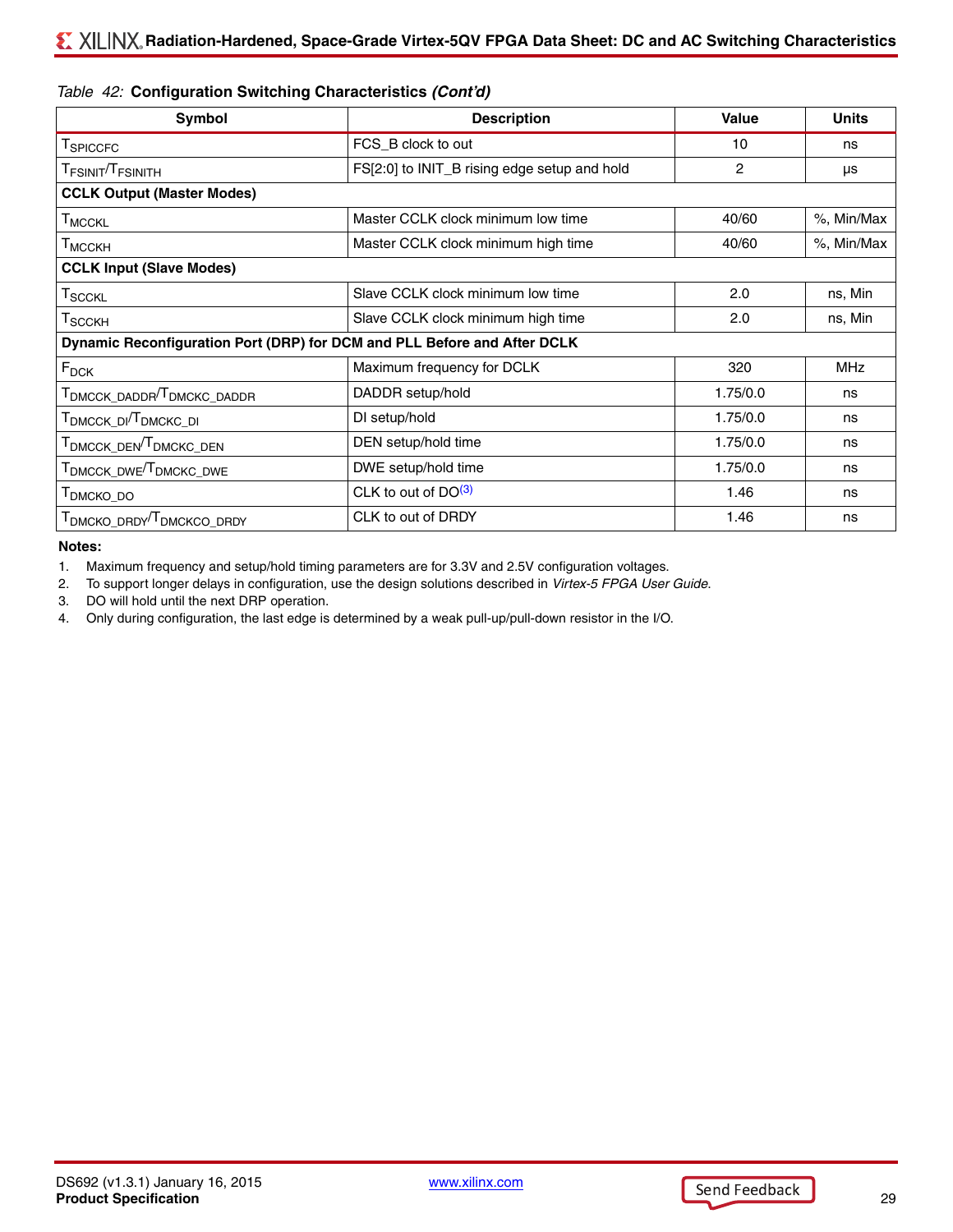## **Clock Buffers and Networks**

#### <span id="page-29-1"></span>*Table 43:* **Global Clock Switching Characteristics (Including BUFGCTRL)**

| Symbol                                                      | <b>Description</b>               | Value     | <b>Units</b> |
|-------------------------------------------------------------|----------------------------------|-----------|--------------|
| T <sub>BCCCK</sub> _CE <sup>T</sup> BCCKC_CE <sup>(1)</sup> | CE pins Setup/Hold               | 0.31/0.00 | ns           |
| $T_{\text{BCCCK\_S}}/T_{\text{BCCKC\_S}}^{(1)}$             | S pins Setup/Hold                | 0.31/0.00 | ns           |
| Твсско_о                                                    | BUFGCTRL delay from $10/11$ to O | 0.95      | ns           |
| <sup>Т</sup> васко_о                                        | BUFG delay from I0 to O          | 0.95      | ns           |
| <b>Maximum Frequency</b>                                    |                                  |           |              |
| $F_{MAX}$                                                   | <b>BUFG</b>                      | 450       | MHz          |

#### **Notes:**

<span id="page-29-0"></span>1. T<sub>BCCCK</sub> <sub>CE</sub> and T<sub>BCCK</sub> <sub>CE</sub> must be satisfied to assure glitch-free operation of the global clock when switching between clocks. These<br>parameters do not apply to the BUFGCTRL primitive that assures glitch-free operat optional; only needing to be satisfied if device operation requires simulation matches on a cycle-for-cycle basis when switching between clocks.

#### *Table 44:* **Input/Output Clock Switching Characteristics (BUFIO)**

| <b>Symbol</b>            | <b>Description</b>             | Value  | <b>Units</b> |
|--------------------------|--------------------------------|--------|--------------|
| <b>BUFIOCKO O</b>        | Clock to out delay from I to O | 1.45   | ns           |
| <b>Maximum Frequency</b> |                                |        |              |
| ►мах                     | I/O clock tree (BUFIO)         | 515.20 | MHz          |

#### *Table 45:* **Regional Clock Switching Characteristics (BUFR)**

| <b>Symbol</b>               | <b>Description</b>                                                 | Value | <b>Units</b> |
|-----------------------------|--------------------------------------------------------------------|-------|--------------|
| <b>BRCKO O</b>              | Clock to out delay from I to O                                     | 0.75  | ns           |
| <b>BRCKO O BYP</b>          | Clock to out delay from I to O with Divide<br>Bypass attribute set | 0.26  | ns           |
| BRDO_CLRO                   | Propagation delay from CLR to O                                    | 0.92  | ns           |
| <b>Maximum Frequency</b>    |                                                                    |       |              |
| $\mathsf{F}_{\mathsf{MAX}}$ | Regional clock tree (BUFR)                                         | 250   | <b>MHz</b>   |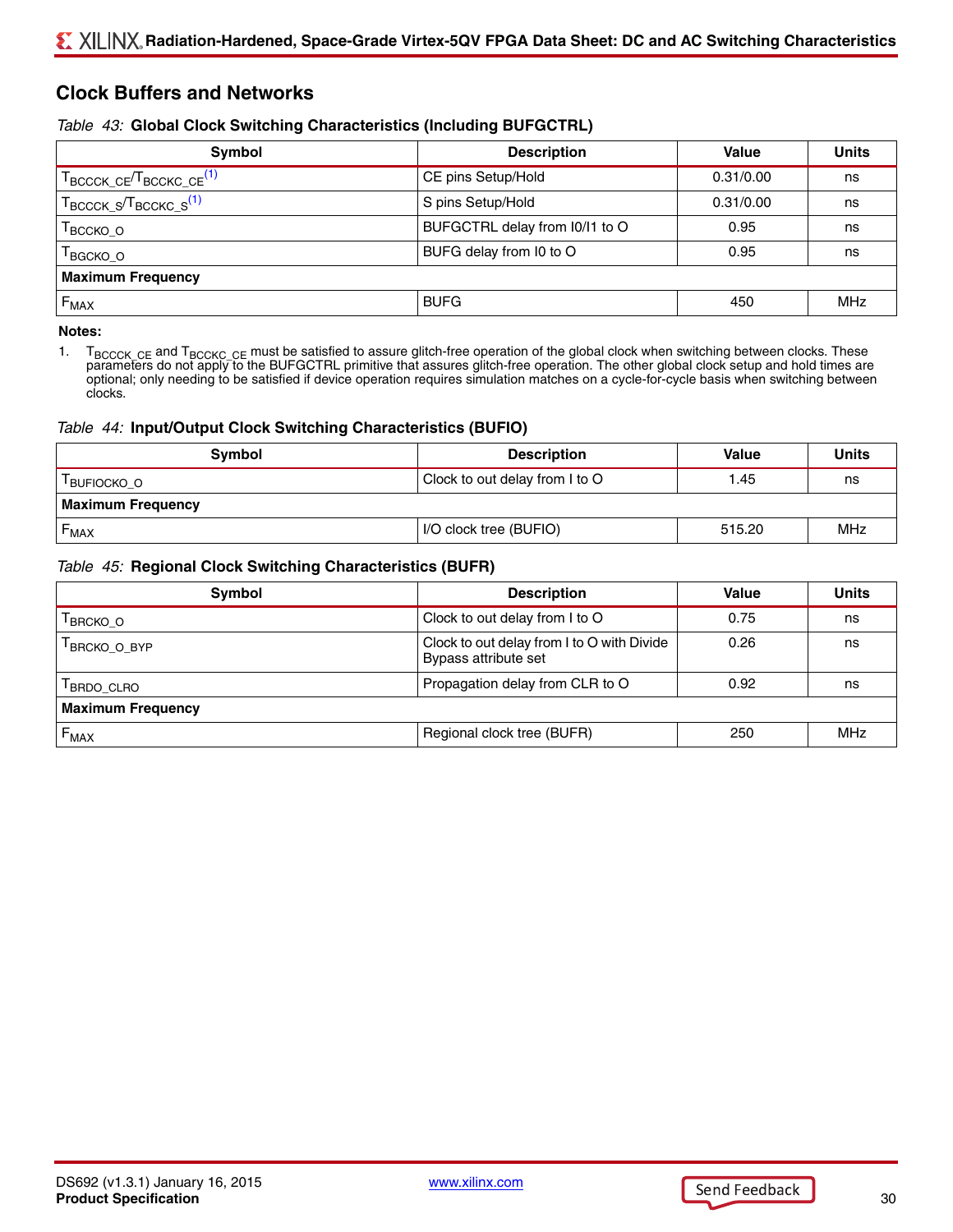## <span id="page-30-4"></span>**PLL Switching Characteristics**

PLL in PMCD mode is not supported for operation beyond the industrial temperature range.

#### <span id="page-30-5"></span>*Table 46:* **PLL Specification**

| <b>Symbol</b>                 | <b>Description</b>                                          | Value                                      | <b>Units</b>       |
|-------------------------------|-------------------------------------------------------------|--------------------------------------------|--------------------|
| $\mathsf{F}_{\mathsf{INMAX}}$ | Maximum Input Clock Frequency                               | 516                                        | <b>MHz</b>         |
| $F_{INMIN}$                   | Minimum Input Clock Frequency                               | 19                                         | <b>MHz</b>         |
| <b>FINJITTER</b>              | Maximum Input Clock Period Jitter                           | <20% of clock input period or 1 ns<br>Max  |                    |
|                               | Allowable Input Duty Cycle: 19-49 MHz                       | 25                                         | $\frac{1}{\alpha}$ |
|                               | Allowable Input Duty Cycle: 50-199 MHz                      | 30                                         | $\%$               |
| <b>FINDUTY</b>                | Allowable Input Duty Cycle:<br>200-399 MHz                  | 35                                         | $\%$               |
|                               | Allowable Input Duty Cycle:<br>400-499 MHz                  | 40                                         | $\%$               |
|                               | Allowable Input Duty Cycle: >500 MHz                        | 45                                         | $\%$               |
| <b>F<sub>VCOMIN</sub></b>     | Minimum PLL VCO Frequency                                   | 400                                        | <b>MHz</b>         |
| F <sub>VCOMAX</sub>           | Maximum PLL VCO Frequency                                   | 800                                        | <b>MHz</b>         |
| <b>FBANDWIDTH</b>             | Low PLL Bandwidth at Typical                                | $\mathbf{1}$                               | <b>MHz</b>         |
|                               | High PLL Bandwidth at Typical                               | 4                                          | <b>MHz</b>         |
| T <sub>STAPHAOFFSET</sub>     | Static Phase Offset of the PLL Outputs                      | 120                                        | ps                 |
| T <sub>OUTJITTER</sub>        | PLL Output Jitter                                           | Note 1                                     |                    |
| T <sub>OUTDUTY</sub>          | PLL Output Clock Duty Cycle<br>Precision <sup>(2)</sup>     | 200                                        | ps                 |
| T <sub>LOCKMAX</sub>          | PLL Maximum Lock Time <sup>(3)</sup>                        | 100                                        | μs                 |
| <b>FOUTMAX</b>                | PLL Maximum Output Frequency                                | 360                                        | <b>MHz</b>         |
| <b>FOUTMIN</b>                | PLL Minimum Output Frequency <sup>(4)</sup>                 | 3.13                                       | <b>MHz</b>         |
| <b>TEXTFDVAR</b>              | <b>External Clock Feedback Variation</b>                    | < 20% of clock input period or<br>1 ns Max |                    |
| <b>RST<sub>MINPULSE</sub></b> | Minimum Reset Pulse Width                                   | 5                                          | ns                 |
| F <sub>PFDMAX</sub>           | Maximum Frequency at the Phase<br><b>Frequency Detector</b> | 360                                        | <b>MHz</b>         |
| FPFDMIN                       | Minimum Frequency at the Phase<br><b>Frequency Detector</b> | 19                                         | <b>MHz</b>         |
| T <sub>FBDELAY</sub>          | Maximum External Delay in the<br>Feedback Path              | 3 ns Max or one CLKIN cycle                |                    |

#### **Notes:**

- <span id="page-30-0"></span>1. Values for this parameter are available in the Architecture Wizard.
- <span id="page-30-1"></span>2. Includes global clock buffer.
- <span id="page-30-2"></span>3. The LOCK signal must be sampled after T<sub>LOCKMAX</sub>. The LOCK signal is invalid after configuration or reset until the T<sub>LOCKMAX</sub> time has expired.
- <span id="page-30-3"></span>4. Calculated as  $F_{VCO}$  128 assuming output duty cycle is 50%.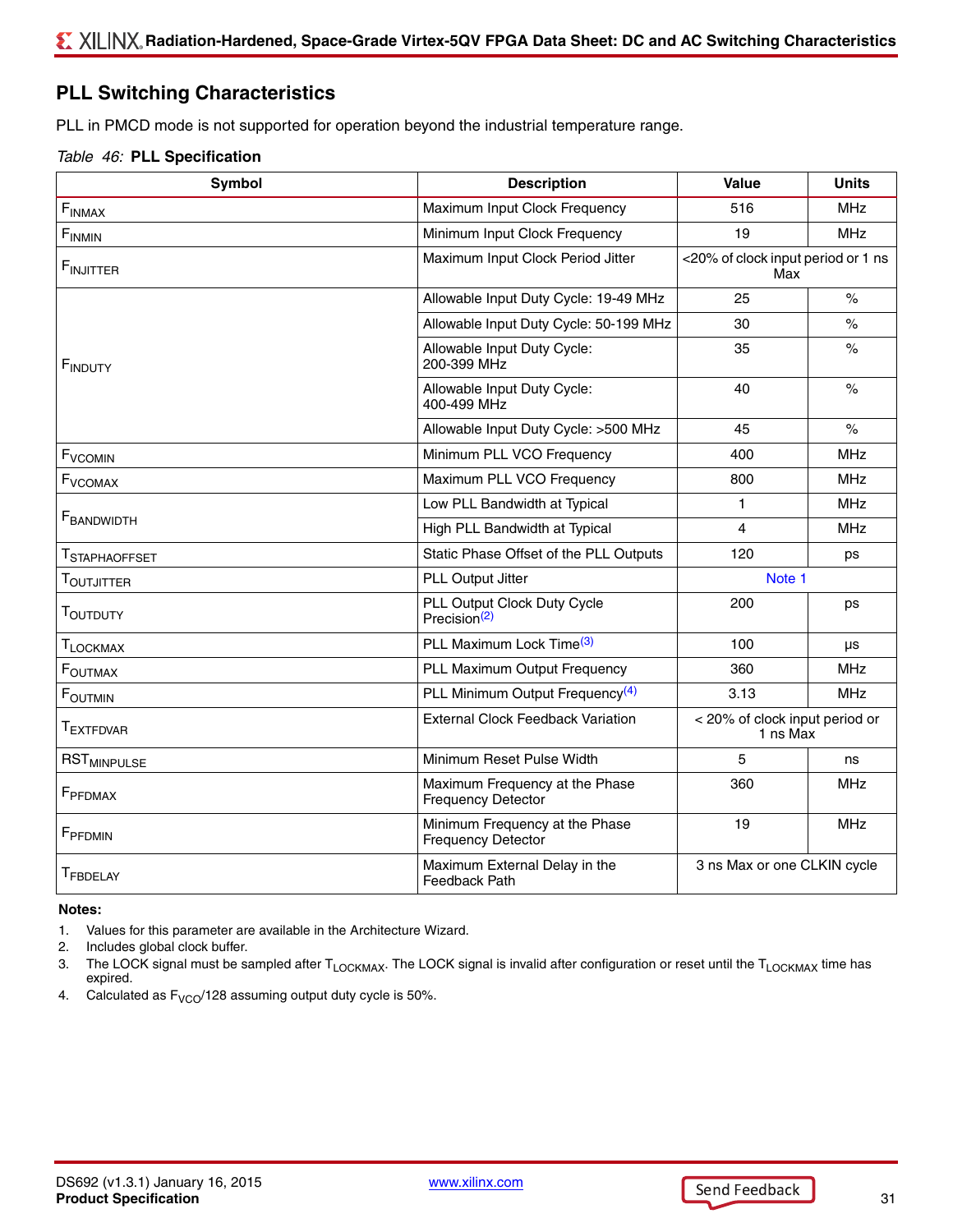## <span id="page-31-4"></span>**DCM Switching Characteristics**

DCM in Maximum Range (MR) mode is not supported for operation beyond industrial temperature range.

#### *Table 47:* **Operating Frequency Ranges for DCM in Maximum Speed (MS) Mode**

| Symbol                                      | <b>Description</b>                                  | Value  | <b>Units</b> |
|---------------------------------------------|-----------------------------------------------------|--------|--------------|
| <b>Outputs Clocks (Low Frequency Mode)</b>  |                                                     |        |              |
| F <sub>1XLFMSMIN</sub>                      | CLK0, CLK90, CLK180, CLK270                         | 32.00  | <b>MHz</b>   |
| $F_{1XLFMSMAX}$                             |                                                     | 120.00 | <b>MHz</b>   |
| F <sub>2XLFMSMIN</sub>                      | CLK2X, CLK2X180                                     | 64.00  | <b>MHz</b>   |
| $F_{2XLFMSMAX}$                             |                                                     | 240.00 | <b>MHz</b>   |
| F <sub>DVLFMSMIN</sub>                      | <b>CLKDV</b>                                        | 2.0    | <b>MHz</b>   |
| <b>FDVLFMSMAX</b>                           |                                                     | 80.00  | <b>MHz</b>   |
| F <sub>FXLFMSMIN</sub>                      | CLKFX, CLKFX180                                     | 32.00  | MHz          |
| F <sub>FXLFMSMAX</sub>                      |                                                     | 140.00 | <b>MHz</b>   |
| <b>Input Clocks (Low Frequency Mode)</b>    |                                                     |        |              |
| <b>F</b> DLLLFMSMIN                         | CLKIN (using DLL outputs) <sup>(1)(3)(4)</sup>      | 32.00  | <b>MHz</b>   |
| F <sub>DLLLFMSMAX</sub>                     |                                                     | 120.00 | <b>MHz</b>   |
| FCLKINLFFXMSMIN                             | CLKIN (using DFS outputs only) $(2)(3)(4)$          | 1.00   | <b>MHz</b>   |
| FCLKINLFFXMSMAX                             |                                                     | 140.00 | <b>MHz</b>   |
| FPSCLKLFMSMIN                               | <b>PSCLK</b>                                        | 1.00   | <b>KHz</b>   |
| FPSCLKLFMSMAX                               |                                                     | 450.00 | MHz          |
| <b>Outputs Clocks (High Frequency Mode)</b> |                                                     |        |              |
| F <sub>1</sub> XHFMSMIN                     | CLK0, CLK90, CLK180, CLK270                         | 120.00 | <b>MHz</b>   |
| $F_{1XHFMSMAX}$                             |                                                     | 450.00 | <b>MHz</b>   |
| F <sub>2XHFMSMIN</sub>                      | CLK2X, CLK2X180                                     | 240.00 | <b>MHz</b>   |
| $F_{2XHFMSMAX}$                             |                                                     | 450.00 | <b>MHz</b>   |
| <b>FDVHFMSMIN</b>                           | <b>CLKDV</b>                                        | 7.5    | <b>MHz</b>   |
| <b>F</b> DVHFMSMAX                          |                                                     | 300.00 | <b>MHz</b>   |
| F <sub>FXHFMSMIN</sub>                      | CLKFX, CLKFX180                                     | 140.00 | <b>MHz</b>   |
| F <sub>FXHFMSMAX</sub>                      |                                                     | 350.00 | MHz          |
| <b>Input Clocks (High Frequency Mode)</b>   |                                                     |        |              |
| <b>F</b> DLLHFMSMIN                         | CLKIN (using DLL outputs) <sup>(1)(3)(4)</sup>      | 120.00 | <b>MHz</b>   |
| F <sub>DLLHFMSMAX</sub>                     |                                                     | 450.00 | <b>MHz</b>   |
| FCLKINHFFXMSMIN                             | CLKIN (using DFS outputs only) <sup>(2)(3)(4)</sup> | 25.00  | <b>MHz</b>   |
| FCLKINHFFXMSMAX                             |                                                     | 350.00 | <b>MHz</b>   |
| FPSCLKHFMSMIN                               | <b>PSCLK</b>                                        | 1.00   | <b>KHz</b>   |
| FPSCLKHFMSMAX                               |                                                     | 450.00 | <b>MHz</b>   |

**Notes:** 

<span id="page-31-0"></span>1. DLL Outputs are used in these instances to describe the outputs: CLK0, CLK90, CLK180, CLK270, CLK2X, CLK2X180, and CLKDV.

<span id="page-31-3"></span>2. DFS Outputs are used in these instances to describe the outputs: CLKFX and CLKFX180.

<span id="page-31-1"></span>3. When using the DCMs CLKIN\_DIVIDE\_BY\_2 attribute these values should be doubled. Other resources can limit the maximum input frequency.

<span id="page-31-2"></span>4. When using a CLKIN frequency > 400 MHz and the DCMs CLKIN\_DIVIDE\_BY\_2 attribute, the CLKIN duty cycle must be within ±5% (45/55 to 55/45).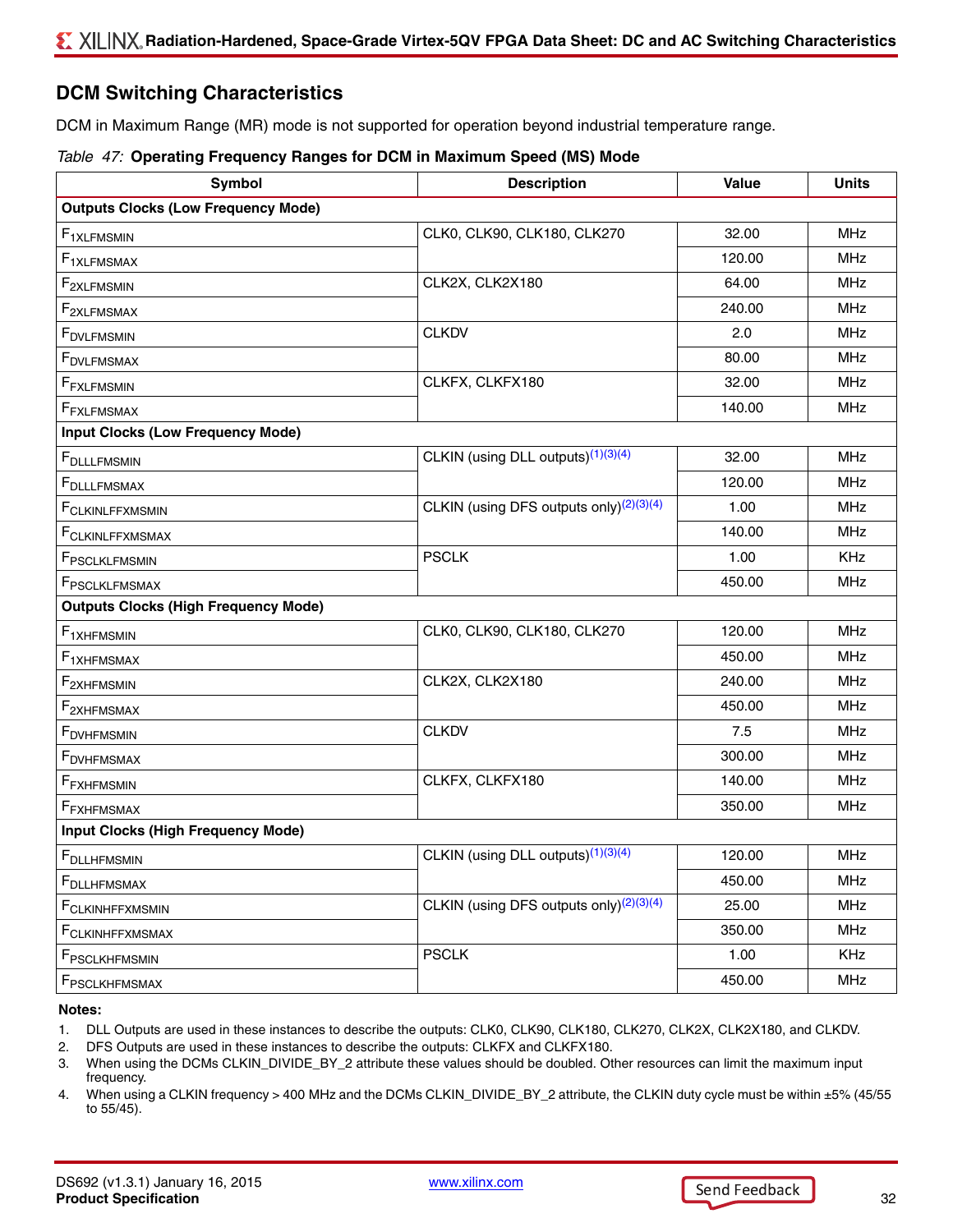#### *Table 48:* **Input Clock Tolerances**

| Symbol                                                | <b>Description</b>                       | <b>Frequency Range</b>       | <b>Value</b> | <b>Units</b>         |
|-------------------------------------------------------|------------------------------------------|------------------------------|--------------|----------------------|
| Duty Cycle Input Tolerance (in %)                     |                                          |                              |              |                      |
| T <sub>DUTYCYCRANGE_1</sub>                           | PSCLK only                               | $< 1$ MHz                    | $25 - 75$    | $\frac{1}{\sqrt{2}}$ |
| TDUTYCYCRANGE_1_50                                    |                                          | $1 - 50$ MHz                 | $25 - 75$    | $\%$                 |
| DUTYCYCRANGE_50_100                                   |                                          | 50 - 100 MHz                 | $30 - 70$    | $\%$                 |
| TDUTYCYCRANGE_100_200                                 | <b>PSCLK and CLKIN</b>                   | 100 - 200 MHz                | $40 - 60$    | $\frac{1}{\sqrt{2}}$ |
| TDUTYCYCRANGE_200_400                                 |                                          | 200 - 400 MHz <sup>(4)</sup> | $45 - 55$    | $\%$                 |
| <b>DUTYCYCRANGE 400</b>                               |                                          | $>400$ MHz                   | $45 - 55$    | $\frac{1}{\sqrt{2}}$ |
| Input Clock Cycle-Cycle Jitter (Low Frequency Mode)   |                                          |                              |              |                      |
| T <sub>CYCLFDLL</sub>                                 | CLKIN (using DLL outputs) <sup>(1)</sup> |                              | 345.00       | ps                   |
| T <sub>CYCLFFX</sub>                                  | CLKIN (using DFS outputs) <sup>(2)</sup> |                              | 345.00       | ps                   |
| Input Clock Cycle-Cycle Jitter (High Frequency Mode)  |                                          |                              |              |                      |
| T <sub>CYCHFDLL</sub>                                 | CLKIN (using DLL outputs) <sup>(1)</sup> |                              | 173.00       | ps                   |
| $\mathsf{T}_{\mathsf{CYCHFFX}}$                       | CLKIN (using DFS outputs) <sup>(2)</sup> |                              |              | ps                   |
| <b>Input Clock Period Jitter (Low Frequency Mode)</b> |                                          |                              |              |                      |
| T <sub>PERLFDLL</sub>                                 | CLKIN (using DLL outputs) <sup>(1)</sup> |                              | 1.15         | ns                   |
| T <sub>PERLFFX</sub>                                  | CLKIN (using DFS outputs) <sup>(2)</sup> |                              | 1.15         | ns                   |
| Input Clock Period Jitter (High Frequency Mode)       |                                          |                              |              |                      |
| TPERHFDLL                                             | CLKIN (using DLL outputs) <sup>(1)</sup> |                              | 1.15         | ns                   |
| T <sub>PERHFFX</sub>                                  | CLKIN (using DFS outputs) <sup>(2)</sup> |                              | 1.15         | ns                   |
| <b>Feedback Clock Path Delay Variation</b>            |                                          |                              |              |                      |
| T <sub>CLKFB</sub> _DELAY_VAR                         | CLKFB off-chip feedback                  |                              | 1.15         | ns                   |

**Notes:** 

<span id="page-32-0"></span>1. DLL Outputs are used in these instances to describe the outputs: CLK0, CLK90, CLK180, CLK270, CLK2X, CLK2X180, and CLKDV.

<span id="page-32-1"></span>2. DFS Outputs are used in these instances to describe the outputs: CLKFX and CLKFX180.

3. If both DLL and DFS outputs are used, follow the more restrictive specifications.

<span id="page-32-2"></span>4. This duty cycle specification does not apply to the GTP\_DUAL to DCM or GTX\_DUAL to DCM connection. The GTX transceivers drive the DCMs at 450 MHz.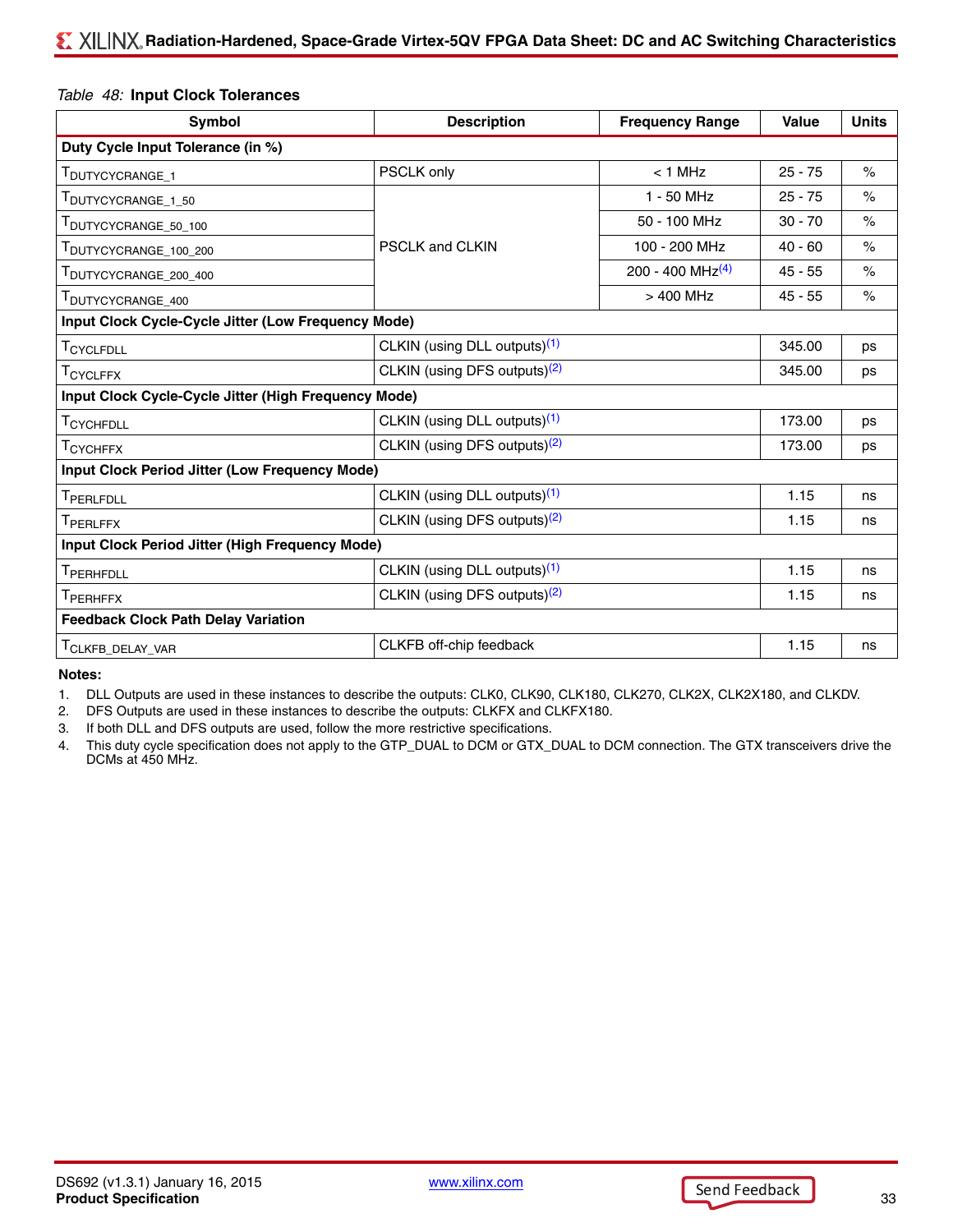## **Output Clock Jitter**

#### *Table 49:* **Output Clock Jitter**

| Symbol                               | <b>Description</b>           | <b>Value</b> | <b>Units</b> |
|--------------------------------------|------------------------------|--------------|--------------|
| <b>Clock Synthesis Period Jitter</b> |                              |              |              |
| $\mathsf{T}_{\mathsf{PERJITT\_0}}$   | CLK <sub>0</sub>             | ±120         | ps           |
| TPERJITT_90                          | CLK90                        | ±120         | ps           |
| PERJITT_180                          | <b>CLK180</b>                | ±120         | ps           |
| TPERJITT_270                         | <b>CLK270</b>                | ±120         | ps           |
| TPERJITT_2X                          | CLK2X, CLK2X180              | ±230         | ps           |
| PERJITT_DV1                          | CLKDV (integer division)     | ±180         | ps           |
| TPERJITT_DV2                         | CLKDV (non-integer division) | ±350         | ps           |
| <b>PERJITT FX</b>                    | CLKFX, CLKFX180              | Note $(1)$   | ps           |

#### **Notes:**

<span id="page-33-2"></span>1. Values for this parameter are available in the Architecture Wizard.

## **Output Clock Phase Alignment**

#### *Table 50:* **Output Clock Phase Alignment**

| Symbol                                              | <b>Description</b>          | Value | <b>Units</b> |
|-----------------------------------------------------|-----------------------------|-------|--------------|
| <b>Phase Offset Between CLKIN and CLKFB</b>         |                             |       |              |
| T <sub>IN_FB_OFFSET</sub>                           | <b>CLKIN/CLKFB</b>          | ±60   | ps           |
| Phase Offset Between Any DCM Outputs <sup>(4)</sup> |                             |       |              |
| T <sub>OUT_OFFSET_1X</sub>                          | CLK0, CLK90, CLK180, CLK270 | ±160  | ps           |
| T <sub>OUT_OFFSET_2X</sub>                          | CLK2X, CLK2X180, CLKDV      | ±200  | ps           |
| TOUT_OFFSET_FX                                      | CLKFX, CLKFX180             | ±220  | ps           |
| <b>Duty Cycle Precision</b>                         |                             |       |              |
| T <sub>DUTY_CYC_DLL</sub> <sup>(3)</sup>            | DLL outputs <sup>(1)</sup>  | ±180  | ps           |
| T <sub>DUTY</sub> _CYC_FX                           | DFS outputs $(2)$           | ±180  | ps           |

#### **Notes:**

<span id="page-33-4"></span>1. DLL Outputs are used in these instances to describe the outputs: CLK0, CLK90, CLK180, CLK270, CLK2X, CLK2X180, and CLKDV.

<span id="page-33-0"></span>2. DFS Outputs are used in these instances to describe the outputs: CLKFX and CLKFX180.

<span id="page-33-1"></span>3. CLKOUT\_DUTY\_CYCLE\_DLL applies to the 1X clock outputs (CLK0, CLK90, CLK180, and CLK270) only if DUTY\_CYCLE\_CORRECTION = TRUE.

<span id="page-33-3"></span>4. All phase offsets are in respect to group CLK1X.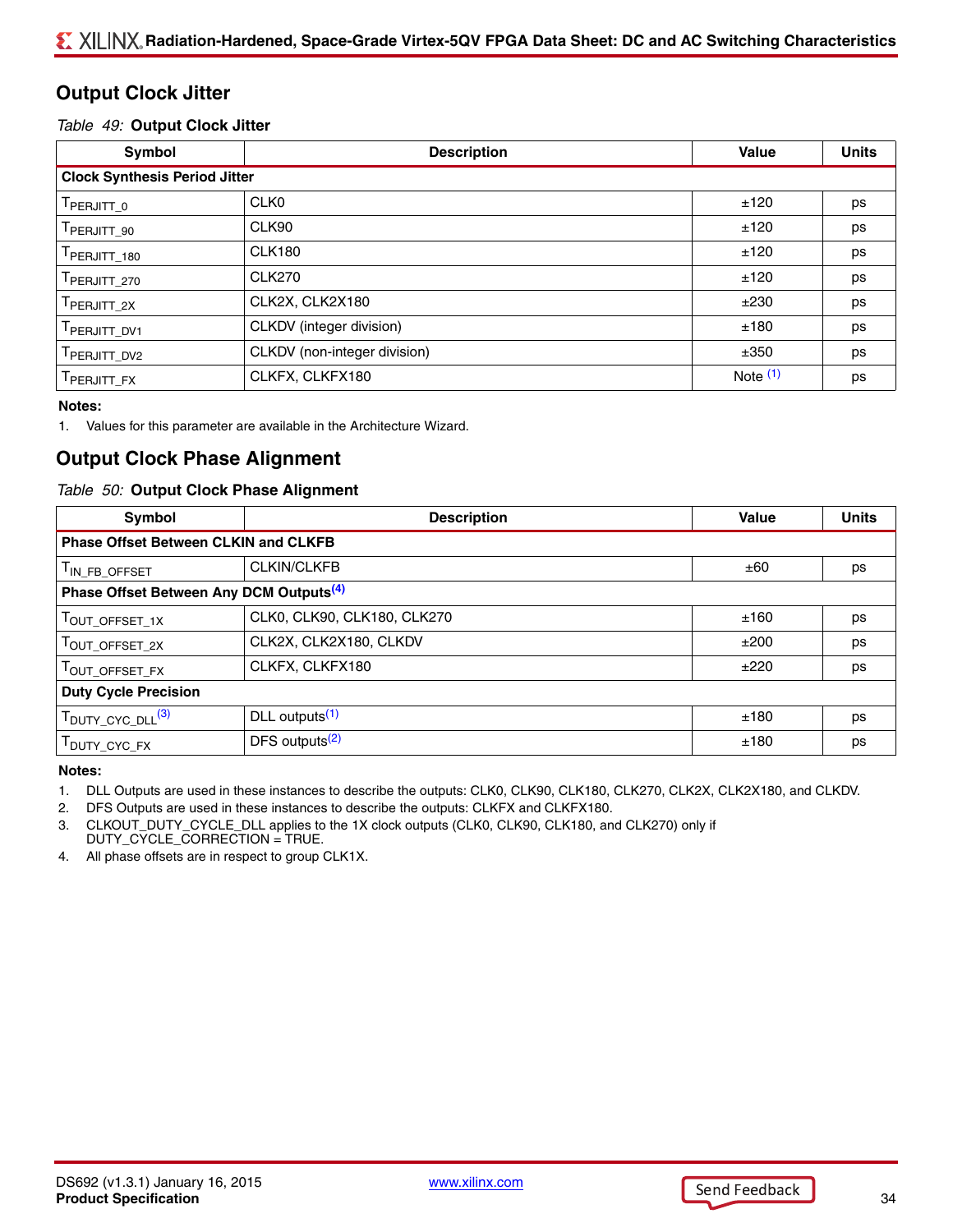#### <span id="page-34-2"></span>*Table 51:* **Miscellaneous Timing Parameters**

| Symbol                               | <b>Description</b>                                        |         | <b>Units</b> |
|--------------------------------------|-----------------------------------------------------------|---------|--------------|
| <b>Time Required to Achieve LOCK</b> |                                                           |         |              |
| $T_{\sf DLL\_240}$                   | DLL output – Frequency range > 240 MHz $(1)$              | 80.00   | μs           |
| T <sub>DLL_120_240</sub>             | DLL output - Frequency range 120 - 240 MHz <sup>(1)</sup> | 250.00  | μs           |
| T <sub>DLL_60_120</sub>              | DLL output – Frequency range 60 - 120 MHz <sup>(1)</sup>  | 900.00  | μs           |
| $T_{\sf DLL\_50\_60}$                | DLL output – Frequency range 50 - 60 MHz $(1)$            | 1300.00 | μs           |
| T <sub>DLL_40_50</sub>               | DLL output – Frequency range 40 - 50 MHz <sup>(1)</sup>   | 2000.00 | μs           |
| $\mathsf{T}_{\mathsf{DLL}\_30}\_40$  | DLL output – Frequency range 30 - 40 MHz <sup>(1)</sup>   | 3600.00 | μs           |
| $\mathsf{T}_{\mathsf{DLL}\_24}\_30$  | DLL output – Frequency range 24 - 30 MHz <sup>(1)</sup>   | 5000.00 | μs           |
| $T_{\sf DLL\_30}$                    | DLL output – Frequency range < 30 MHz $(1)$               | 5000.00 | μs           |
| $T_{\sf FX\_MIN}$                    | DFS outputs <sup>(2)</sup>                                | 10.00   | ms           |
| ${\sf T}_{\sf FX\_MAX}$              |                                                           | 10.00   | ms           |
| T <sub>DLL_FINE_SHIFT</sub>          | Multiplication factor for DLL lock time with Fine Shift   | 2.00    |              |
| <b>Fine Phase Shifting</b>           |                                                           |         |              |
| <b>FANGE MS</b>                      | Absolute shifting range in maximum speed mode             | 7.00    | ns           |
| <b>Delay Lines</b>                   |                                                           |         |              |
| T <sub>TAP_MS_MIN</sub>              | Tap delay resolution (Min) in maximum speed mode          | 7.00    | ps           |
| T <sub>TAP_MS_MAX</sub>              | Tap delay resolution (Max) in maximum speed mode          | 30.00   | ps           |

#### **Notes:**

<span id="page-34-0"></span>1. DLL Outputs are used in these instances to describe the outputs: CLK0, CLK90, CLK180, CLK270, CLK2X, CLK2X180, and CLKDV.

<span id="page-34-1"></span>2. DFS Outputs are used in these instances to describe the outputs: CLKFX and CLKFX180.

#### *Table 52:* **Frequency Synthesis**

| <b>Attribute</b>    | Min | Max |
|---------------------|-----|-----|
| CLKFX_MULTIPLY      |     | 33  |
| <b>CLKFX_DIVIDE</b> |     | 32  |

#### *Table 53:* **DCM Switching Characteristics**

| Symbol                                      | <b>Description</b>         | Value     | <b>Units</b> |
|---------------------------------------------|----------------------------|-----------|--------------|
| I DMCCK PSEN <sup>/ I</sup> DMCKC PSEN      | <b>PSEN Setup/Hold</b>     | 1.56/0.00 | ns           |
| $T_{DMCCK\_PSINCDEC}$ $T_{DMCKC\_PSINCDEC}$ | <b>PSINCDEC Setup/Hold</b> | 1.56/0.00 | ns           |
| <b>I DMCKO PSDONE</b>                       | Clock to out of PSDONE     | 1.30      | ns           |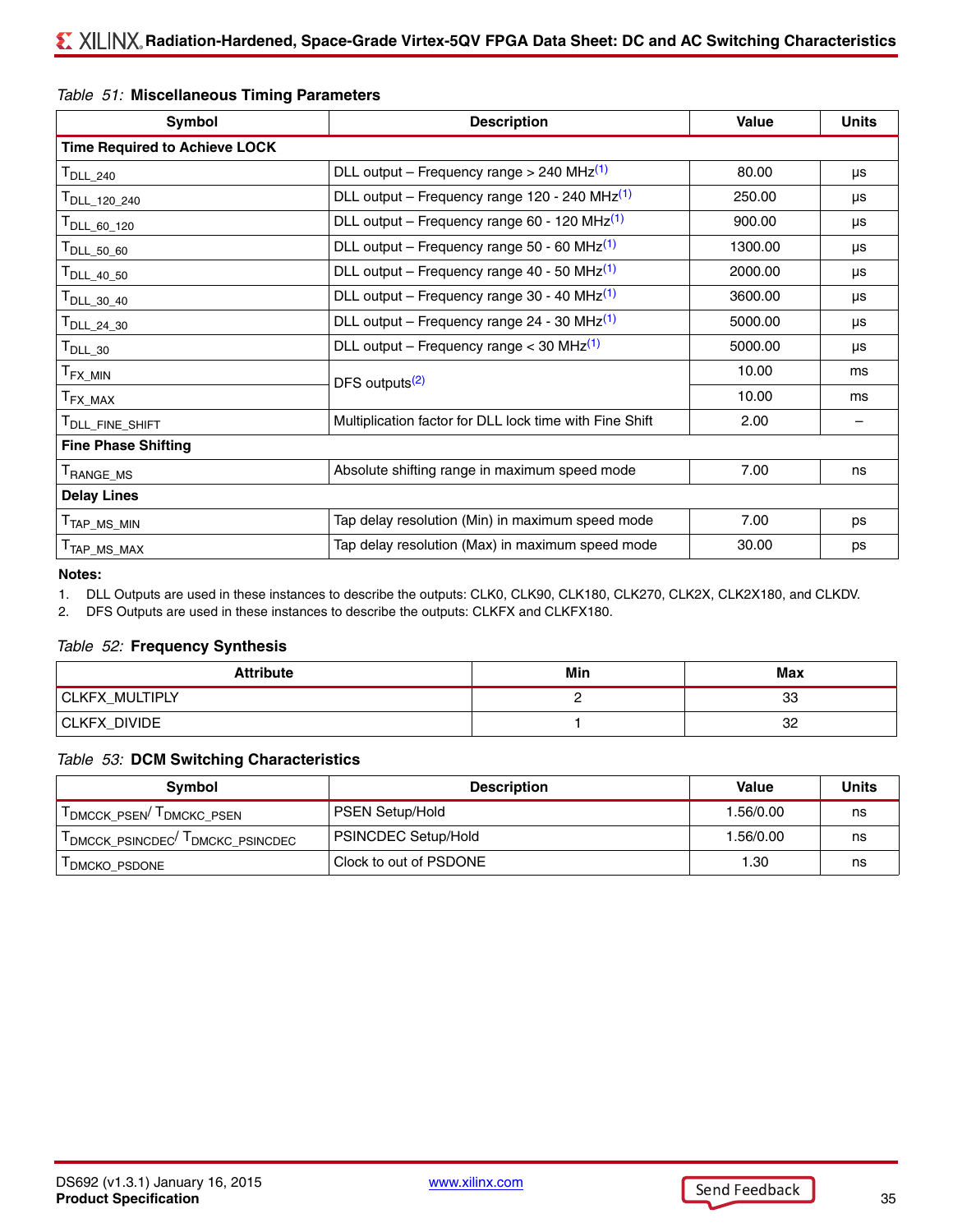## **Virtex-5QV Device Pin-to-Pin Output Parameter Guidelines**

All devices are 100% functionally tested. The representative values for typical pin locations and normal clock loading are listed in [Table 54](#page-35-0). Values are expressed in nanoseconds unless otherwise noted.

#### <span id="page-35-0"></span>*Table 54:* **Global Clock Input to Output Delay without DCM or PLL**

| Symbol                                                                                                        | <b>Description</b>                                     | <b>Device</b> | Value | Units |  |
|---------------------------------------------------------------------------------------------------------------|--------------------------------------------------------|---------------|-------|-------|--|
| LVCMOS25 Global Clock Input to Output Delay using Output Flip-Flop, 12 mA, Fast Slew Rate, without DCM or PLL |                                                        |               |       |       |  |
| <sup>I</sup> ICKOF                                                                                            | Global Clock and OUTFF without DCM or PLL   XQR5VFX130 |               | 9.82  | ns    |  |

#### **Notes:**

1. Listed above are representative values where one global clock input drives one vertical clock line in each accessible column, and where all accessible IOB and CLB flip-flops are clocked by the global clock net.

#### *Table 55:* **Global Clock Input to Output Delay with DCM in System-Synchronous Mode**

| <b>Symbol</b>                                                                                                                   | <b>Description</b>              | <b>Device</b> | <b>Value</b> | <b>Units</b> |  |
|---------------------------------------------------------------------------------------------------------------------------------|---------------------------------|---------------|--------------|--------------|--|
| LVCMOS25 Global Clock Input to Output Delay using Output Flip-Flop, 12 mA, Fast Slew Rate, with DCM in System-Synchronous Mode. |                                 |               |              |              |  |
| <sup>I</sup> ICKOFDCM                                                                                                           | Global Clock and OUTFF with DCM | XQR5VFX130    | 4.65         | ns           |  |

#### **Notes:**

1. Listed above are representative values where one global clock input drives one vertical clock line in each accessible column, and where all accessible IOB and CLB flip-flops are clocked by the global clock net.

2. DCM output jitter is already included in the timing calculation.

#### *Table 56:* **Global Clock Input to Output Delay with DCM in Source-Synchronous Mode**

| Symbol                                                                                                                          | <b>Description</b>              | <b>Device</b> | <b>Value</b> | <b>Units</b> |  |
|---------------------------------------------------------------------------------------------------------------------------------|---------------------------------|---------------|--------------|--------------|--|
| LVCMOS25 Global Clock Input to Output Delay using Output Flip-Flop, 12 mA, Fast Slew Rate, with DCM in Source-Synchronous Mode. |                                 |               |              |              |  |
| <sup>I</sup> ICKOFDCM 0                                                                                                         | Global Clock and OUTFF with DCM | XQR5VFX130    | 6.33         | ns           |  |

**Notes:** 

1. Listed above are representative values where one global clock input drives one vertical clock line in each accessible column, and where all accessible IOB and CLB flip-flops are clocked by the global clock net.

2. DCM output jitter is already included in the timing calculation.

#### *Table 57:* **Global Clock Input to Output Delay with PLL in System-Synchronous Mode**

| <b>Symbol</b>                                                                                                                   | <b>Description</b>              | <b>Device</b> | Value | Units |  |
|---------------------------------------------------------------------------------------------------------------------------------|---------------------------------|---------------|-------|-------|--|
| LVCMOS25 Global Clock Input to Output Delay using Output Flip-Flop, 12 mA, Fast Slew Rate, with PLL in System-Synchronous Mode. |                                 |               |       |       |  |
| <sup>I</sup> ICKOFPLL                                                                                                           | Global Clock and OUTFF with PLL | XQR5VFX130    | 4.39  | ns    |  |

**Notes:** 

1. Listed above are representative values where one global clock input drives one vertical clock line in each accessible column, and where all accessible IOB and CLB flip-flops are clocked by the global clock net.

2. PLL output jitter is included in the timing calculation.

#### *Table 58:* **Global Clock Input to Output Delay with PLL in Source-Synchronous Mode**

| Symbol                                                                                                                          | <b>Description</b>              | <b>Device</b> | Value | <b>Units</b> |  |
|---------------------------------------------------------------------------------------------------------------------------------|---------------------------------|---------------|-------|--------------|--|
| LVCMOS25 Global Clock Input to Output Delay using Output Flip-Flop, 12 mA, Fast Slew Rate, with PLL in Source-Synchronous Mode. |                                 |               |       |              |  |
| <sup>I</sup> ICKOFPLL 0                                                                                                         | Global Clock and OUTFF with PLL | XQR5VFX130    | 6.90  | ns           |  |

**Notes:** 

1. Listed above are representative values where one global clock input drives one vertical clock line in each accessible column, and where all accessible IOB and CLB flip-flops are clocked by the global clock net.

2. PLL output jitter is included in the timing calculation.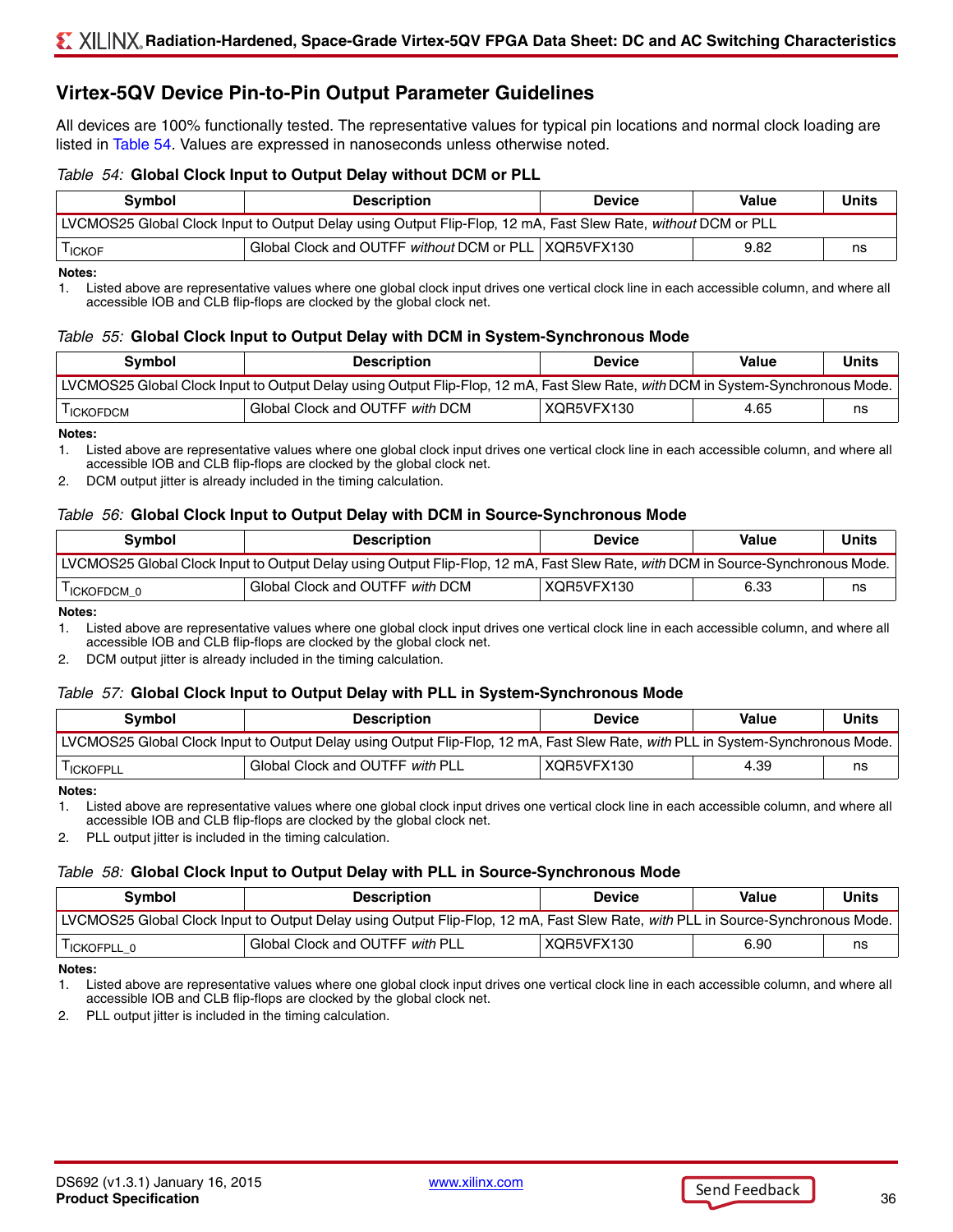#### *Table 59:* **Global Clock Input to Output Delay with DCM and PLL in System-Synchronous Mode**

| Symbol                                                                                                                                     | <b>Description</b>                      | <b>Device</b>      | Value | <b>Units</b> |  |  |
|--------------------------------------------------------------------------------------------------------------------------------------------|-----------------------------------------|--------------------|-------|--------------|--|--|
| LVCMOS25 Global Clock Input to Output Delay using Output Flip-Flop, 12 mA, Fast Slew Rate, with DCM and PLL in<br>System-Synchronous Mode. |                                         |                    |       |              |  |  |
| <b>I ICKOFDCM PLL</b>                                                                                                                      | Global Clock and OUTFF with DCM and PLL | $\vert$ XQR5VFX130 | 4.56  | ns           |  |  |

**Notes:** 

1. Listed above are representative values where one global clock input drives one vertical clock line in each accessible column, and where all accessible IOB and CLB flip-flops are clocked by the global clock net.

2. DCM and PLL output jitter are already included in the timing calculation.

#### *Table 60:* **Global Clock Input to Output Delay with DCM and PLL in Source-Synchronous Mode**

| <b>Symbol</b>                                                                                                                              | <b>Description</b>                      | <b>Device</b> | Value | <b>Units</b> |  |  |
|--------------------------------------------------------------------------------------------------------------------------------------------|-----------------------------------------|---------------|-------|--------------|--|--|
| LVCMOS25 Global Clock Input to Output Delay using Output Flip-Flop, 12 mA, Fast Slew Rate, with DCM and PLL in<br>Source-Synchronous Mode. |                                         |               |       |              |  |  |
| <b>I ICKOFDCMO PLL</b>                                                                                                                     | Global Clock and OUTFF with DCM and PLL | XQR5VFX130    | 6.24  | ns           |  |  |

**Notes:** 

1. Listed above are representative values where one global clock input drives one vertical clock line in each accessible column, and where all accessible IOB and CLB flip-flops are clocked by the global clock net.

2. DCM and PLL output jitter are already included in the timing calculation.

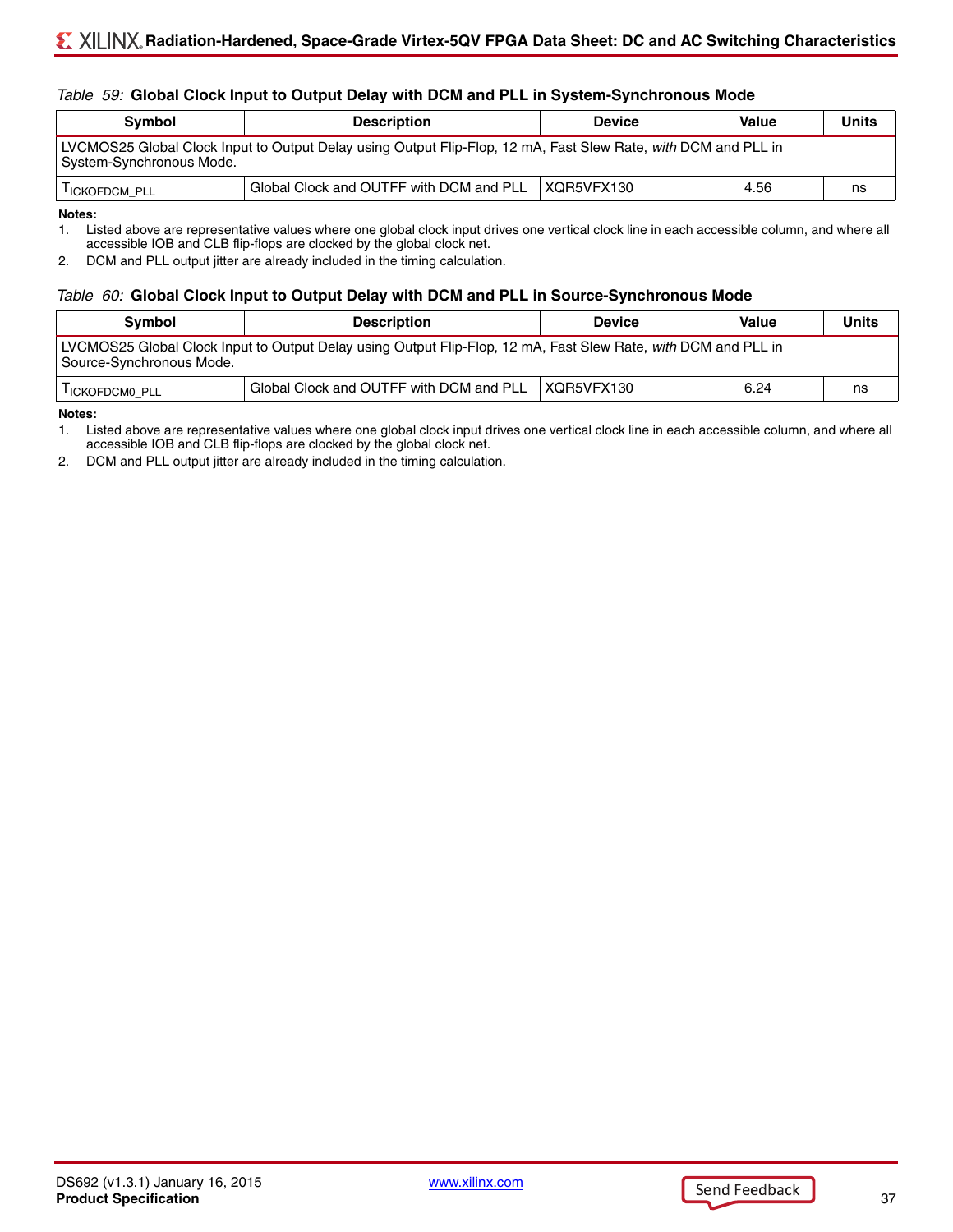## **Virtex-5QV Device Pin-to-Pin Input Parameter Guidelines**

All devices are 100% functionally tested. The representative values for typical pin locations and normal clock loading are listed in [Table 61](#page-37-0). Values are expressed in nanoseconds unless otherwise noted.

#### <span id="page-37-0"></span>*Table 61:* **Global Clock Setup and Hold without DCM or PLL**

| <b>Symbol</b>                                                                                         | <b>Description</b>                                                                                   | <b>Device</b> | Value     | Units |  |
|-------------------------------------------------------------------------------------------------------|------------------------------------------------------------------------------------------------------|---------------|-----------|-------|--|
| Input Setup and Hold Time Relative to Global Clock Input Signal for LVCMOS25 Standard. <sup>(1)</sup> |                                                                                                      |               |           |       |  |
| PSFD <sup>/</sup><br><sup>I</sup> PHFD                                                                | Full Delay (Legacy Delay or Default Delay)<br>Global Clock and IFF <sup>(2)</sup> without DCM or PLL | XQR5VFX130    | 3.59/0.81 | ns    |  |

#### **Notes:**

<span id="page-37-1"></span>1. Setup and Hold times are measured over worst-case conditions (process, voltage, temperature). Setup time is measured relative to the Global Clock input signal using the slowest process, highest temperature, and lowest voltage. Hold time is measured relative to the Global Clock input signal using the fastest process, lowest temperature, and highest voltage.

<span id="page-37-2"></span>2. IFF = Input Flip-Flop or Latch.

3. A Zero "0" Hold Time listing indicates no hold time or a negative hold time. Negative values can not be guaranteed "best-case", but if a "0" is listed, there is no positive hold time.

#### *Table 62:* **Global Clock Setup and Hold with DCM in System-Synchronous Mode**

| <b>Symbol</b>                                                                                         | <b>Description</b>                                                                      | <b>Device</b> | Value     | <b>Units</b> |  |
|-------------------------------------------------------------------------------------------------------|-----------------------------------------------------------------------------------------|---------------|-----------|--------------|--|
| Input Setup and Hold Time Relative to Global Clock Input Signal for LVCMOS25 Standard. <sup>(1)</sup> |                                                                                         |               |           |              |  |
| <b>I PSDCM<sup>/I</sup> PHDCM</b>                                                                     | No Delay Global Clock and IFF $(2)$ with DCM in   XQR5VFX130<br>System-Synchronous Mode |               | 3.84/0.76 | ns           |  |

**Notes:** 

<span id="page-37-3"></span>1. Setup and Hold times are measured over worst-case conditions (process, voltage, temperature). Setup time is measured relative to the Global Clock input signal using the slowest process, highest temperature, and lowest voltage. Hold time is measured relative to the Global Clock input signal using the fastest process, lowest temperature, and highest voltage. These measurements include DCM CLK0 jitter.

<span id="page-37-4"></span>2. IFF = Input Flip-Flop or Latch.

3. Use IBIS to determine any duty-cycle distortion incurred using various standards.

#### *Table 63:* **Global Clock Setup and Hold with DCM in Source-Synchronous Mode**

| <b>Symbol</b> | <b>Description</b>                                                                                    | <b>Device</b> | Value     | <b>Units</b> |
|---------------|-------------------------------------------------------------------------------------------------------|---------------|-----------|--------------|
|               | Input Setup and Hold Time Relative to Global Clock Input Signal for LVCMOS25 Standard. <sup>(1)</sup> |               |           |              |
| PSDCMO PHDCMO | No Delay Global Clock and $IFF(2)$ with DCM in XQR5VFX130<br>Source-Synchronous Mode                  |               | 1.62/2.43 | ns           |

**Notes:** 

<span id="page-37-5"></span>1. Setup and Hold times are measured over worst-case conditions (process, voltage, temperature). Setup time is measured relative to the Global Clock input signal using the slowest process, highest temperature, and lowest voltage. Hold time is measured relative to the Global Clock input signal using the fastest process, lowest temperature, and highest voltage. These measurements include DCM CLK0 jitter.

<span id="page-37-6"></span>2. IFF = Input Flip-Flop or Latch.

3. Use IBIS to determine any duty-cycle distortion incurred using various standards.

#### *Table 64:* **Global Clock Setup and Hold with PLL in System-Synchronous Mode**

| <b>Symbol</b>         | <b>Description</b>                                                                                    | <b>Device</b> | <b>Value</b> | Units |
|-----------------------|-------------------------------------------------------------------------------------------------------|---------------|--------------|-------|
|                       | Input Setup and Hold Time Relative to Global Clock Input Signal for LVCMOS25 Standard. <sup>(1)</sup> |               |              |       |
| $I_{PSPLL}/I_{PHPLL}$ | No Delay Global Clock and IFF <sup>(2)</sup> with PLL in<br>System-Synchronous Mode                   | XQR5VFX130    | 3.83/0.58    | ns    |

**Notes:** 

<span id="page-37-7"></span>1. Setup and Hold times are measured over worst-case conditions (process, voltage, temperature). Setup time is measured relative to the Global Clock input signal using the slowest process, highest temperature, and lowest voltage. Hold time is measured relative to the Global Clock input signal using the fastest process, lowest temperature, and highest voltage. These measurements include PLL CLKOUT0 jitter.

<span id="page-37-8"></span>2. IFF = Input Flip-Flop or Latch.

3. Use IBIS to determine any duty-cycle distortion incurred using various standards.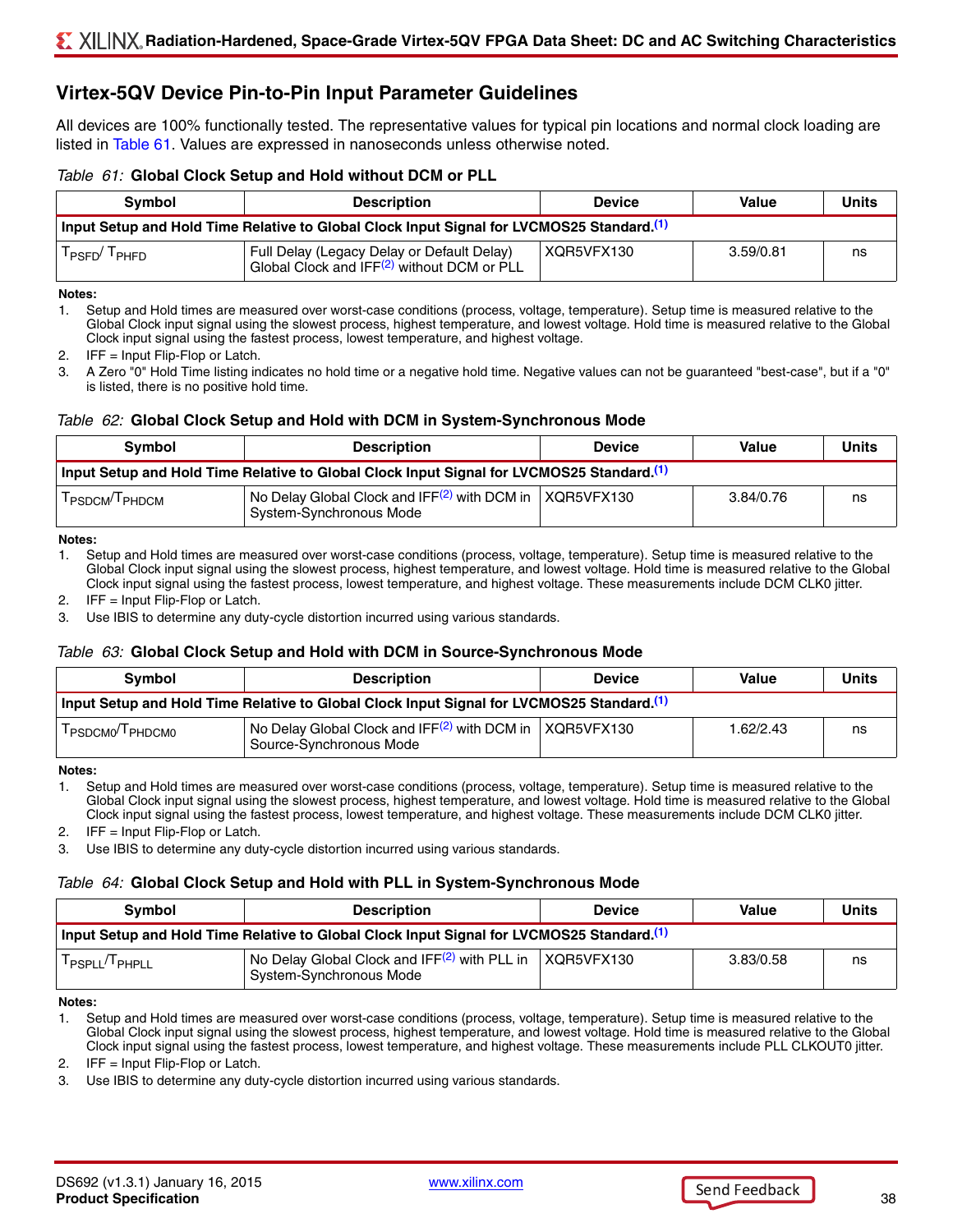#### *Table 65:* **Global Clock Setup and Hold with PLL in Source-Synchronous Mode**

| <b>Symbol</b>                            | <b>Description</b>                                                                                    | <b>Device</b> | Value     | <b>Units</b> |
|------------------------------------------|-------------------------------------------------------------------------------------------------------|---------------|-----------|--------------|
|                                          | Input Setup and Hold Time Relative to Global Clock Input Signal for LVCMOS25 Standard. <sup>(1)</sup> |               |           |              |
| T <sub>PSPLL0</sub> /T <sub>PHPLL0</sub> | $\vert$ No Delay Global Clock and IFF $(2)$ with PLL in<br>Source-Synchronous Mode                    | XQR5VFX130    | 1.51/3.01 | ns           |

**Notes:** 

<span id="page-38-0"></span>1. Setup and Hold times are measured over worst-case conditions (process, voltage, temperature). Setup time is measured relative to the Global Clock input signal using the slowest process, highest temperature, and lowest voltage. Hold time is measured relative to the Global Clock input signal using the fastest process, lowest temperature, and highest voltage. These measurements include PLL CLKOUT0 jitter.

<span id="page-38-1"></span>2. IFF = Input Flip-Flop or Latch.

3. Use IBIS to determine any duty-cycle distortion incurred using various standards.

#### *Table 66:* **Global Clock Setup and Hold with DCM and PLL in System-Synchronous Mode**

| <b>Symbol</b>                     | <b>Description</b>                                                                                    | <b>Device</b> | Value     | <b>Units</b> |
|-----------------------------------|-------------------------------------------------------------------------------------------------------|---------------|-----------|--------------|
|                                   | Input Setup and Hold Time Relative to Global Clock Input Signal for LVCMOS25 Standard. <sup>(1)</sup> |               |           |              |
| I PSDCMPLL <sup>/I</sup> PHDCMPLL | No Delay Global Clock and IFF <sup>(2)</sup> with DCM<br>and PLL in System-Synchronous Mode           | XQR5VFX130    | 4.01/0.67 | ns           |

#### **Notes:**

<span id="page-38-2"></span>1. Setup and Hold times are measured over worst-case conditions (process, voltage, temperature). Setup time is measured relative to the Global Clock input signal using the slowest process, highest temperature, and lowest voltage. Hold time is measured relative to the Global Clock input signal using the fastest process, lowest temperature, and highest voltage. These measurements include CMT jitter; DCM CLK0 driving PLL, PLL CLKOUT0 driving BUFG.

<span id="page-38-3"></span>2. IFF = Input Flip-Flop or Latch.

3. Use IBIS to determine any duty-cycle distortion incurred using various standards.

#### *Table 67:* **Global Clock Setup and Hold with DCM and PLL in Source-Synchronous Mode**

| <b>Symbol</b>                                                                                                                                                                                                                                                                                                                            | <b>Description</b> | <b>Device</b> | Value     | <b>Units</b> |
|------------------------------------------------------------------------------------------------------------------------------------------------------------------------------------------------------------------------------------------------------------------------------------------------------------------------------------------|--------------------|---------------|-----------|--------------|
| Example Data Input Setup and Hold Times Relative to a Forwarded Clock Input Pin, <sup>(1)</sup> Using DCM, PLL, and Global Clock Buffer. For<br>situations where clock and data inputs conform to different standards, adjust the setup and hold values accordingly using the values<br>shown in IOB Switching Characteristics, page 14. |                    |               |           |              |
| No Delay Global Clock and IFF <sup>(2)</sup> with DCM<br>$T_{\text{PSDCMPLL\_0}}$<br>and PLL in Source-Synchronous Mode<br>PHDCMPLL 0                                                                                                                                                                                                    |                    | XQR5VFX130    | 1.79/2.34 | ns           |

**Notes:** 

<span id="page-38-4"></span>1. Setup and Hold times are measured over worst case conditions (process, voltage, temperature). Setup time is measured relative to the Global Clock input signal using the slowest process, highest temperature, and lowest voltage. Hold time is measured relative to the Global Clock input signal using the fastest process, lowest temperature, and highest voltage. The timing values were measured using the fine-phase adjustment feature of the DCM. These measurements include CMT jitter; DCM CLK0 driving PLL, PLL CLKOUT0 driving BUFG. Package skew is not included in these measurements.

<span id="page-38-5"></span>2. IFF = Input Flip-Flop.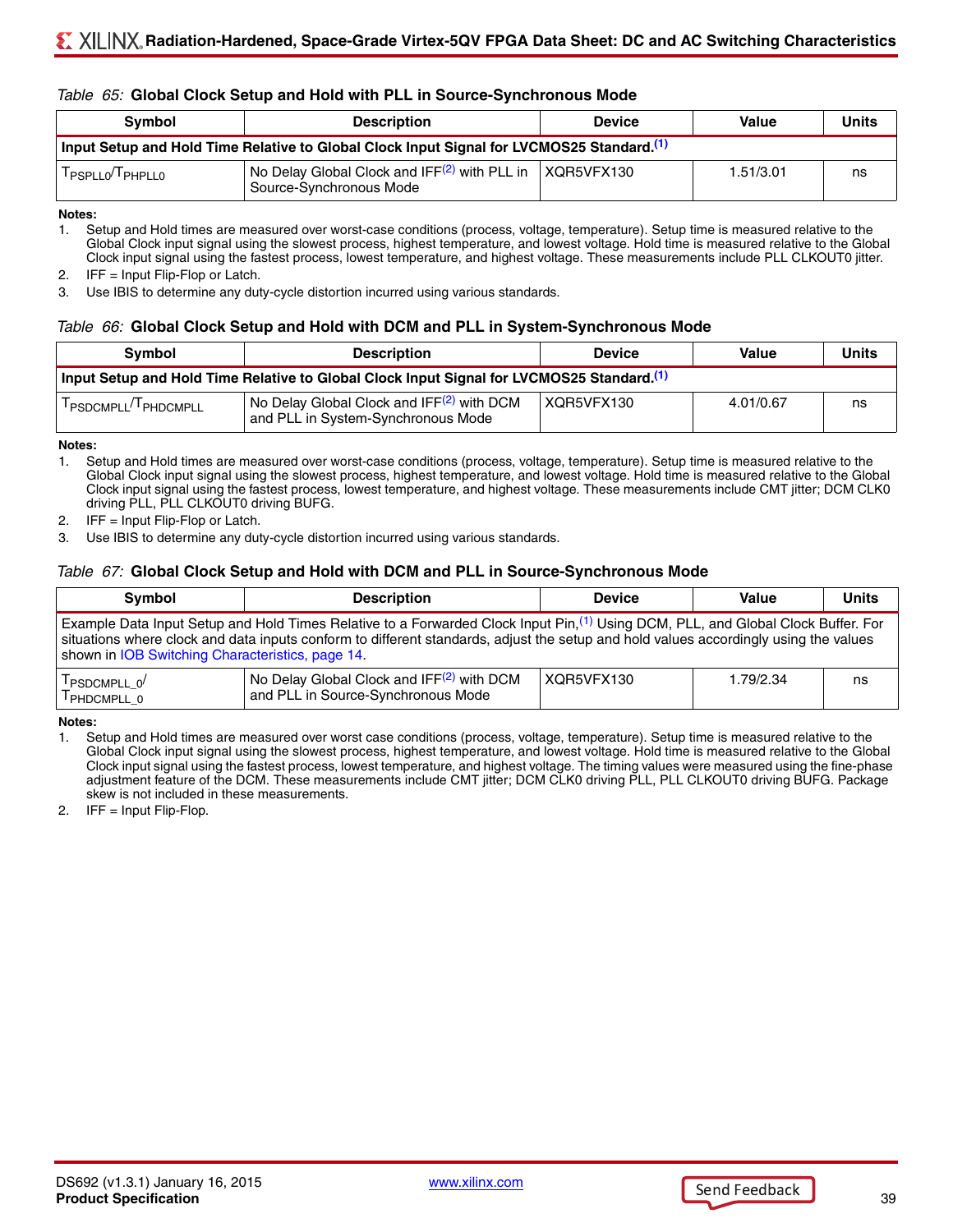## **Source-Synchronous Switching Characteristics**

The parameters in this section provide the necessary values for calculating timing budgets for Virtex-5QV FPGA source-synchronous transmitter and receiver data-valid windows.

|  |  |  |  |  | Table 68: Duty Cycle Distortion and Clock-Tree Skew |  |  |  |
|--|--|--|--|--|-----------------------------------------------------|--|--|--|
|--|--|--|--|--|-----------------------------------------------------|--|--|--|

| Symbol                 | <b>Description</b>                            | <b>Device</b> | Value | <b>Units</b> |
|------------------------|-----------------------------------------------|---------------|-------|--------------|
| <b>I</b> DCD CLK       | Global clock tree duty cycle distortion $(1)$ | XQR5VFX130    | 0.12  | ns           |
| <sup>I</sup> CKSKEW    | Global clock tree skew <sup>(2)</sup>         | XQR5VFX130    | 1.91  | ns           |
| DCD BUFIO              | I/O clock tree duty cycle distortion          | XQR5VFX130    | 0.10  | ns           |
| <sup>I</sup> BUFIOSKEW | I/O clock tree skew across one clock region   | XQR5VFX130    | 0.08  | ns           |
| DCD BUFR               | Regional clock tree duty cycle distortion     | XQR5VFX130    | 0.25  | ns           |

#### **Notes:**

- <span id="page-39-0"></span>1. These parameters represent the worst-case duty cycle distortion observable at the pins of the device using LVDS output buffers. For cases where other I/O standards are used, IBIS can be used to calculate any additional duty cycle distortion that might be caused by asymmetrical rise/fall times.
- <span id="page-39-1"></span>2. The T<sub>CKSKEW</sub> value represents the worst-case clock-tree skew observable between sequential I/O elements. Significantly less clock-tree skew exists for I/O registers that are close to each other and fed by the same or adjacent clock-tree branches. Use the Xilinx FPGA\_Editor and Timing Analyzer tools to evaluate clock skew specific to your application.

#### <span id="page-39-5"></span>*Table 69:* **Package Skew**

| svmbol                     | <b>Description</b>         | <b>Device</b>  | Package | Value | <b>Units</b> |
|----------------------------|----------------------------|----------------|---------|-------|--------------|
| <u>—</u><br><b>PKGSKFW</b> | 5kew\<br>0.01000<br>ackaue | X130<br>)R5VF) | CF1752  | 40.94 | ps           |

#### **Notes:**

- <span id="page-39-2"></span>1. These values represent the worst-case skew between any two SelectIO resources in the package: shortest flight time to longest flight time from Pad to Ball (7.0 ps per mm).
- 2. Package trace length information is available for these device/package combinations. This information can be used to deskew the package.

#### <span id="page-39-6"></span>*Table 70:* **Sample Window**

| Symbol                  | <b>Description</b>                                                      | Device     | Value | Units |
|-------------------------|-------------------------------------------------------------------------|------------|-------|-------|
| <sup>I</sup> SAMP       | ' Sampling Error at Receiver Pins <sup>(1)</sup>                        | XQR5VFX130 | 0.62  | ns    |
| <sup>I</sup> SAMP_BUFIO | <sup>1</sup> Sampling Error at Receiver Pins using BUFIO <sup>(2)</sup> | XQR5VFX130 | 0.51  | ns    |

#### **Notes:**

<span id="page-39-3"></span>1. This parameter indicates the total sampling error of Virtex-5QV FPGA DDR input registers across voltage, temperature, and process. The characterization methodology uses the DCM to capture the DDR input registers' edges of operation. These measurements include:

- CLK0 DCM jitter
- DCM accuracy (phase offset)
- DCM phase shift resolution
- These measurements do not include package or clock tree skew.
- <span id="page-39-4"></span>2. This parameter indicates the total sampling error of Virtex-5QV FPGA DDR input registers across voltage, temperature, and process. The characterization methodology uses the BUFIO clock network and IODELAY to capture the DDR input registers' edges of operation. These measurements do not include package or clock tree skew.

#### *Table 71:* **Source-Synchronous Pin-to-Pin Setup/Hold and Clock-to-Out**

| <b>Symbol</b>                                                                       | <b>Description</b>        | Value        | <b>Units</b> |  |
|-------------------------------------------------------------------------------------|---------------------------|--------------|--------------|--|
| Data Input Setup and Hold Times Relative to a Forwarded Clock Input Pin Using BUFIO |                           |              |              |  |
| T <sub>PSCS</sub> /T <sub>PHCS</sub>                                                | Setup/Hold of I/O clock   | $-0.26/2.13$ | ns           |  |
| <b>Pin-to-Pin Clock-to-Out Using BUFIO</b>                                          |                           |              |              |  |
| <sup>I</sup> ICKOFCS                                                                | Clock-to-Out of I/O clock | 6.03         | ns           |  |